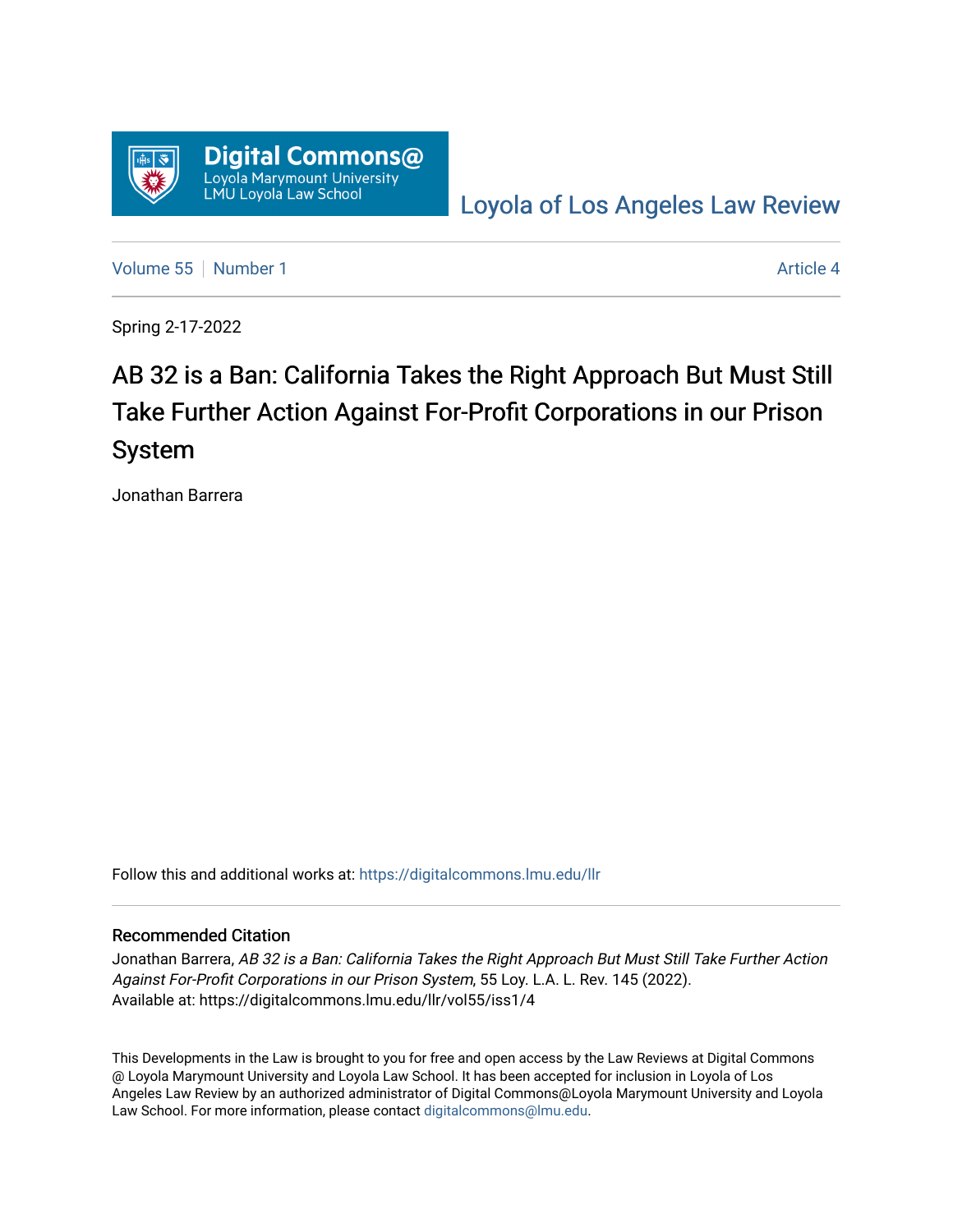# **AB 32 IS A BAN: CALIFORNIA TAKES THE RIGHT APPROACH BUT MUST STILL TAKE FURTHER ACTION AGAINST FOR-PROFIT CORPORATIONS IN OUR PRISON SYSTEM**

*Jonathan Barrera*\*

 *In 2019, California passed Assembly Bill 32, which is described as an outright ban on the use of private prisons in the state. However, the bill has several exceptions that apply to the ban, and some of these exceptions are not well defined in scope or applicability. In fact, there are commentators who have criticized the law for perceived expansive loopholes to the ban due to these exceptions. As the law is relatively new, courts have not had a chance to interpret the scope or applicability of these exceptions. This Note argues that despite the vagueness of Assembly Bill 32's exceptions, California enacted a true ban because (1) the legislative history of Assembly Bill 32 makes it clear that the exceptions were not meant to be applied broadly, and (2) California courts have held that language in statutes should not be read in a manner that would contradict the legislative intent behind the passing of the statutes. In addition, this Note argues that California must expand the scope of the private prison ban if the state, as it claims, truly wants to end the exploitation of inmates by for-profit private corporations.* 

<sup>\*</sup> Associate, Reed Smith. J.D., May 2021, Loyola Law School, Los Angeles; B.A. in Sociology, California State Northridge, May 2017. Thank you to Professor Kevin Lapp for his support and guidance on this Note. I would also like to thank all the staff and editors of the *Loyola of Los Angeles Law Review* for their hard work in making this article possible. Most importantly, thank you to my mother for all her sacrifices and hard work, nothing I have done would have been possible without her support.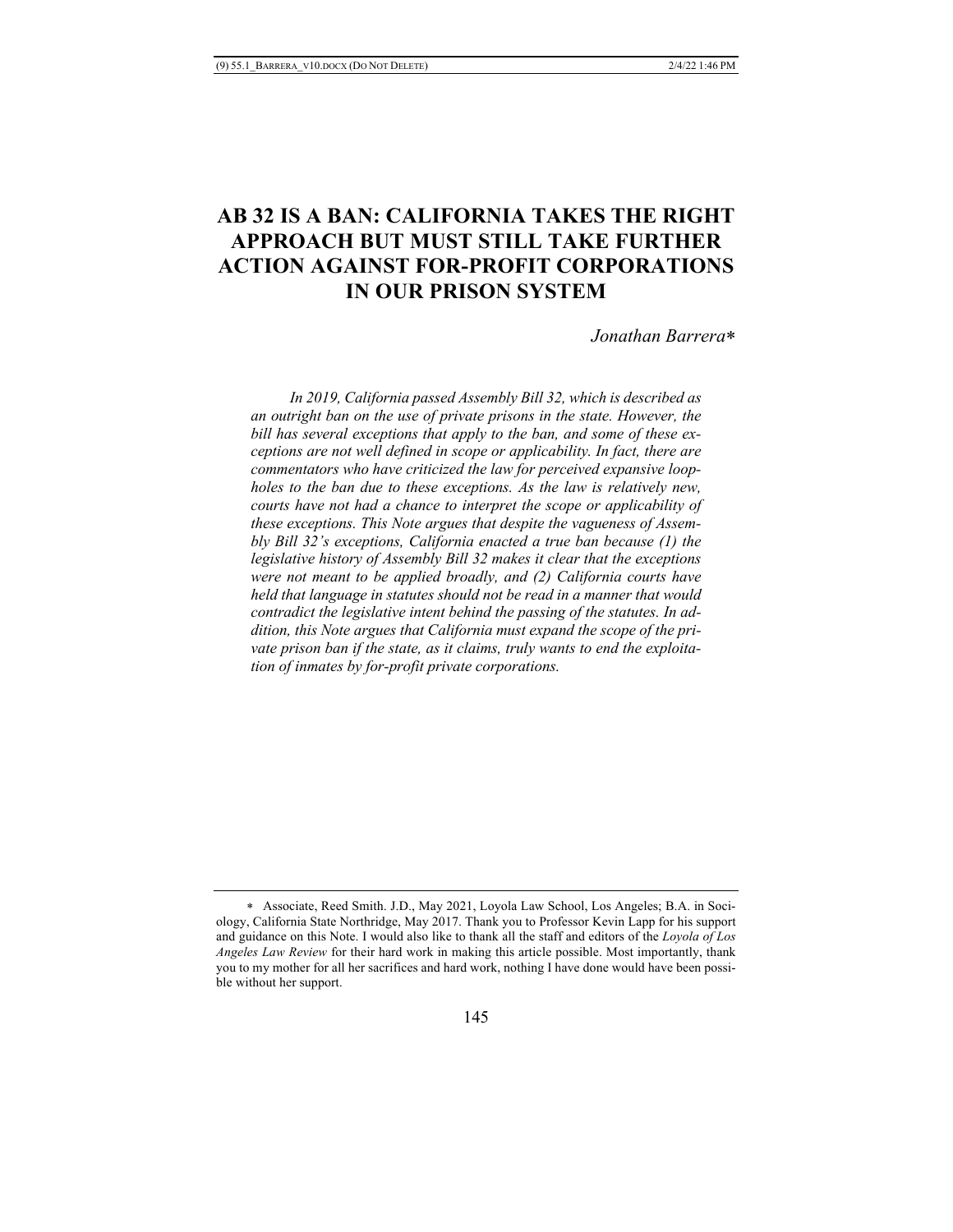# TABLE OF CONTENTS

| B. Findings as to the Faults in Private Prisons 161 |  |
|-----------------------------------------------------|--|
|                                                     |  |
|                                                     |  |
|                                                     |  |
|                                                     |  |
| 1. Penal Code Sections 9501 & 9502 166              |  |
| 2. Penal Code Section 9502(c) Exception 168         |  |
| 3. Penal Code Section 5003.1(e) Exception 169       |  |
|                                                     |  |
|                                                     |  |
|                                                     |  |
| 2. Broad Interpretation of Section 9502(c)  172     |  |
|                                                     |  |
| 4. Narrow Interpretation of Section 9502(c) 176     |  |
| 5. What Will the Courts Actually Hold? 178          |  |
|                                                     |  |
|                                                     |  |
| B. Financial Savings Is Not Justification to Keep   |  |
|                                                     |  |
|                                                     |  |
|                                                     |  |
|                                                     |  |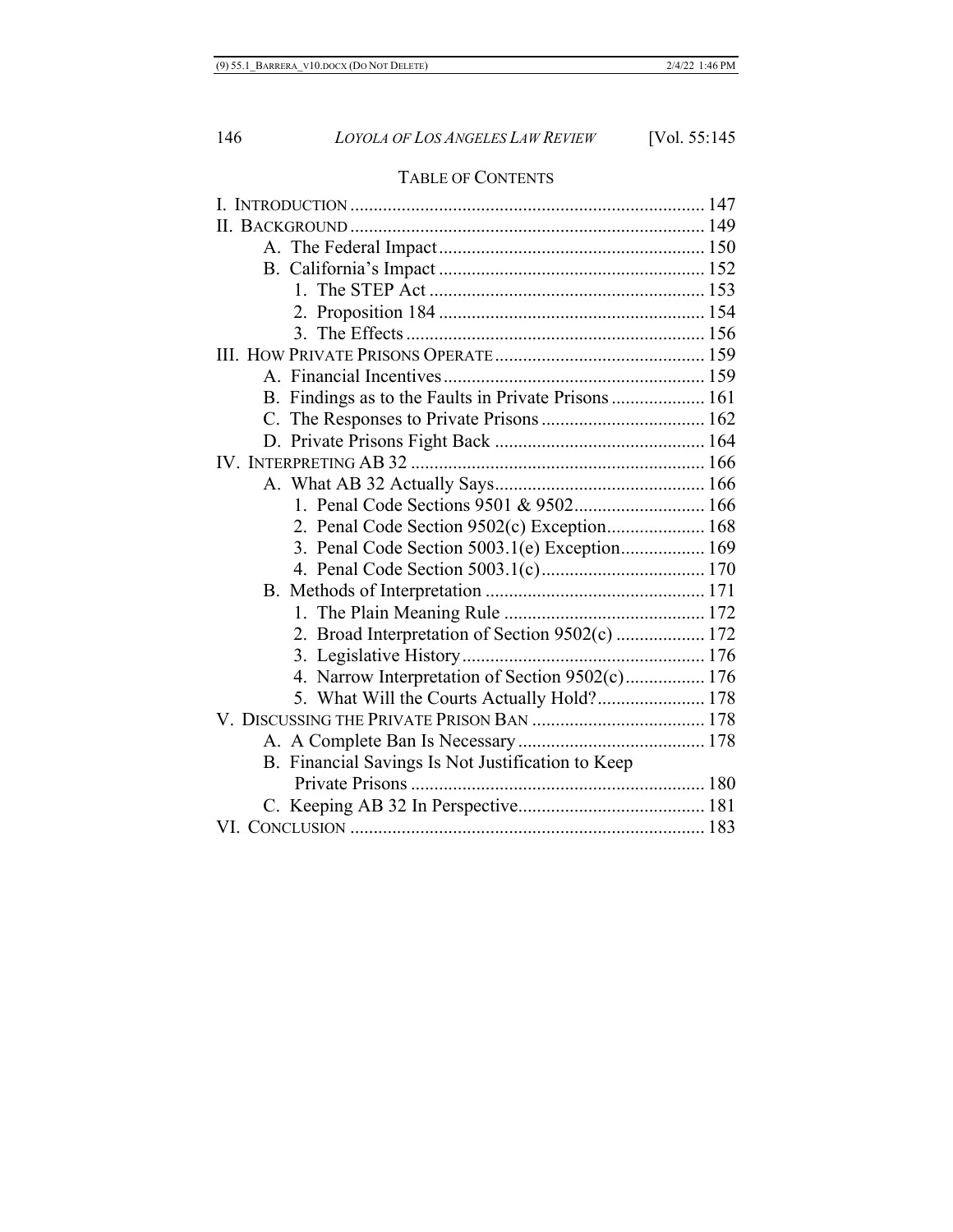#### I. INTRODUCTION

In 2021, a new president took office, and with this change in administration came vows for various changes and reforms.<sup>1</sup> President Joseph R. Biden made several promises as to how he will govern.2 One of his promises is to end the federal government's reliance on private prisons.3 President Biden has already, through executive order, taken some action on this promise by directing the Department of Justice (DOJ) to cease entering into new contracts with private prisons and preventing the renewal of current contracts.4

Furthermore, some states have also taken steps to reduce their reliance on private prisons.<sup>5</sup> For example, New York, a state that has already banned the use of private prisons, $6$  recently proposed a law banning state-chartered banking institutions from investing in and providing financing for private prisons.7 In 2019, the law passed the state Senate, but failed to pass the state Assembly.<sup>8</sup> However, at the start of 2021, the state Senate took the initial steps needed to reintroduce and pass the bill.<sup>9</sup> Some commentators view this action as historic because it would make New York the first state in the country to completely ban state-sponsored private prison financing.10

California has also recently taken steps to cease its reliance on private prisons.11 In 2019, California passed Assembly Bill 32 ("AB

4*. Id.*

6. N.Y. CORRECT. LAW § 121 (McKinney 2021).

7. Morgan Simon, *New York Takes Next Historic Step Away from Private Prisons*, FORBES (Feb. 13, 2020, 12:52 PM), https://www.forbes.com/sites/morgansimon/2020/02/13/new-yorktakes-next-historic-step-away-from-private-prisons/ [https://perma.cc/5PML-HG8T].

8*. Id.*

10. Simon, *supra* note 7.

<sup>1.</sup> Gregory Korte, *Biden's Promises for Day One Could Take Months to Fulfill*, BLOOMBERG (Jan. 14, 2021, 11:00 PM), https://www.bloomberg.com/news/articles/2021-01-15/biden-promises -for-day-one-could-take-months-to-fulfill [https://perma.cc/X527-NENC].

<sup>2</sup>*. Id.*

<sup>3.</sup> Lauren-Brooke Eisen, *Breaking Down Biden's Order to Eliminate DOJ Private Prison Contracts*, BRENNAN CTR. FOR JUST., (Aug. 27, 2021), https://www.brennancenter.org/ourwork/research-reports/breaking-down-bidens-order-eliminate-doj-private-prison-contracts [https://perma.cc/AKG9-R6K2].

<sup>5.</sup> Catherine Kim, *Private Prisons Face an Uncertain Future as States Turn Their Backs on the Industry*, VOX (Dec. 1, 2019, 3:53 PM), https://www.vox.com/policy-and-politics/2019/12/ 1/20989336/private-prisons-states-bans-califonia-nevada-colorado [https://perma.cc/822D-337G].

<sup>9.</sup> Ryan Tarinelli, *NY Lawmakers Advance Bill to Stem Private Prison Investment*, N.Y.L.J. (Jan. 26, 2021, 1:23 PM), https://www.law.com/newyorklawjournal/2021/01/26/ny-lawmakers-ad vance-bill-to-stem-private-prison-investment/ [https://perma.cc/8C3N-VYED].

<sup>11.</sup> Alexei Koseff, *California Bans Private Prisons and Immigration Detention Centers*, S.F. CHRON. (Oct. 11, 2019, 5:03 PM), https://www.sfchronicle.com/politics/article/California-willstop-using-private-prisons-by-14515257.php [https://perma.cc/F8QK-8Z44].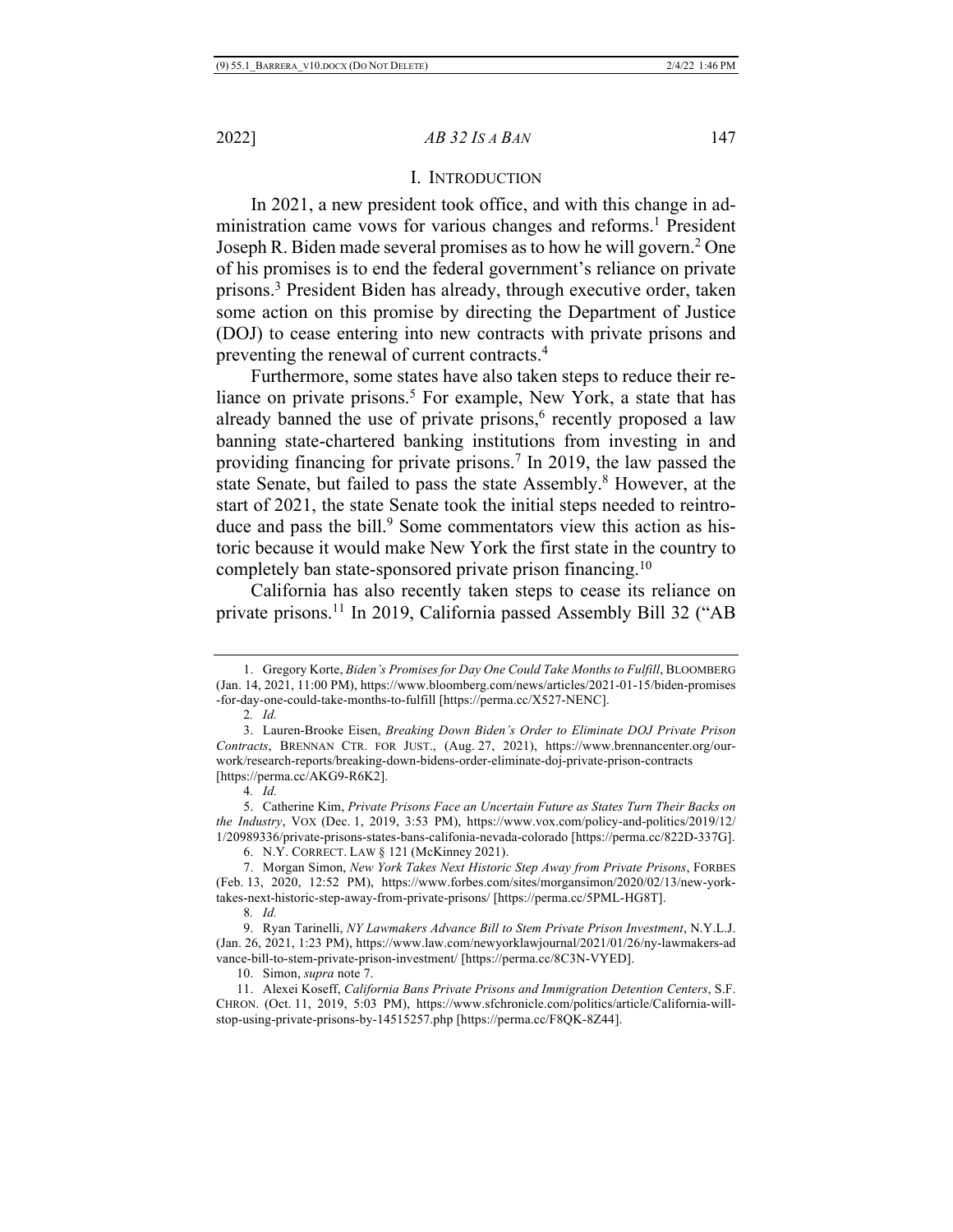32"), which prevents the state of California from entering into new contracts with private prisons and prevents the state from renewing existing contracts with private prisons.12 California also banned the operation of privately run federal immigration detention centers, which has set the state up for a first of its kind legal battle over the federal government's right to regulate federal detention centers.<sup>13</sup>

On its surface, AB 32 appears to be a complete ban on private prisons. After all, both California Governor Gavin Newsom ("Governor Newsom") and Assemblymember Rob Bonta ("Assemblymember Bonta"), the author of AB 32, claim that AB 32 ends California's use of all private prisons in California.14 However, some commentators have expressed concerns over the exceptions listed in AB 32.<sup>15</sup> In fact, these commentators argue that some of these exceptions are so broad that they raise the question of whether California's private prison is truly a real ban.<sup>16</sup> This Note proposes, for reasons that will be explained below, that California did well in deciding to take an unequivocable stance against the use of private prisons at both the state and federal level. Furthermore, this Note also discusses the scope of the exceptions to the private prison ban listed in AB 32 in order to evaluate the veracity of the claims that there are "specific carve-outs that will allow private prison companies to continue to do business in California."17 However, regardless of the scope of AB 32's exceptions, it is

<sup>12</sup>*. Id.*

<sup>13</sup>*. Id.* Technically, Illinois passed the first bill banning the operation of federal immigration detention centers, but unlike California, the federal government does not currently have any federal immigration facilities in Illinois. Sophia Tareen, *Advocates Hope Illinois Private Detention Ban Sparks Change*, AP NEWS (July 13, 2019), https://apnews.com/article/d6ec44532d9840a3a7455 b47a6540b07 [https://perma.cc/G6LZ-CWDW]. For an understanding of the legal dispute between the federal government and California, see GEO Grp., Inc. v. Newsom, 493 F. Supp. 3d 905 (S.D. Cal. 2020).

<sup>14</sup>*. Governor Newsom Signs AB 32 to Halt Private, For-Profit Prisons and Immigration Detention Facilities in California*, OFF. OF GOVERNOR GAVIN NEWSOM (Oct. 11, 2019) [hereinafter *Governor Newsom Signs AB 32*], https://www.gov.ca.gov/2019/10/11/governor-newsom-signs-ab-32-to-halt-private-for-profit-prisons-and-immigration-detention-facilities-in-california/ [https://perma.cc/6Y5W-LRWP].

<sup>15.</sup> Chandra Bozelko & Ryan Lo, *California's Private Prison Ban Isn't a Ban at All*, ORANGE CNTY. REG. (Oct. 20, 2019, 8:45 PM), https://www.ocregister.com/2019/10/20/californias-privateprison-ban-isnt-a-ban-at-all/; *see also* Edward Lyon, *California Begins Weaning Itself from Private Prisons—More or Less*, PRISON LEGAL NEWS (Feb. 4, 2020), https://www.prisonlegalnews.org/ news/2020/feb/4/california-begins-weaning-itself-private-prisons-more-or-less/ [https://perma.cc/ 8QDM-K24V] (noting that a distinction in AB 32, of whether the federal government itself can continue to operate privately-owned prisons, will have to be resolved in court because it may provide several loopholes for private companies to continue operating detention centers).

<sup>16.</sup> Bozelko & Lo, *supra* note 15.

<sup>17.</sup> *Id.*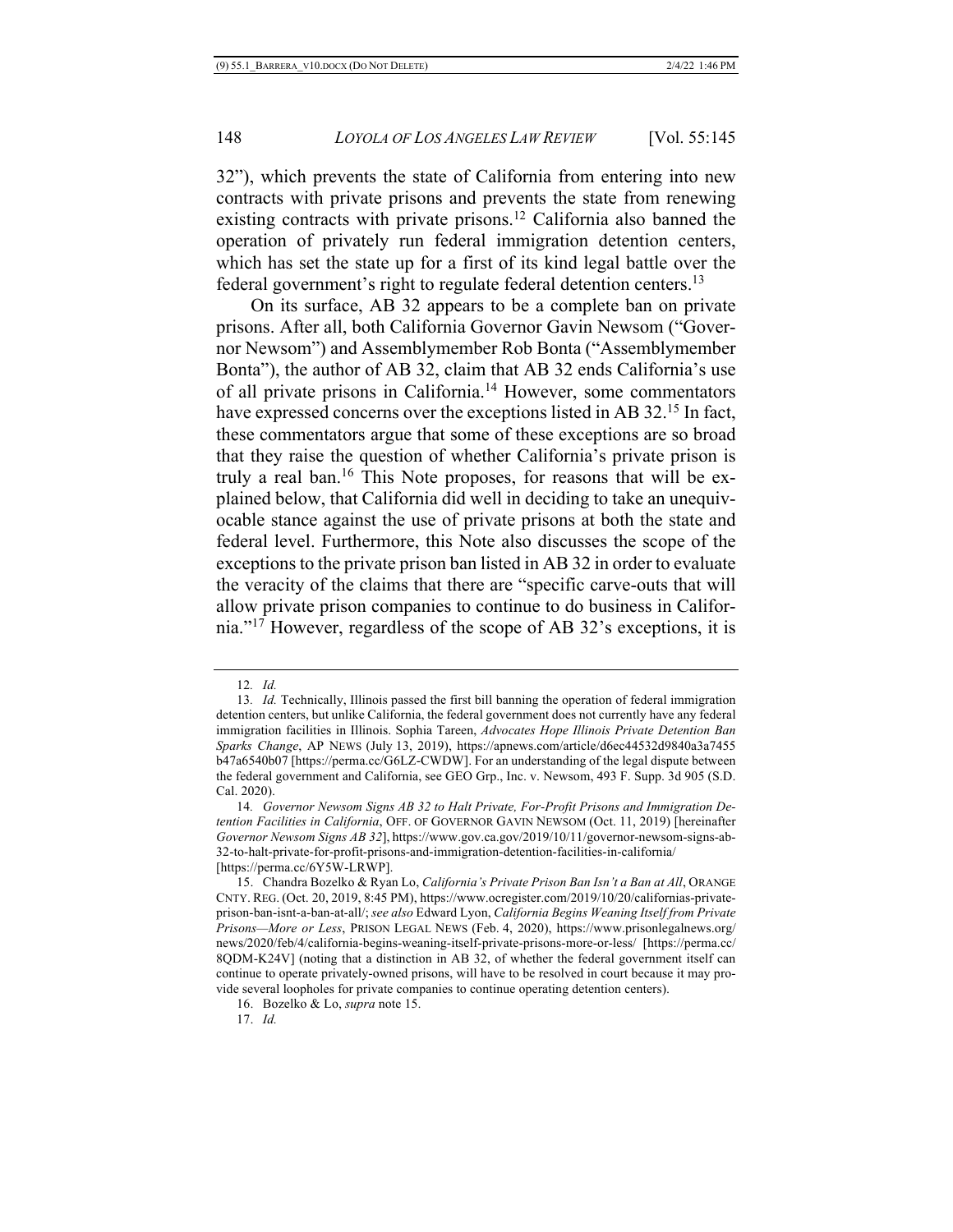important to realize that AB 32 only addresses part of the issue of private for-profit companies making profit off of California's prison system. To that end, this Note argues that California must take further action if it truly wishes to end the financial exploitation of inmates by private for-profit companies.

The Note is organized as follows: Part I explains the historical circumstances that led to the rise of private prisons in the United States, with an emphasis on California; Part II discusses how private prisons operate, the findings on the treatment of inmates in these facilities, and how the state and federal government and U.S. companies have responded to these findings; Part III looks at the language used in AB 32 and discuss the different ways in which courts can interpret the exceptions to the private prison ban; and Part IV discusses why California's prison ban is necessary and discusses the next steps California must take to end the financial exploitation of the state's inmates by private for-profit companies.

#### II. BACKGROUND

Today, the operation of private prisons is a multibillion-dollar industry—\$5 billion to be specific.<sup>18</sup> The first private prison opened up in Tennessee in 1984, during the midst of the War on Drugs.<sup>19</sup> The prison was permitted in order to accommodate the overwhelming number of people that were being convicted at the time.<sup>20</sup> The number of people being arrested was so great that a federal judge in Tennessee ordered the state to stop admitting people to prison due to the severe overcrowding in the prisons.21 Thus, private companies began to claim that they could design and construct facilities that could hold more prisoners while requiring less staff, which in turn would reduce costs for the state.22 Thus, to states like Tennessee, which was under a federal mandate to reduce the severe overcrowding of its prisons, $^{23}$  there was a strong appeal towards private prison use. In fact, similar trends

<sup>18</sup>*. The Private Prison Industry, Explained*, THE WEEK (Aug. 6, 2018), https:// theweek.com/articles/788226/private-prison-industry-explained [https://perma.cc/D9BH-NVXR].

<sup>19</sup>*. Id.*

<sup>20</sup>*. Id.*

<sup>21</sup>*. Id.*

<sup>22</sup>*. Id.*

<sup>23</sup>*. Id.*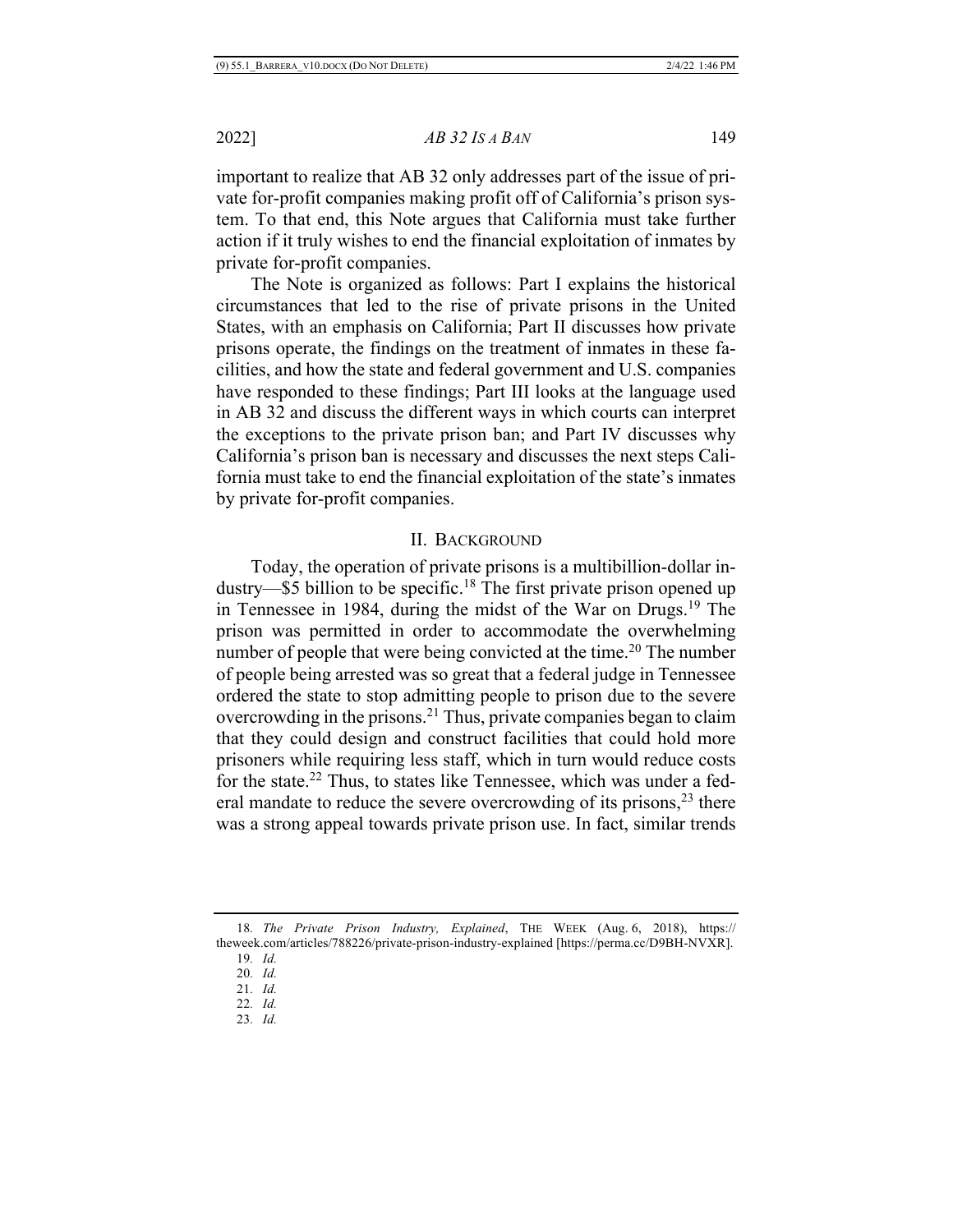occurred throughout the United States with incarceration rates rising and the private prison industry promising to have the solution.<sup>24</sup>

# *A. The Federal Impact*

During the War on Drugs, the private prison industry grew rapidly.25 During the 1980s and '90s, the majority of the U.S. population was very afraid of what it perceived as rising crime rates throughout the nation.26 Drugs were blamed for the rise in crimes rates, and drug convictions increased almost tenfold from 1980 to 1996 as a result.<sup>27</sup> State and federal legislators responded by enacting "increasingly harsh sentencing laws."<sup>28</sup> People serving longer sentences served a key role in the need for more prison beds throughout the country.29 However, there was a second, equally important factor in play as well, which was "a sharp increase in the tendency of prosecutors to ask for prison sentences."<sup>30</sup> During this timeframe, arrests increased in high numbers, with state incarceration rates increasing by 148 percent.<sup>31</sup> Between 1982 and 1998, the state and federal prison population went from approximately 400,000 to over 1 million people.32 Overall, a scared U.S. population coupled with responsive legislators led to the passing and enforcement of some of the strictest criminal laws that the country had ever passed.33

For example, beginning in the 1980s, two harsh drug sentencing laws were passed.<sup>34</sup> According to some commentators, the laws were

27. Shima Baradaran, *Drugs and Violence*, 88 S. CAL. L. REV. 227, 229–30 (2015).

- 28. Carl Takei, *From Mass Incarceration to Mass Control, and Back Again: How Bipartisan Criminal Justice Reform May Lead to a For-Profit Nightmare*, 20 U. PA.J.L. & SOC. CHANGE 125, 131 (2017).
- 29. Robert Weisberg, *The Wild West of Sentencing Reform: Lessons from California*, 48 CRIME & JUST. 35, 58 (2019).

<sup>24.</sup> andré douglas pond cummings & Adam Lamparello, *Private Prisons and the New Marketplace for Crime*, 6 WAKE FOREST J.L. & POL'Y 407, 415 (2016).

<sup>25</sup>*. See* JAMES AUSTIN & GARRY COVENTRY, BUREAU OF JUST. ASSISTANCE, NCJ No. 181249, EMERGING ISSUES ON PRIVATIZED PRISONS iii, 1 (2001)*,*  https://www.ojp.gov/pdffiles1/bja/181249.pdf [https://perma.cc/FC8K-FA27].

<sup>26</sup>*. See* RUTH WILSON GILMORE, GOLDEN GULAG: PRISONS, SURPLUS, CRISIS, AND OPPOSITION IN GLOBALIZING CALIFORNIA 17–18 (2007).

<sup>30</sup>*. Id.*

<sup>31.</sup> Heather Schoenfeld, *The War on Drugs, the Politics of Crime, and Mass Incarceration in the United States*, 15 J. GENDER, RACE & JUST. 315, 322–23 (2012).

<sup>32.</sup> German Lopez, *Why You Can't Blame Mass Incarceration on the War on Drugs*, VOX (May 30, 2017, 9:00 AM), https://www.vox.com/policy-and-politics/2017/5/30/15591700/massincarceration-john-pfaff-locked-in.

<sup>33</sup>*. See* Takei, *supra* note 28, at 130–31.

<sup>34.</sup> Baradaran, *supra* note 27, at 249.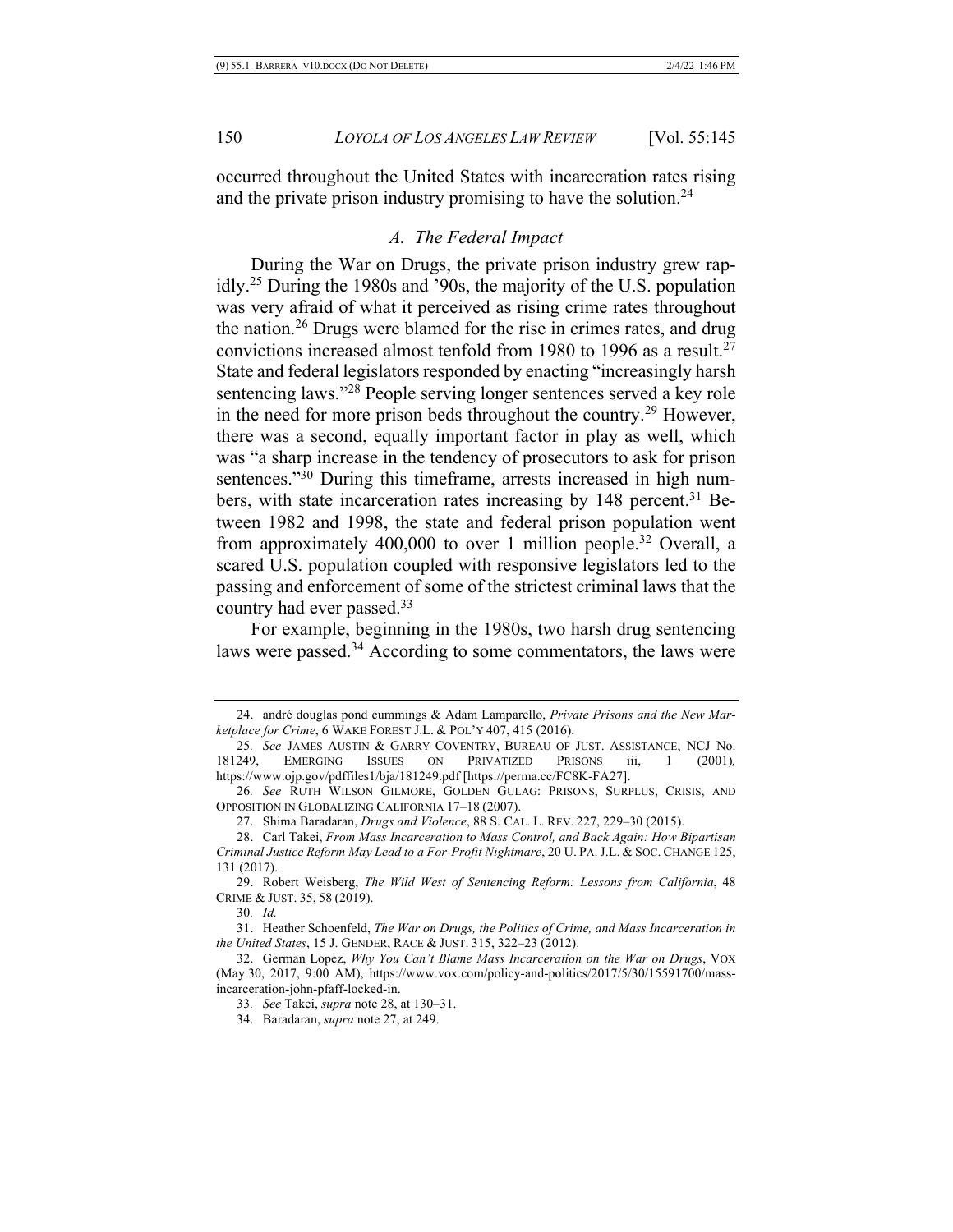passed in response to a belief that drug use was a direct link to increases in violence throughout the country.35 The perception of the U.S. population at the time was that drug use was one of the most prolific issues in the nation.<sup>36</sup> Therefore, in 1986, President Ronald Reagan signed the Anti-Drug Abuse Act of 1986 (ADAA), which continued with a then-precedent of establishing mandatory minimum sentences for certain drug crimes.37 Before the passage of the ADAA, judges had discretion on the length of the sentence to impose on drug offenses.38 However, the ADAA took this discretion away and imposed five and ten year minimums for possessing certain quantities of a selected group of drugs.39 In addition, second time offenders could have their sentences doubled.<sup>40</sup>

Another example of legislation that passed in response to perceived threats of crime is the 1994 Crime Bill, signed into law by President Bill Clinton.<sup>41</sup> This bill also continued the then-trend of creating more mandatory minimum sentences.<sup>42</sup> Just like the ADAA, the 1994 Crime Bill was passed over a perceived threat of rising crime rates.<sup>43</sup> Social scientists like James A. Fox, a criminologist, warned of "a blood bath of violence" that would occur across the country.<sup>44</sup> Moreover, there was a belief that there was a wave of youth that was devoid of impulse control and remorse, and that these youths' numbers were "ready to explode cataclysmically."45 It was believed that these youths would overrun society and commit unprecedented acts of violence, a

<sup>35</sup>*. Id.* at 229–30.

<sup>36</sup>*. See id.* at 248. Notably, during the time frame in which these mandatory minimum sentencing laws were being passed, drug use was already decreasing. *Id.* at 249 n.136. The 1980's media was instrumental in framing the perception that drug use was a national crisis, with the issue receiving constant airtime. *Id.* at 250. Sensational media and a scared U.S. population made it easy to pass laws targeting drug use. *See id.* at 249–50. Even U.S. Congress members, despite statistics showing the contrary, pushed the narrative that drug use was a national crisis by sharing stories of murders in which drug use was a factor. *Id.* at 251.

<sup>37</sup>*. Id.* at 249.

<sup>38.</sup> Michael A. Simons, *Departing Ways: Uniformity, Disparity and Cooperation in Federal Drug Sentences*, 47 VILL. L. REV. 921, 929–30 (2002).

<sup>39</sup>*. Id.* at 930.

<sup>40</sup>*. Id.*

<sup>41.</sup> Takei, *supra* note 28, at 155–56.

<sup>42</sup>*. Id.* at 156.

<sup>43</sup>*. Id.* at 155–56.

<sup>44.</sup> Clyde Haberman, *When Youth Violence Spurred 'Superpredator' Fear*, N.Y. TIMES (Apr. 6, 2014), https://www.nytimes.com/2014/04/07/us/politics/killing-on-bus-recalls-superpredator-threat-of-90s.html [https://perma.cc/T8YS-2Z83].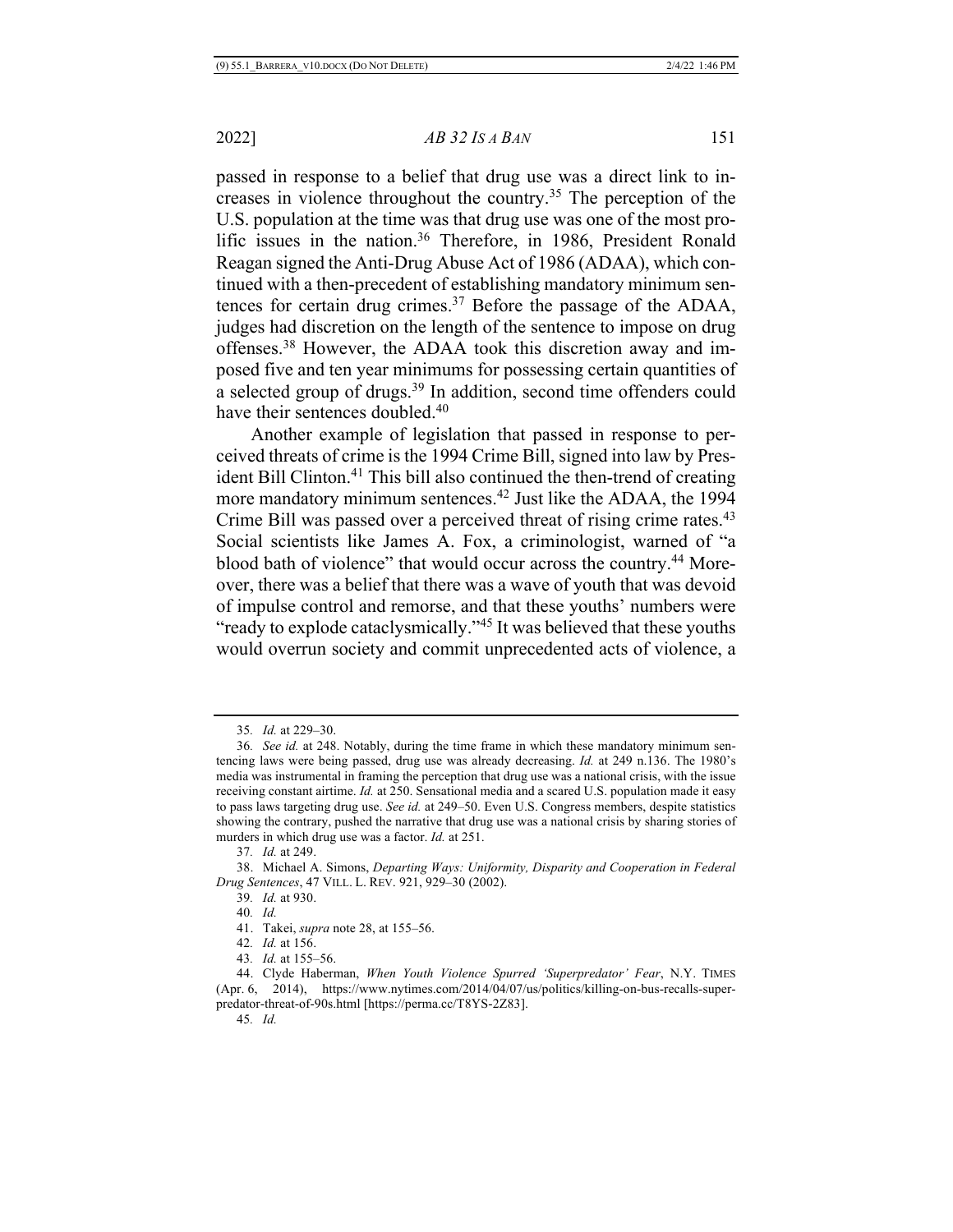concept which was known as the Superpredator Theory.46 The 1994 Crime Bill was prepared to combat this by "dramatically" increasing the mandatory sentences and authorizing billions of dollars in funding for new prisons.<sup>47</sup> One of the new sentences added was the "threestrikes-you're-out" provision, which mandated a life sentence for defendants who were convicted of a federal offense and had two prior qualifying state or federal court convictions.48

Overall, due to the 1994 Crime Bill, the ADAA, and other harsh sentencing legislation, by the year 2000, the Justice Policy Institute estimated that the United States incarcerated more people in the 1990s than in any other decade in the country's history.49

#### *B. California's Impact*

In the midst of this perceived national crisis, California began passing laws that led to historically high incarceration rates in the state, which peaked in 2006.<sup>50</sup> California's trend towards a tough-oncrime approach can be traced back to the passing of the 1977 Uniform Deterrence Sentencing Act ("the Act"),<sup>51</sup> which stated that "[t]he purpose of imprisonment for crime is punishment."52 The Act also directed the California Department of Corrections (CDCR) to forecast future prison bed needs,  $53$  which made it clear California was ready to start imprisoning many more people than it had up to that point and for much longer sentences.<sup>54</sup> Two of California's tough-on-crime laws that fueled higher incarceration rates during the 1980s and 1990s were the Street Terrorism Enforcement and Prevention Act (STEP Act),

<sup>46</sup>*. Id.* Notably, between 1994 and 2011, violent crimes committed by youths aged 10 to 17 fell by approximately two thirds. *Id.* This decline in violence by youths sparked debate among experts for the reasoning behind the decrease, but the 1994 Crime Bill does not appear to be one of the primary reasons given for the decline. *Id.* Even the political scientist from Princeton who championed the theory, John J. DiIulio Jr., admitted that this perceived threat was plainly wrong. Elizabeth Becker, *As Ex-Theorist on Young 'Superpredators,' Bush Aide Has Regrets*, N.Y. TIMES (Feb. 9, 2001), https://www.nytimes.com/2001/02/09/us/as-ex-theorist-on-young-superpredatorsbush-aide-has-regrets.html [https://perma.cc/GJL4-XQXT].

<sup>47.</sup> Takei, *supra* note 28, at 156.

<sup>48.</sup> Margaret P. Spencer, *Sentencing Drug Offenders: The Incarceration Addiction*, 40 VILL. L. REV. 335, 351–52 (1995).

<sup>49.</sup> Takei, *supra* note 28, at 156.

<sup>50.</sup> Magnus Lofstrom & Brandon Martin, *How California Reduced Its Prison Population*, PUB. POL'Y INST. OF CAL. (Feb. 6, 2015), https://www.ppic.org/blog/how-california-reduced-itsprison-population/ [https://perma.cc/C2NL-LYPU].

<sup>51.</sup> GILMORE, *supra* note 26, at 91.

<sup>52</sup>*. Id.*

<sup>53</sup>*. Id.* at 91–92.

<sup>54</sup>*. Id.* at 89–91.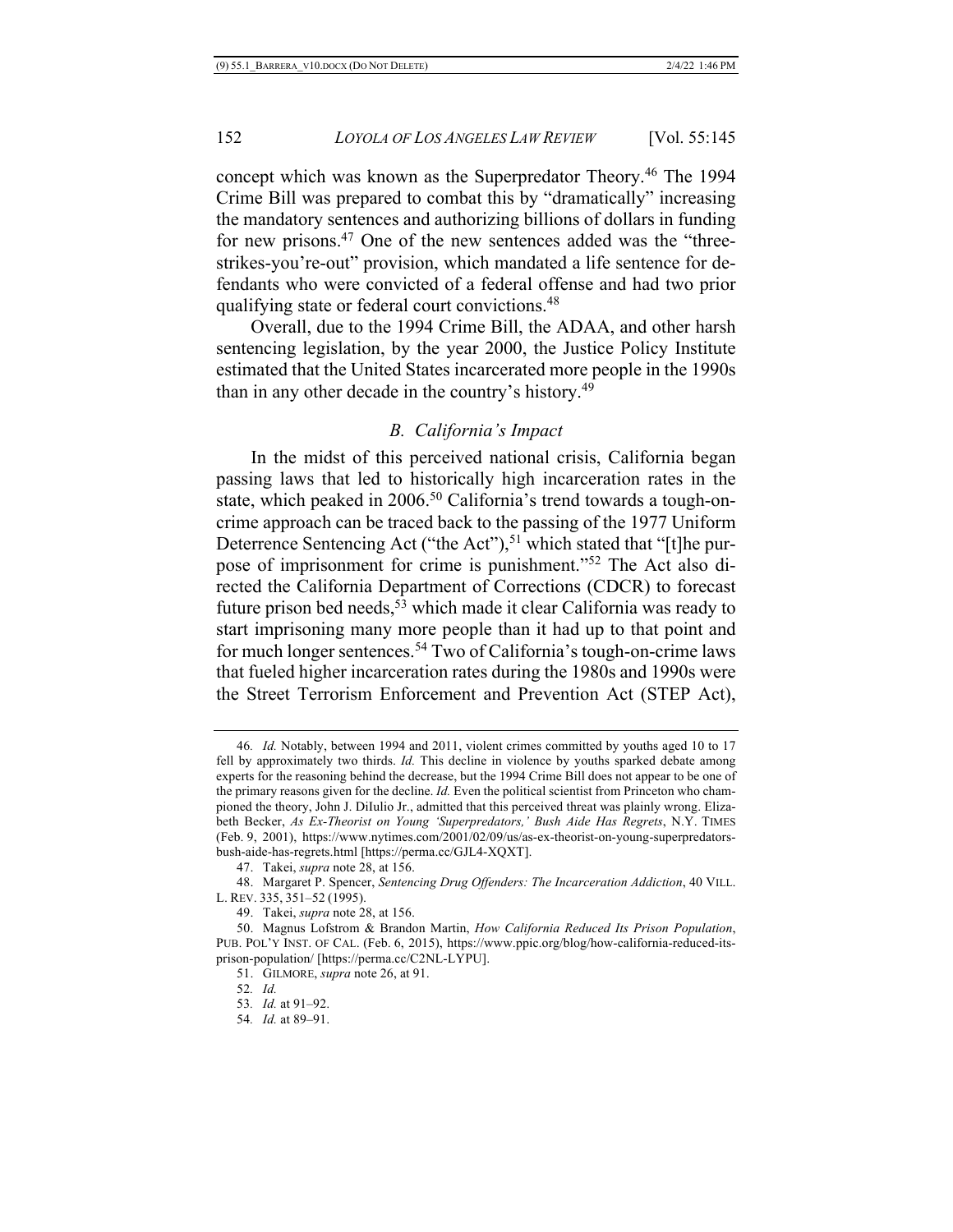which was passed in 1988, and Proposition 184, which was passed in 1994.55

# 1. The STEP Act

In 1988, California became the first state in the country to adopt anti-gang legislation with the passing of the STEP Act, legislation intended to increase prosecutors' ability to prosecute gang activity.<sup>56</sup> However, the STEP Act did much more than just that. The STEP Act also increased the penalties for ordinary felonies committed by gang members.57 For example, most felonies categorized as "serious" felonies carry a maximum sentence of three years or less, but that same offense, if gang related, receives an additional five-year enhancement.<sup>58</sup> Some of these enhancements were lengthy, such as the enhancement for witness intimidation that goes from a maximum penalty of three-years to life imprisonment when the offense is found to be gang related.59 Furthermore, Penal Code section 186.22 of the STEP Act has two provisions, criminalizing active participation in a criminal street gang and enhancements for committing crimes that benefit or promote criminal street gangs, that can be prosecuted simultaneously.60 The effect was that a defendant could receive two strikes counting towards California's three strike law in one proceeding.<sup>61</sup>

Despite these efforts by the California Legislature to combat criminal street gangs, the number of criminal street gangs increased from 600 in 1988, the year the STEP Act was passed, to 6,642 by 2010.62 Yet, as the number of gangs continued to grow, instead of seeking alternate solutions to combat gang membership, the California Legislature instead kept increasing the punishments associated with the STEP Act.<sup>63</sup> In March 2000, in response to the Superpredator Theory, Proposition 21, which enhanced criminal punishments under the

<sup>55</sup>*. Id.* at 5–7.

<sup>56.</sup> Samuel DiPietro, Comment, *STEPping into the "Wrong" Neighborhood: A Critique of the* People v. Albillar*'s Expansion of California Penal Code Section 186.22(a) and a Call to Reexamine the Treatment of Gang Affiliation*, 110 J. CRIM. L. & CRIMINOLOGY 623, 626 (2020).

<sup>57.</sup> Martin Baker, *Stuck in the Thicket: Struggling with Interpretation and Application of California's Anti-Gang STEP Act*, 11 BERKELEY J. CRIM. L. 101, 104–05 (2006).

<sup>58</sup>*. Id.* at 105.

<sup>59</sup>*. Id.*

<sup>60.</sup> DiPietro, *supra* note 56, at 628.

<sup>61</sup>*. Id.*

<sup>62</sup>*. Id.* at 653.

<sup>63</sup>*. See* Sara Lynn Van Hofwegen, Note, *Unjust and Ineffective: A Critical Look at California's STEP Act*, 18 S. CAL. INTERDISC. L.J. 679, 681 (2009).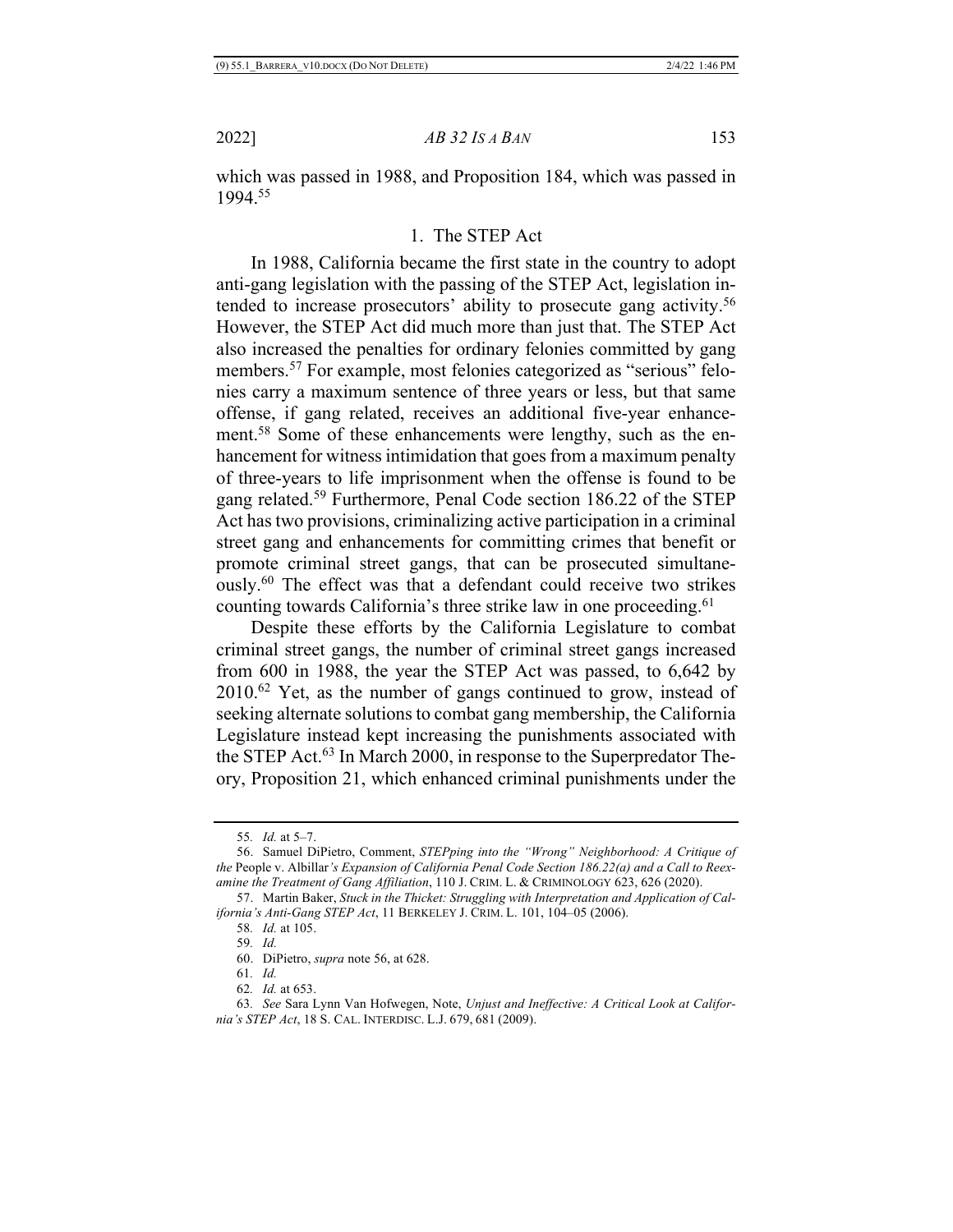STEP Act, was passed.<sup>64</sup> In addition, the California Supreme Court lowered the burden of proof required to prosecute people under the STEP Act. In *People v. Castenada*,<sup>65</sup> the California Supreme Court held that defendants could be convicted under the STEP Act's provision for gang association for any degree of involvement above "nominal or passive" participation.<sup>66</sup> Prior to this standard, case law precedent held that defendants needed to demonstrate substantial involvement in and devotion to a criminal street gang.<sup>67</sup>

Another provision of the STEP Act stated that a defendant charged under the STEP Act needed to be aware that the gang had previously committed two statutorily-defined extremely serious offenses.68 Thus, a defendant could be charged under the STEP Act for actions committed after their gang's members commit two predicate acts.69 Yet in *People v. Gardeley*, <sup>70</sup> the California Supreme Court held that a defendant could be charged under the STEP Act simultaneously with the second predicate act that is required to be charged under the STEP Act.<sup>71</sup>

These amendments and appellate opinions significantly broadened the STEP Act and increased its severity.<sup>72</sup> The overall effect being that prosecutors were able to punish more people and keep them in prison for longer periods of time.73

## 2. Proposition 184

However, before the STEP Act, there was another piece of legislation passed that greatly affected how California sentenced defendants. In 1994, California citizens passed Proposition 184 ("Prop. 184"), the three strikes law.74 This law is viewed as the culmination of

- 69*. Id.* at 115.
- 70. 927 P.2d 713 (Cal. 1996).

<sup>64</sup>*. See* Robert L. v. Superior Ct., 109 Cal. Rptr. 2d 716, 719–21 (Ct. App. 2001) (discussing how Proposition 21 was "designed to overhaul the juvenile justice system and crackdown on juvenile offenders").

<sup>65.</sup> 3 P.3d 278 (Cal. 2000).

<sup>66.</sup> Baker, *supra* note 57, at 109–10.

<sup>67</sup>*. Id.* at 109.

<sup>68</sup>*. Id.* at 114.

<sup>71.</sup> Baker, *supra* note 57, at 115–16 (arguing that the California Supreme Court's holding that the second predicate act could be charged simultaneously with the STEP Act's penalties was a clear violation of the legislative intent of the STEP Act).

<sup>72</sup>*. Id.* at 102.

<sup>73</sup>*. See id.* at 114–15.

<sup>74.</sup> Joshua Kleinfeld, *Two Cultures of Punishment*, 68 STAN. L. REV. 933, 976 (2016).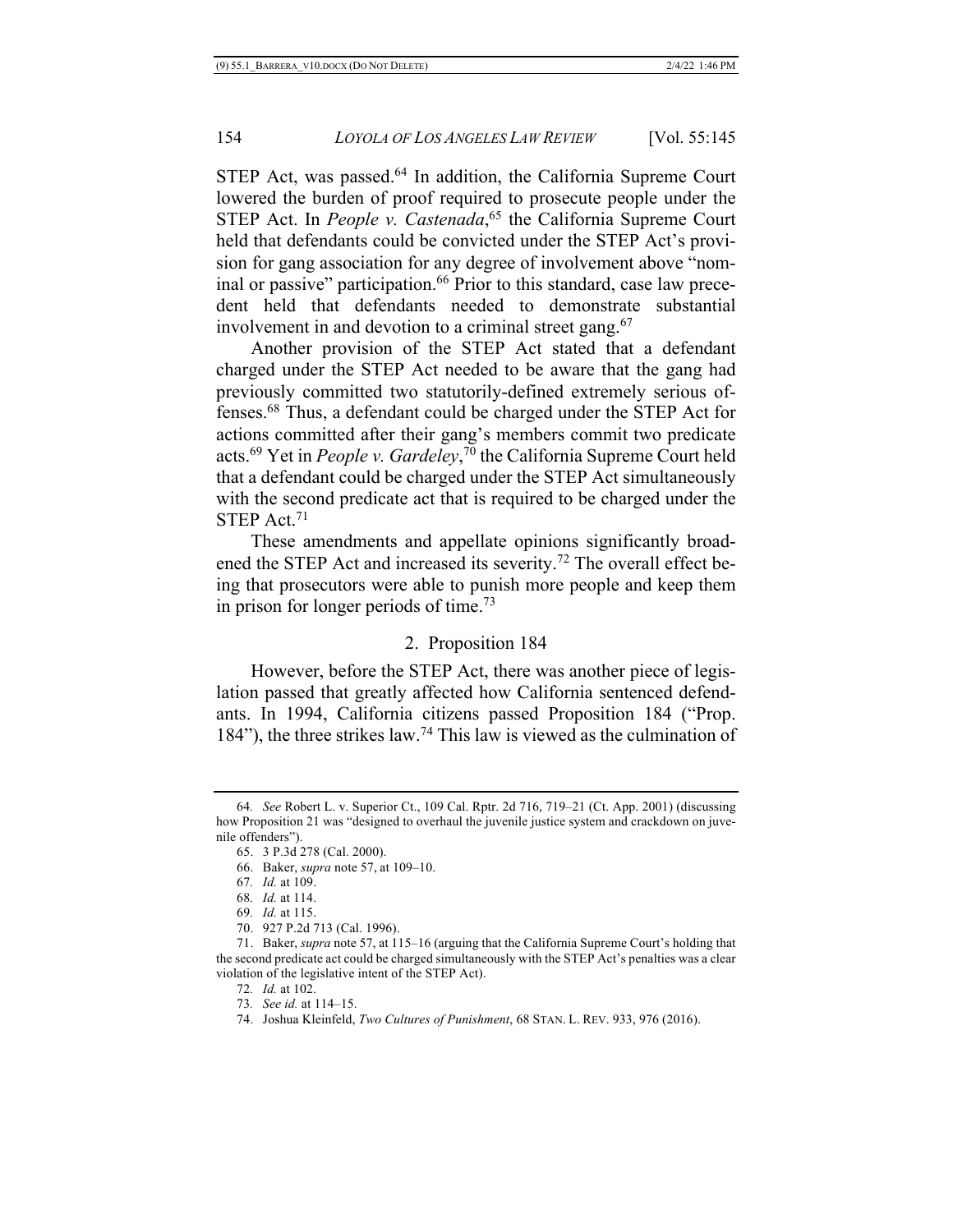over a decade of tough-on-crime legislation.<sup>75</sup> As originally enacted, the proposition called for the mandatory imposition of a twenty-fiveyears-to-life sentence if a defendant committed any felony so long as the defendant had two previous "serious" or "violent" felony convictions.76 However, the law contained many other provisions. For example, it required the doubling of any sentence associated with a felony conviction if the defendant had a prior serious or violent felony conviction.77 In addition, courts were required to sentence defendants to consecutive rather than concurrent sentences in some instances.78

According to at least one commentator, the law led to "astonishing sentences."79 For example, a defendant who shoplifted golf clubs and had never been convicted of an act of violence received a life without parole sentence under Prop. 184.80 In another case, a defendant who had never been convicted of an act of violence shoplifted videotapes and received a fifty-years-to-life sentence for that offense.<sup>81</sup> Both sentences were upheld when challenged.82

Additionally, under Prop. 184, it was possible for a defendant, depending on the order of their criminal history, to receive drastically different sentences even if they committed the exact same offenses.<sup>83</sup> This was possible because, if a defendant had two prior felonies where only one was a serious or violent felony and was now facing a second serious or violent felony conviction, they would not get a life sentence.84 On the other hand, if the defendant had two prior felonies that were serious or violent but was now facing a felony that was not serious or violent, they would get a life sentence.<sup>85</sup> This means that the latter would get a harsher sentence despite a criminal history that is decreasing in severity, while the former would get a much more lenient sentence even though their criminal activity was increasing in

<sup>75.</sup> Michael Vitiello, *Three Strikes: Can We Return to Rationality?*, 87 J. CRIM. L. & CRIMINOLOGY 395, 395 (1997).

<sup>76.</sup> Kleinfeld, *supra* note 74, at 976.

<sup>77.</sup> Vitiello, *supra* note 75, at 406–07.

<sup>78</sup>*. Id.* at 404.

<sup>79.</sup> Kleinfeld, *supra* note 74, at 976.

<sup>80</sup>*. Id.*

<sup>81</sup>*. Id.*

<sup>82</sup>*. Id.*

<sup>83.</sup> Cole F. Heyer, Note, *Comparing the Strike Zones of "Three Strikes and You're Out" Laws for California and Georgia, the Nation's Two Heaviest Hitters*, 45 SUFFOLK U. L. REV. 1217, 1233–34 (2012).

<sup>84</sup>*. Id.*

<sup>85</sup>*. Id.* at 1234.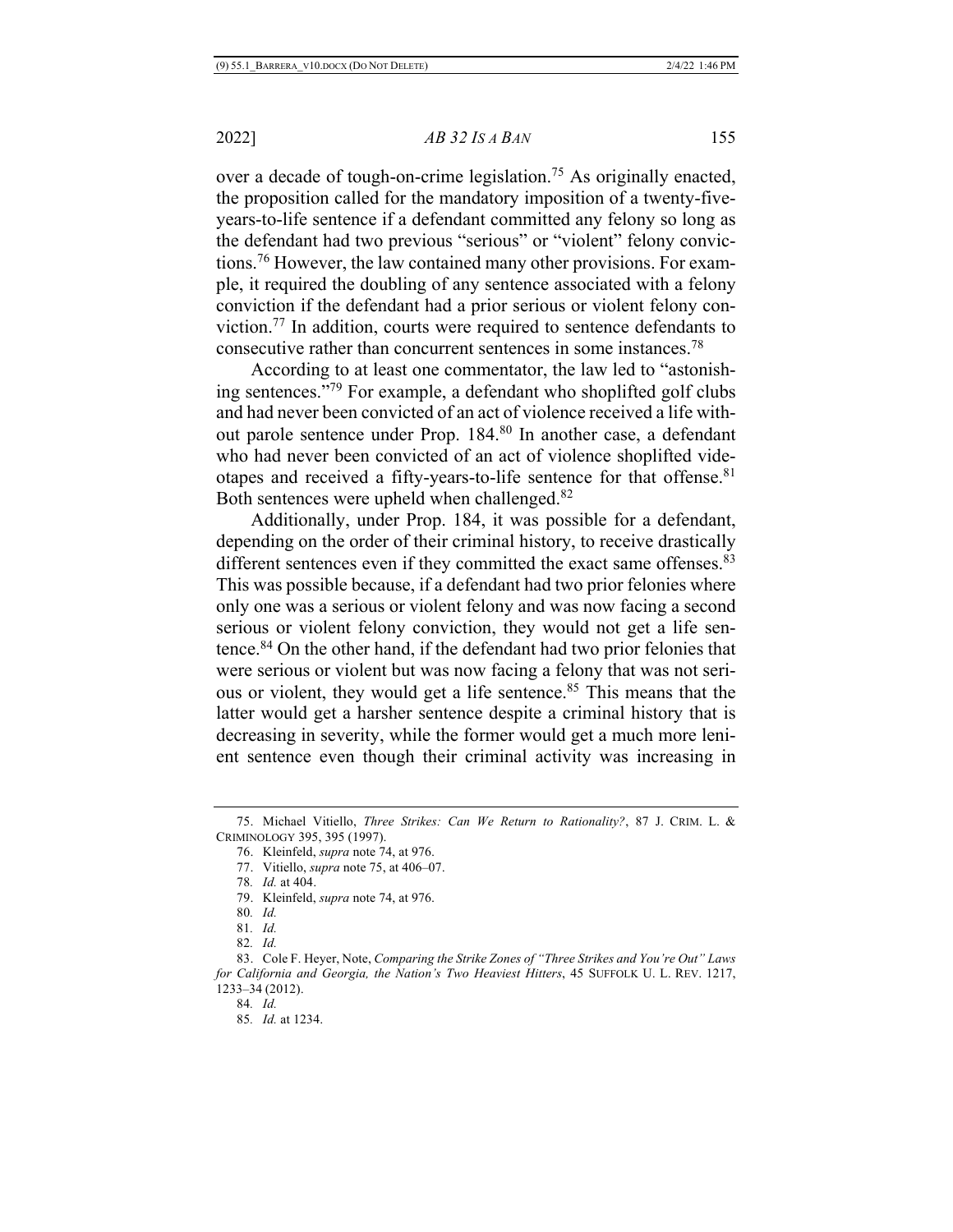severity.<sup>86</sup> Thus, the three-strikes law was heavily reliant on the sequences of the crimes committed as opposed to the actual crimes themselves, which meant that people could get lengthy incarceration sentences for actions that, if committed before Prop. 184, would have resulted in a shorter prison sentence.<sup>87</sup> Therefore, it is not difficult to see how California came to require so many additional prison beds as Prop. 184 was making it possible to give life without parole sentences to crimes that traditionally had much lower prison sentences attached to them.

#### 3. The Effects

What were the results of all these tough-on-crime measures? At the national level, the size of the private prison population grew 90 percent, going from  $69,000$  prisoners in 1999 to 131,000 in 2014.<sup>88</sup> Part of the reason for this rise in private prison reliance was due to the sheer amount of people that were being arrested.<sup>89</sup> For example, during President Clinton's two presidential terms alone, the total population of federal and state prisons rose by  $673,000$ .<sup>90</sup> In 1985, the prison population was approximately 740,000, but by 2003 that number had risen to over 2.1 million.<sup>91</sup> The growth of private prisons mirrors this growth in the prison population. In 1996, thirteen states housed their prisoners in private prisons.<sup>92</sup> However, by 2004, thirty-four states housed their inmates in private prisons.<sup>93</sup>

The numbers only continued to grow. From 2000 to 2011, the number of federal prisoners in private facilities increased almost 150 percent, and the number of state prisoners in private facilities increased by approximately 23 percent. $94$  To put these numbers in perspective, CoreCivic, by 2014, controlled 92,500 prison beds across 67

<sup>86</sup>*. Id.*

<sup>87</sup>*. Id.*

<sup>88.</sup> Cynthia Elaine Tompkins, *Private Prisons: Profiting from, and Contributing to, Mass Incarceration*, 8 L.J. SOC. JUST. 1, 19 (2017).

<sup>89</sup>*. Id.* at 17.

<sup>90</sup>*. Id.* at 15–16.

<sup>91.</sup> Sharon Dolovich, *State Punishment and Private Prisons*, 55 DUKE L.J. 437, 455 (2005).

<sup>92.</sup> James F. Blumstein et al., *Do Government Agencies Respond to Market Pressures? Evidence from Private Prisons*, 15 VA. J. SOC. POL'Y & L. 446, 454 (2008).

<sup>93</sup>*. Id.*

<sup>94.</sup> Mike Tartaglia, Note, *Private Prisons, Private Records*, 94 B.U. L. REV. 1689, 1695 (2014).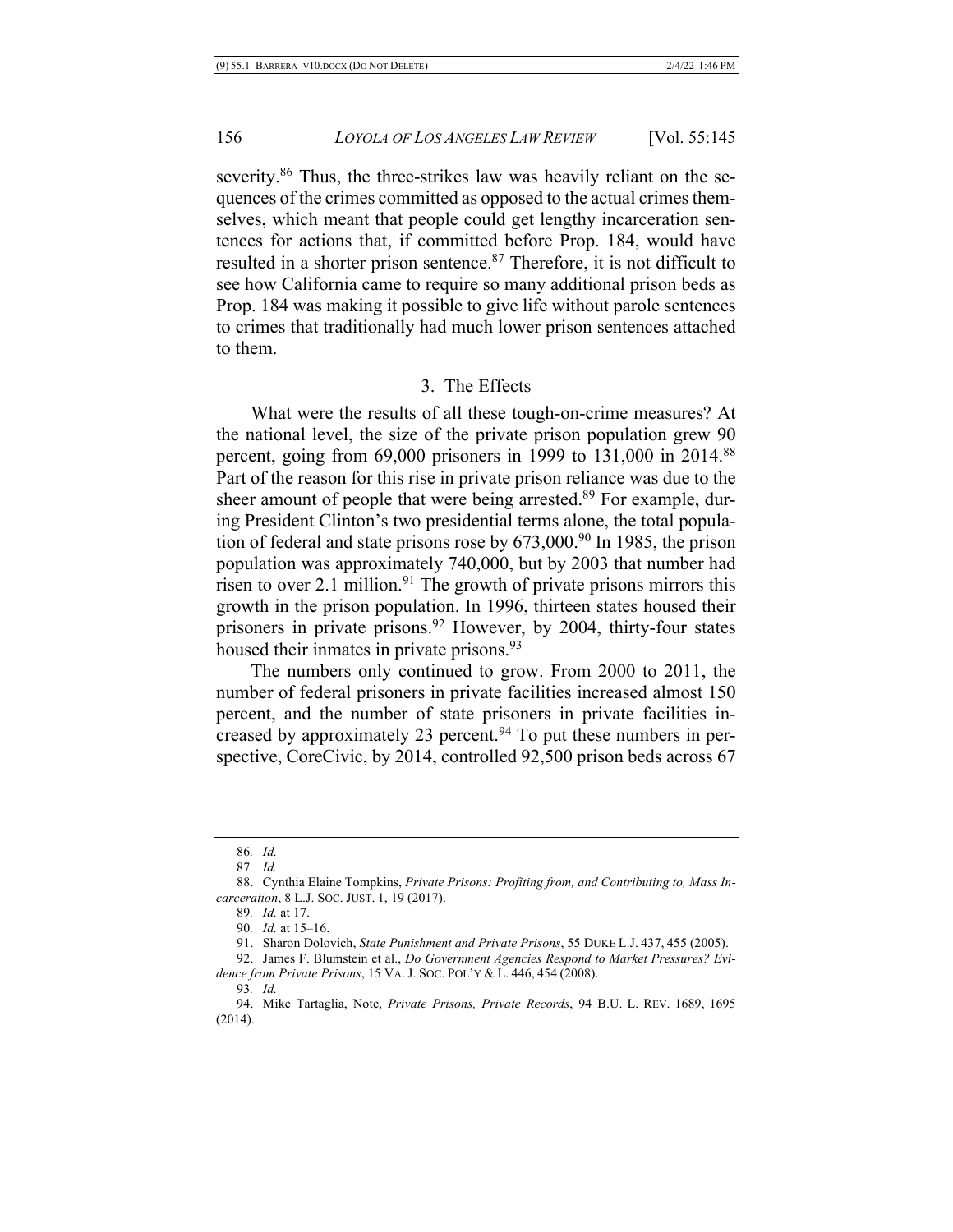prisons.95 That same year, GEO Group controlled 61,000 prison beds across 56 facilities.<sup>96</sup> It is estimated that private prisons housed more than 8 percent of the nation's prisoners in  $2014.^{97}$  While the number seems small, this translates to billions of dollars in profits for the private prison corporations.98

In California, between 1982 and 2000, despite the crime rate peaking in 1980, the California state prisoner population grew nearly 500 percent.99 Additionally, since 1984, California built twenty-three major new prisons, with each costing between \$280 and \$350 million.100 The cause of California's mass incarceration was a combination of lengthy prison sentences and an increase in the amount of people being prosecuted.101

The rise in incarceration rates in California eventually led to *Brown v. Plata*, <sup>102</sup> a Supreme Court of the United States case. In *Plata*, the Supreme Court made several findings about California's prisons. For example, the Court noted that at its peak, California prisons held 156,000 inmates, an amount nearly double the capacity that the prisons were designed to hold, which was 80,000.<sup>103</sup> The Court further found that California's prisons were run at nearly double the capacity for at least eleven years prior to 2011.<sup>104</sup> Before the case reached the Supreme Court, a three-judge federal panel ordered California to reduce its prison population to 137.5 percent of design capacity, which meant that California had to release  $46,000$  inmates.<sup>105</sup> Yet, by the time the case got to the Supreme Court, only 9,000 inmates had been released, meaning the state still had to figure out the release of 37,000 inmates.<sup>106</sup> The Court noted that "[f]or years the medical and mental health care provided by California's prisons has fallen short of minimum constitutional requirements and has failed to meet prisoners'

- 99. GILMORE, *supra* note 26, at 7.
- 100*. Id.*
- 101. Weisberg, *supra* note 29, at 57–59.
- 102. 563 U.S. 493 (2011).
- 103*. Id.* at 501–02.
- 104*. Id.* at 502.
- 105*. Id.* at 501.
- 106*. Id.*

<sup>95</sup>*. Id.*; CORECIVIC, INC., FORM 10-K: ANNUAL REPORT PURSUANT TO SECTION 13 OR 15(D) OF THE SECURITIES EXCHANGE ACT OF 1934, at 5 (Feb. 23, 2017), https://www.sec.gov/Archives/ edgar/data/1070985/000119312517053982/d310578d10k.htm [https://perma.cc/WG5L-MBUR].

<sup>96</sup>*.* Tartaglia, *supra* note 94, at 1695.

<sup>97</sup>*. Id.*

<sup>98</sup>*. Id.* at 1695–96.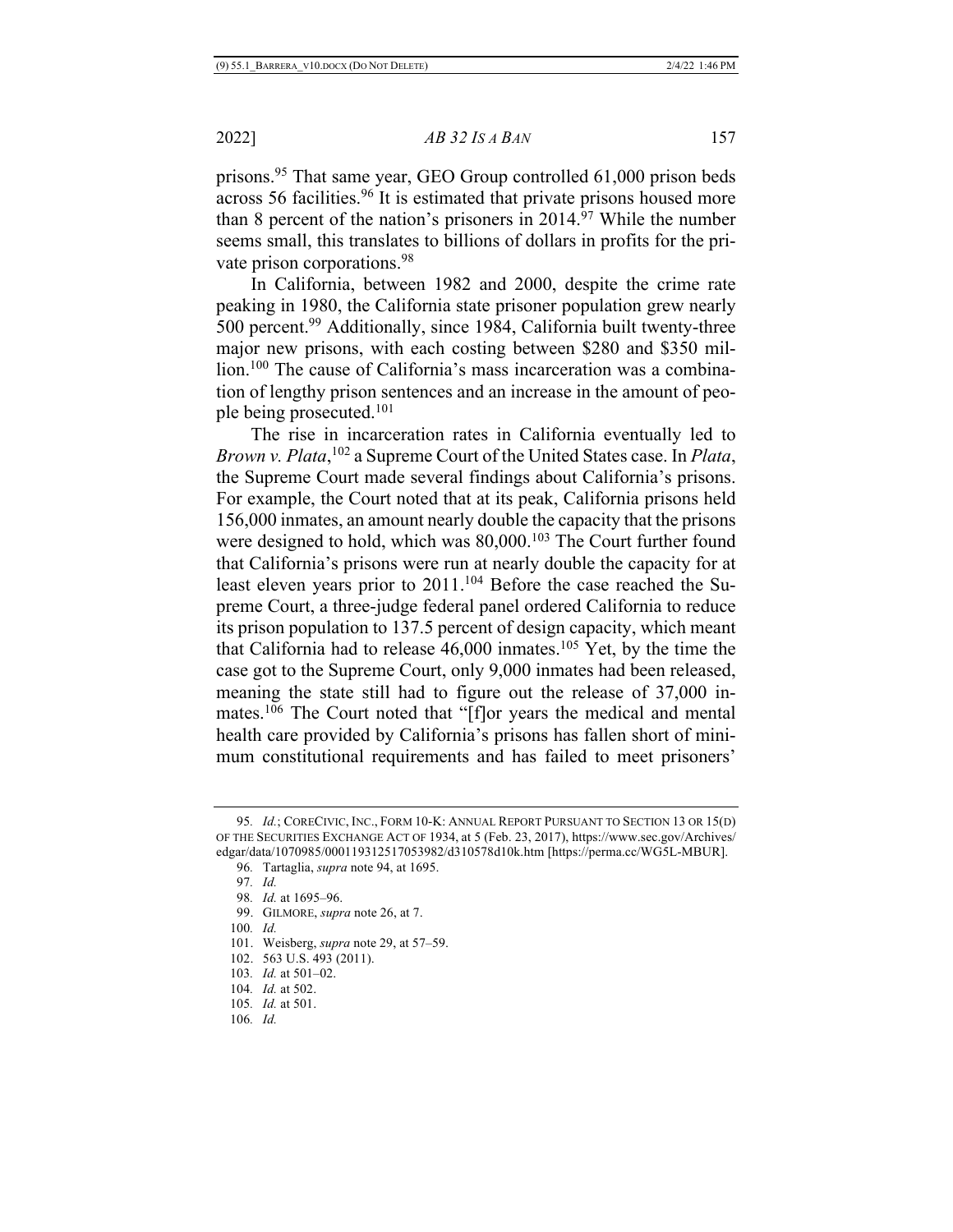basic health needs."107 The Court also noted that "these serious constitutional violations" amounted to the well-documented "[n]eedless suffering and death" of inmates without an adequate solution to the  $i$ ssue.<sup>108</sup>

In a failed effort to address its overcrowding prisons, California, in 2006, entered into a contract between the California Department of Corrections and the private prison corporations GEO Group Inc. and CoreCivic, formerly known as Correctional Corporation of America.109 This contract allowed California to send inmates to out-of-state private prisons in four other states.<sup>110</sup> The CDCR stated that at its peak, its prison population consisted of more than  $172,000$  inmates.<sup>111</sup> It also noted that over 17,000 inmates were forced to live in areas not designed to be living spaces, such as gymnasiums and dayrooms. $112$ Thus, by 2010, there were more than 10,400 inmates held in out-ofstate private facilities due to overcrowding.<sup>113</sup> This almost certainly led to many inmates being cut off from visits from their loved ones, a severe concern considering that even top correction officials suggest that communication between inmates and their loved ones contributes to their rehabilitation.<sup>114</sup> In addition, "[t]he CDCR was [CoreCivic's] only state partner that accounted for 10% or more of [CoreCivic's] total revenue" in recent years, $115$  showing how much California came to rely on private prisons.

114*. See* Alex Friedmann, *Apples-to-Fish: Public and Private Prison Cost Comparisons*, 42 FORDHAM URB. L.J. 503, 548 (2014).

115. CORECIVIC, INC., *supra* note 95, at 11.

<sup>107</sup>*. Id.*

<sup>108</sup>*. Id.*

<sup>109</sup>*. CDCR Signs Contracts to House Inmates Out-of-State*, CAL. DEP'T. OF CORR. & REHAB. (Oct. 20, 2006), https://web.archive.org/web/20200829233839/https:/www.cdcr.ca.gov/news/20 06/10/20/cdcr-signs-contracts-to-house-inmates-out-of-state; CORECIVIC, INC., *supra* note 95, at 5.

<sup>110</sup>*. CDCR Signs Contracts to House Inmates Out-of-State*, *supra* note 109.

<sup>111</sup>*. Id.*

<sup>112</sup>*. Id.* 

<sup>113</sup>*. California Department of Corrections and Rehabilitation Exits Last Out-of-State Prison*, CAL. DEP'T. OF CORR. & REHAB. (June 25, 2019), https://www.cdcr.ca.gov/news/2019/06/25/ california-department-of-corrections-and-rehabilitation-exits-last-out-of-state-prison [https://perma.cc/YY7Y-5G5E].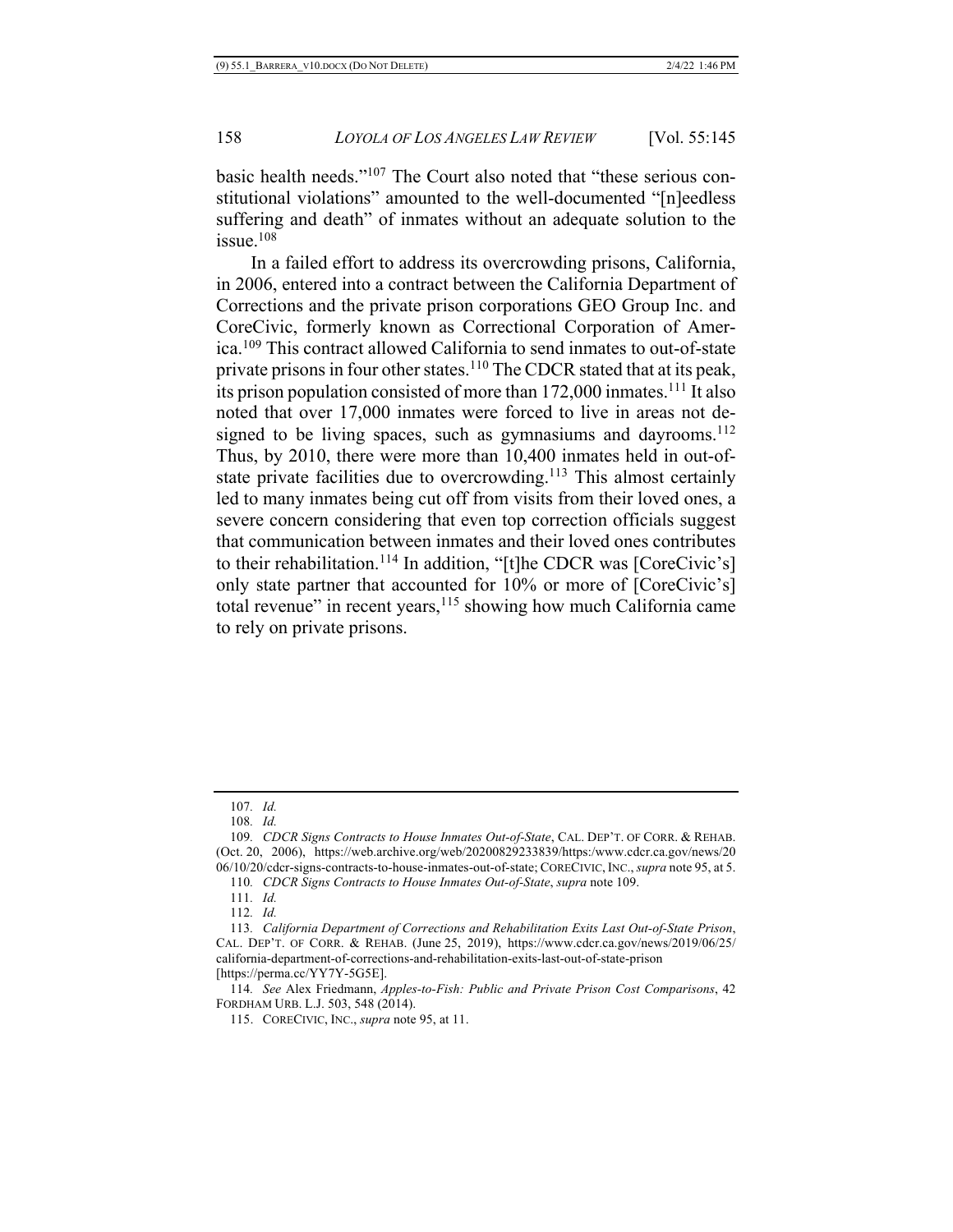# III. HOW PRIVATE PRISONS OPERATE

# *A. Financial Incentives*

The end goal of private prisons is to maximize profits for shareholders while minimizing expenses.<sup>116</sup> Private prisons make money by housing inmates for state governments, which pay these corporations via government contracts.117 Typically, the amount of profit gained by private prisons is directly dependent on the number of people incarcerated in them.118 Thus, the goal is to maintain inmates for less money than the amount the government pays these companies to house the inmates.<sup>119</sup> Therefore, in order for private prisons to maximize their profits, they need to keep their beds filled with inmates.120 The result being that the prisons require a constant stream of inmates to replace the prisoners who have finished serving their sentences.<sup>121</sup> Thus, the rehabilitation of inmates, which involves reducing recidivism and lowering incarceration rates, is problematic for private prisons that are paid based on the number of inmates they house.122 Furthermore, as for-profit institutions, private prisons are incentivized to provide the bare minimum of service to inmates as required by law.<sup>123</sup> After all, providing anything more than that would cut into the profits of shareholders. This necessarily raises the question of whether we can expect private prisons to offer the most effective services aimed at reducing recidivism.

Private prisons have promoted themselves with the argument that they can house inmates for states at lower costs than it would cost the state itself to house the inmates.<sup>124</sup> However, some studies conducted on comparing the costs to maintain inmates in public versus private prisons have found little to no savings.<sup>125</sup> For example, the state of

<sup>116.</sup> Tompkins, *supra* note 88, at 5.

<sup>117.</sup> Dolovich, *supra* note 91, at 460, 473 n.129.

<sup>118</sup>*. Id.* at 533.

<sup>119</sup>*. Id.* at 460.

<sup>120</sup>*. Id.* at 533.

<sup>121</sup>*. See id.* at 518.

<sup>122</sup>*. See* Tompkins, *supra* note 88, at 21.

<sup>123</sup>*. See id.* at 5.

<sup>124.</sup> Dolovich, *supra* note 91, at 457.

<sup>125</sup>*. See, e.g.*, *Audit: Private Prisons Cost More Than State-Run Prisons*, AP NEWS (Jan. 1, 2019), https://apnews.com/article/af7177d9cce540ab9f2d873b99437154 [https://perma.cc/G8XU-X9WW]; Liberty Vittert, *The Cold Hard Facts About America's Private Prison System*, FOX NEWS (Dec. 19, 2018), https://www.foxnews.com/opinion/the-cold-hard-facts-about-americas-privateprison-system [https://perma.cc/V9MJ-LV35]; cummings & Lamparello, *supra* note 24, at 423–24.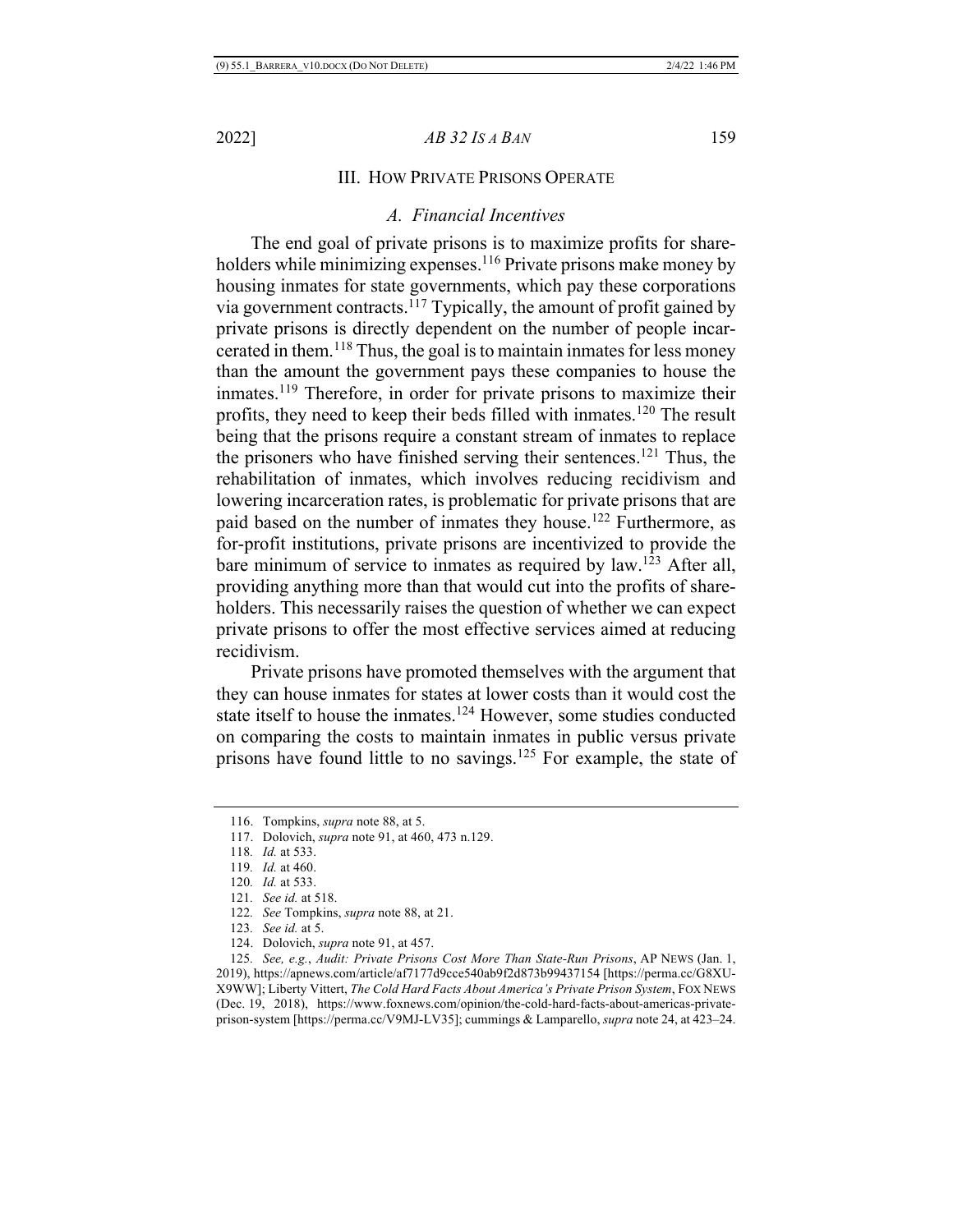Arizona conducted a study where it "found that their minimum-security public and private prisons cost virtually the same amount per prisoner."126 Notably, a separate study conducted by Temple University found savings of approximately 14 percent for Arizona's privately-run minimum security prisons.<sup>127</sup> However, it was later discovered that the funding for the latter study came from three major private prison companies that used this study as evidence that their facilities are more affordable.128 Thus, measuring the actual cost savings of private prisons is problematic because the source of the funding for the study can sometimes be biased.

Furthermore, there are issues involving the accuracy of the studies in assessing the actual cost-saving benefits private prisons offer. In California, a facility operated by the GEO Group was investigated, and one study said the savings were only 3 percent while the other study said the savings were 15 percent.<sup>129</sup> Thus, it is difficult to get an accurate measure of the savings that private prisons provide over their public counterparts, if any, due to the difficulties in establishing a universal metric to compare public and private prisons. However, at least some studies suggest the savings provided are not there.

Thus, there are legitimate reasons to be concerned with the prevailing approach to funding private prisons. Even alternate methods of funding, such as leasing a facility to a public agency to use and operate, contain similar incentives like quotas or requiring full payment per bed even if the beds are empty.<sup>130</sup> For example, in Arizona, the private prison company Management & Training Corp. (MTC) threatened to sue the state of Arizona over a contractual obligation between the two parties that stated that Arizona had to keep MTC's prison beds at 97 percent capacity.131 Eventually, Arizona had to pay MTC \$3 million because Arizona was not arresting enough people to keep MTC's prison beds full.132

<sup>126.</sup> Megan Mumford et al., *The Economics of Private Prisons*, BROOKINGS INST.: HAMILTON PROJECT 4 (Oct. 20, 2006), https://www.hamiltonproject.org/assets/files/economics of private\_prisons.pdf [https://perma.cc/6XTM-XA6X].

<sup>127</sup>*. Id.* at 4.

<sup>128</sup>*. Id.*

<sup>129</sup>*. The Private Prison Industry, Explained*, *supra* note 18.

<sup>130.</sup> Bozelko & Lo, *supra* note 15.

<sup>131.</sup> Chris Kirkham, *Prison Quotas Push Lawmakers to Fill Beds, Derail Reform*, HUFFINGTON POST (Sept. 20, 2013, 9:14 PM), https://www.huffingtonpost.co.uk/entry/privateprison-quotas\_n\_3953483 [https://perma.cc/J9SC-UMU9].

<sup>132</sup>*. See id.*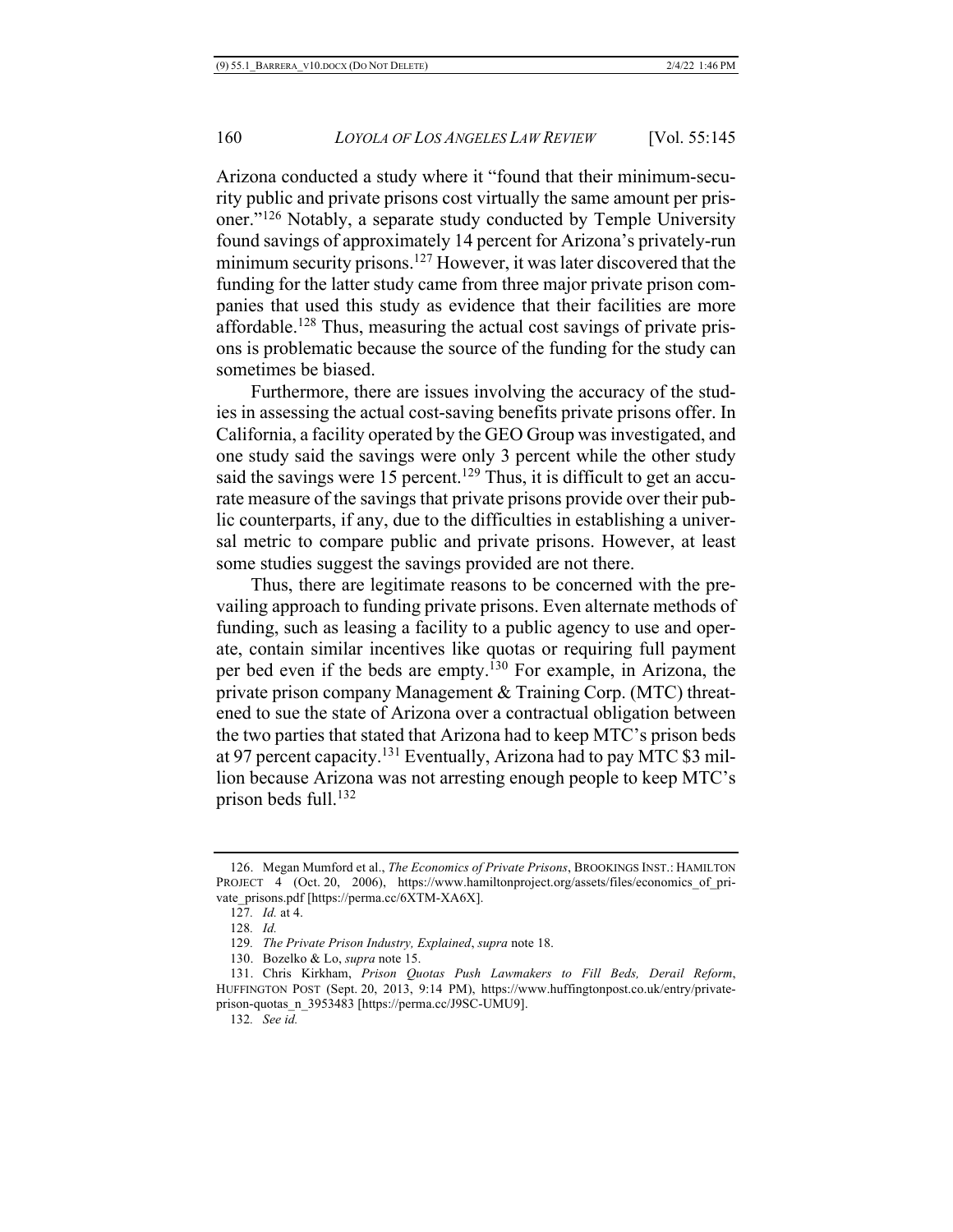Thus, given the current modes of paying private prisons, there is either an incentive for private prisons to keep their beds full, or in other cases, states end up paying private prisons because there are not enough prisoners to house.

# *B. Findings as to the Faults in Private Prisons*

However, even if the economic argument is conceded, there are still various other issues to be concerned about. A 2016 report by the DOJ found that privately run prisons had higher incidences of contraband, violence, and excessive use of force than publicly-run federal prisons.133 For example, the report found that assaults by inmates on other inmates and assaults by inmates on staff members were more common in private prisons.134 Furthermore, the report also indicated that much more contraband was making its way into private prisons than publicly-run prisons.<sup>135</sup> Notably, this was the case despite the fact that private prisons tend to house mostly non-violent offenders.136 Overall, the report found that private prisons had more safety and security-related incidents per capita than publicly-run federal prisons.<sup>137</sup> These findings only increase the legitimacy of the arguments that private prisons are not well-staffed, which of course goes back to the issue of maximizing profits. Because of these findings, the DOJ ordered that all contracts with private prisons be rejected for renewal or have their scope substantially limited.<sup>138</sup>

Then, in 2019, the Office of Inspector General found significant health violations in a private immigration detention facility in California and in two other private immigration detention centers in other states, all of which are owned by GEO Group.139 In the GEO-owned private prisons, inmates were being provided improper uniforms, were

<sup>133.</sup> Kim, *supra* note 5.

<sup>134.</sup> OFF. OF THE INSPECTOR GEN., REVIEW OF THE FEDERAL BUREAU OF PRISONS' MONITORING OF CONTRACT PRISONS 18 (2016), https://oig.justice.gov/reports/2016/e1606.pdf [https://perma.cc/2JFJ-BX8R].

<sup>135</sup>*. Id.* at 14, 15.

<sup>136.</sup> AUSTIN & COVENTRY, *supra* note 25, at ix.

<sup>137.</sup> OFF. OF THE INSPECTOR GEN., *supra* note 134, at 14.

<sup>138.</sup> Matt Zapotosky & Chico Harlan, *Justice Department Says It Will End Use of Private Prisons*, WASH. POST (Aug. 18, 2016), https://www.washingtonpost.com/news/post-nation/wp/ 2016/08/18/justice-department-says-it-will-end-use-of-private-prisons/ [https://perma.cc/6SKP-4NUK].

<sup>139.</sup> OFF. OF INSPECTOR GEN., CONCERNS ABOUT ICE DETAINEE TREATMENT AND CARE AT FOUR DETENTION FACILITIES 2–3 (2019), https://www.oig.dhs.gov/sites/default/files/assets/2019- 06/OIG-19-47-Jun19.pdf [https://perma.cc/4DTC-59H6].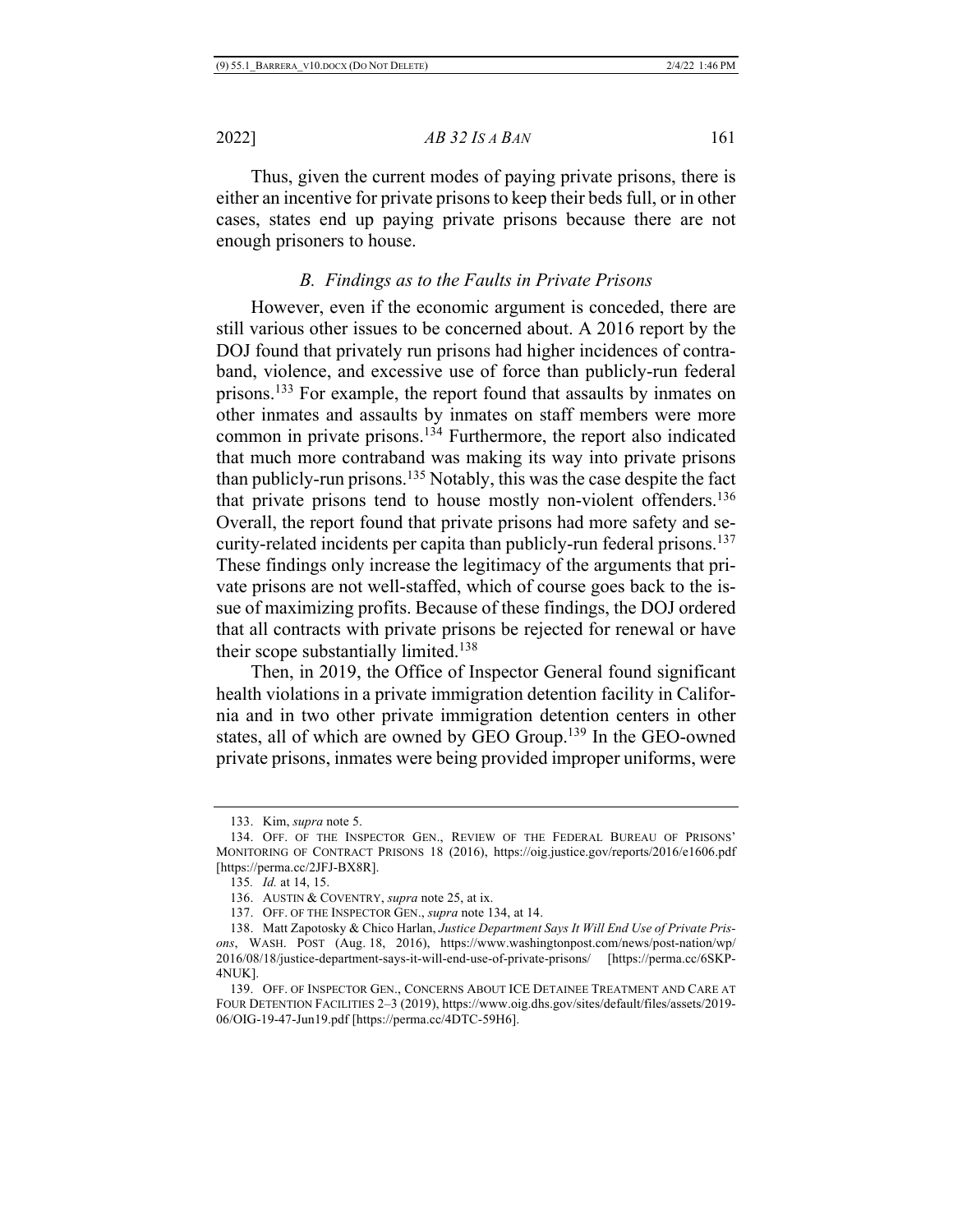not provided hygiene products, and were forced to use shower stalls and bathrooms that contained mold, mildew, and peeling paint.<sup>140</sup> The mold found in the California facility was a significant health hazard for detainees.<sup>141</sup> Furthermore, the bathrooms were in non-working order.142 Overall, the Department of Homeland Security Office of Inspector General found that the detention center had "egregious violations."143

Thus, even if private prisons do offer housing at a lower cost, which is a disputed claim, findings like the ones mentioned above show the risks involved with a system where maximizing profits is the main goal. It is difficult to look at these findings and not think that the private prison corporations' desire to increase profits is a driving force behind these bad conditions.

# *C. The Responses to Private Prisons*

Due in part to these criticisms, an increasing number of states that once used private prisons have started to roll back their reliance on them.144 For example, New York has banned the use of private prisons in its state since 2008.145 Other states, such as Nevada and Illinois, have recently banned private prisons in some capacity as well,<sup>146</sup> and even more states, such as Colorado and Minnesota, have introduced legislation to ban the use of private prisons in their states.<sup>147</sup> However, it is not just states taking action against the use of private prisons. U.S. banks, which traditionally provided lines of credit to private prison corporations, have announced that they will or have cut ties with private prison corporations.<sup>148</sup> For example, well-known large banking institutions such as JPMorgan Chase and Bank of America, among others, have said that they would no longer provide lines of credit to GEO Group.149 Many private prisons rely on debt financing for their day-to-day operations, so having financial partnerships like the ones GEO Group has lost is very important.<sup>150</sup>

- 142*. Id.*
- 143*. Id.* at 3.
- 144. Kim, *supra* note 5.
- 145. N.Y. CORRECT. LAW § 121 (McKinney 2021).
- 146. Kim, *supra* note 5.
- 147*. Id.*
- 148*. Id.*
- 149*. Id.*
- 150*. Id.*

<sup>140</sup>*. Id.* at 8–10.

<sup>141</sup>*. Id.*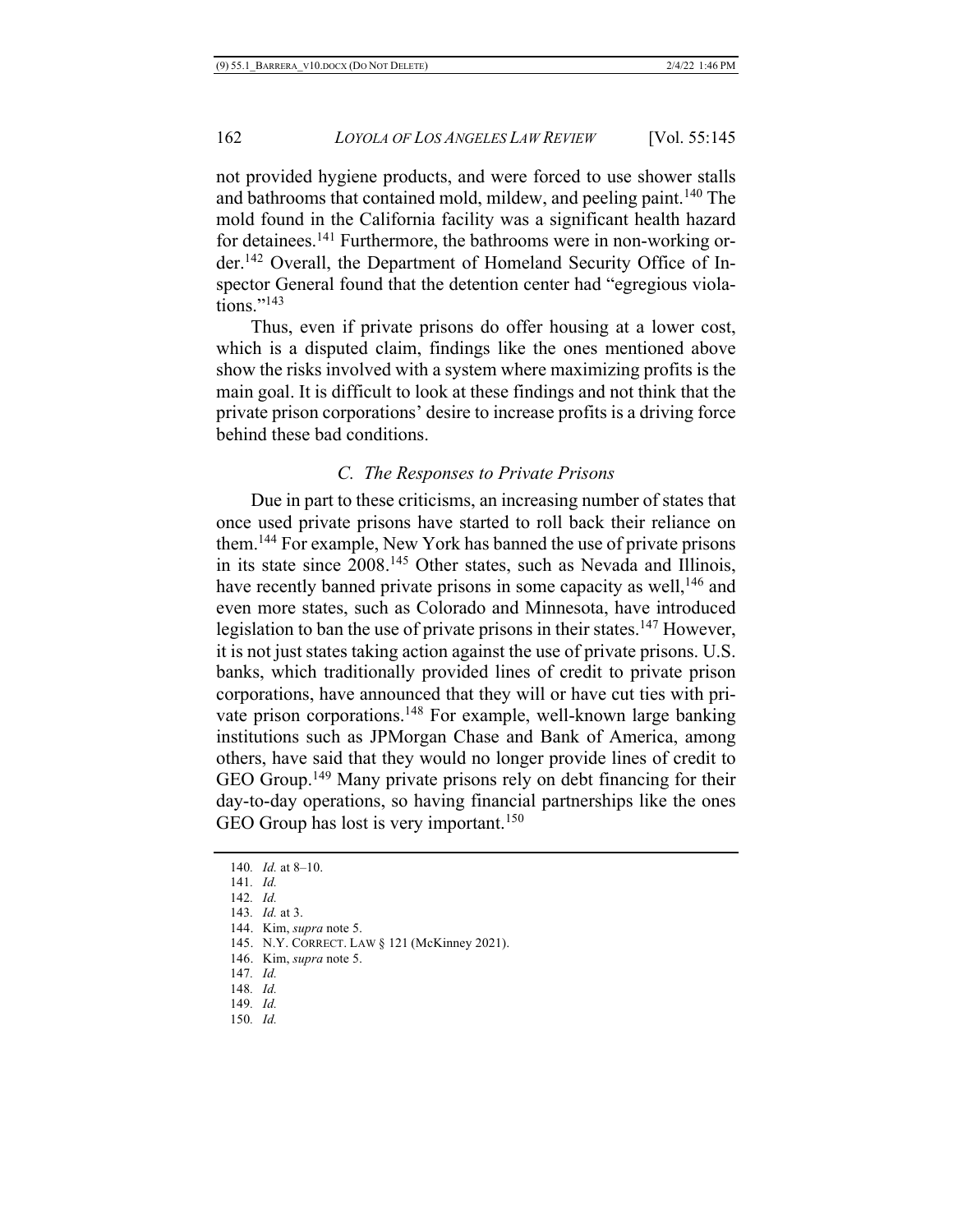However, these are measures taken against private prisons by only a handful of states and private companies. Things are very different at the federal level. When the Trump Administration came into power in 2017, then-Attorney General Jeff Sessions rescinded the 2016 DOJ memo ordering the reduction of the federal government's reliance on private prisons.151 Jeff Sessions cited the federal government's "future needs" of the federal correctional system as the primary reason for the recission of the 2016 memo.<sup>152</sup> Notably absent from this memo was any discussion of the findings made in the 2016 DOJ report. Thus, despite the 2016 DOJ findings, Jeff Sessions allowed the federal government to resume its contracts with private prisons, with no recourse against the private prison corporations for the findings of inadequate inmate care.

President Trump's Administration didn't stop there. By April 2017, the DOJ began requesting bids for contracts to house federal inmates again, and that same month, GEO Group was awarded a \$110 million contract to build a new detention center.<sup>153</sup> All of this came during a time when President Trump had significantly increased and expanded the detention of immigrants in the country.154 Since 2007, CoreCivic and GEO Group have been competing to take advantage of the federal government's growing reliance on privately-run immigration detention centers.155 Between 2000 and 2016, the number of immigrants housed in private prisons increased by 442 percent.<sup>156</sup> In 2016, the federal government detained approximately 26,249 individuals in private detention centers.<sup>157</sup> By 2017, over three-fourths of all immigrant detainees were held in privately run immigration detention centers.158 Also, the number of immigrants in private detention centers

<sup>151.</sup> Memorandum from Jefferson B. Sessions III, Att'y Gen., Off. of the Att'y Gen., to the Acting Dir., Fed. Bureau of Prisons (Feb. 21, 2017), https://www.bop.gov/resources/news/pdfs/ 20170224\_doj\_memo.pdf [https://perma.cc/P9RW-NDCH].

<sup>152</sup>*. Id.*

<sup>153.</sup> Hauwa Ahmed, *How Private Prisons Are Profiting Under the Trump Administration*, CTR. FOR AM. PROGRESS (Aug. 30, 2019, 9:02 AM), https://www.americanprogress.org/issues/democracy/reports/2019/08/30/473966/private-prisons-profiting-trump-administration/ [https://perma.cc/6GPH-FUYX].

<sup>154</sup>*. Id.*

<sup>155.</sup> Madison Pauly, *A Brief History of America's Private Prison Industry*, MOTHER JONES, https://www.motherjones.com/politics/2016/06/history-of-americas-private-prison-industry-time line/ [https://perma.cc/8ZR4-GUYP].

<sup>156.</sup> Ahmed, *supra* note 153.

<sup>157</sup>*. Id.*

<sup>158</sup>*. Id.*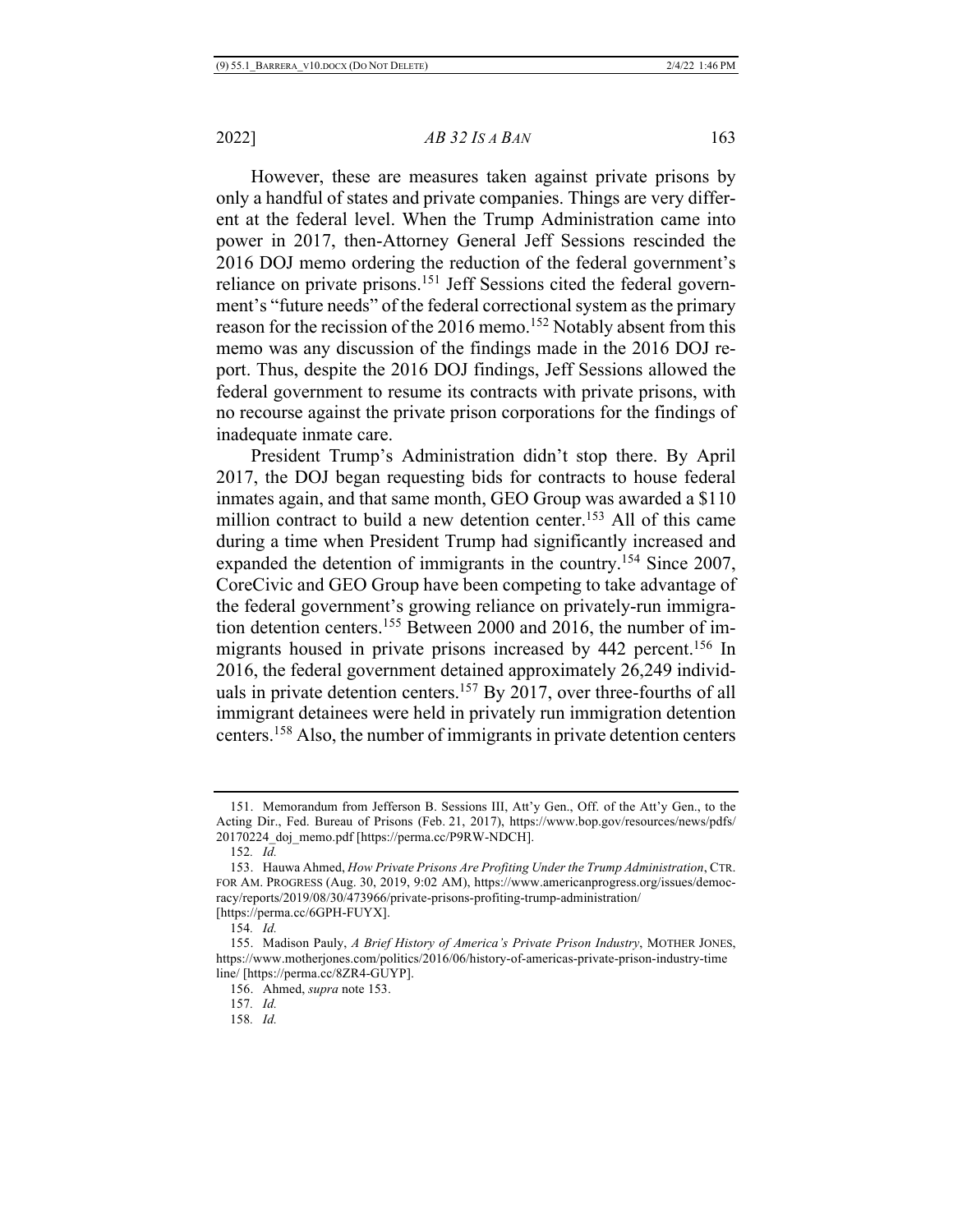reached a record high of 55,185 in 2019.<sup>159</sup> Reports also show that despite needing funding for 52,000 beds, the Immigration Custody Enforcement agency only had funding for 45,000 detainees.<sup>160</sup> Furthermore, the average amount of time immigrants spent in detention centers increased dramatically, going from twenty-eight to forty-six days.161

## *D. Private Prisons Fight Back*

Private prison corporations benefited significantly from President Trump's stance on immigration, but these corporations have made other moves to combat the resistance against them. For example, a coalition of the largest private prison corporations backed an advocacy group called Day 1 Alliance  $(D1A)$ .<sup>162</sup> The purpose of D1A, a public information group, is to change the negative perception of private prisons.163 Yet, the group claims it does not plan on lobbying or advocating for issues.164 However, the group's backers, the private prison corporations, have donated over \$1 million to the Republican Party in what can only be seen as an effort to keep in place the immigration policies that create more profit for these corporations.165 In 2019 alone, GEO Group and CoreCivic made approximately \$1.3 billion in revenue from contracts with Immigration and Customs Enforcement.<sup>166</sup> Some of these profits come from ten-year contracts that the Trump Administration signed with these corporations for several private detention centers in Texas and California.<sup>167</sup> GEO Group went as far as to hold a company retreat at the Trump resort in Doral,

167*. Id.*

<sup>159.</sup> Isabela Dias, *ICE Is Detaining More People Than Ever—And for Longer*, PAC. STANDARD (Aug. 1, 2019), https://psmag.com/news/ice-is-detaining-more-people-than-ever-and-for-longer [https://perma.cc/RP7Y-QKHL].

<sup>160</sup>*. Id.*

<sup>161</sup>*. Id.*

<sup>162.</sup> Kim, *supra* note 5.

<sup>163</sup>*. Id.*

<sup>164</sup>*. Id.*

<sup>165.</sup> Vandana Rambaran, *Private Prisons Bankrolling Trump Campaign as Election Looms*, FOX BUS. (Aug. 14, 2020), https://www.foxbusiness.com/politics/private-prisons-donate-largesums-to-trump-campaign [https://perma.cc/DD2G-4XAW].

<sup>166</sup>*. Id.*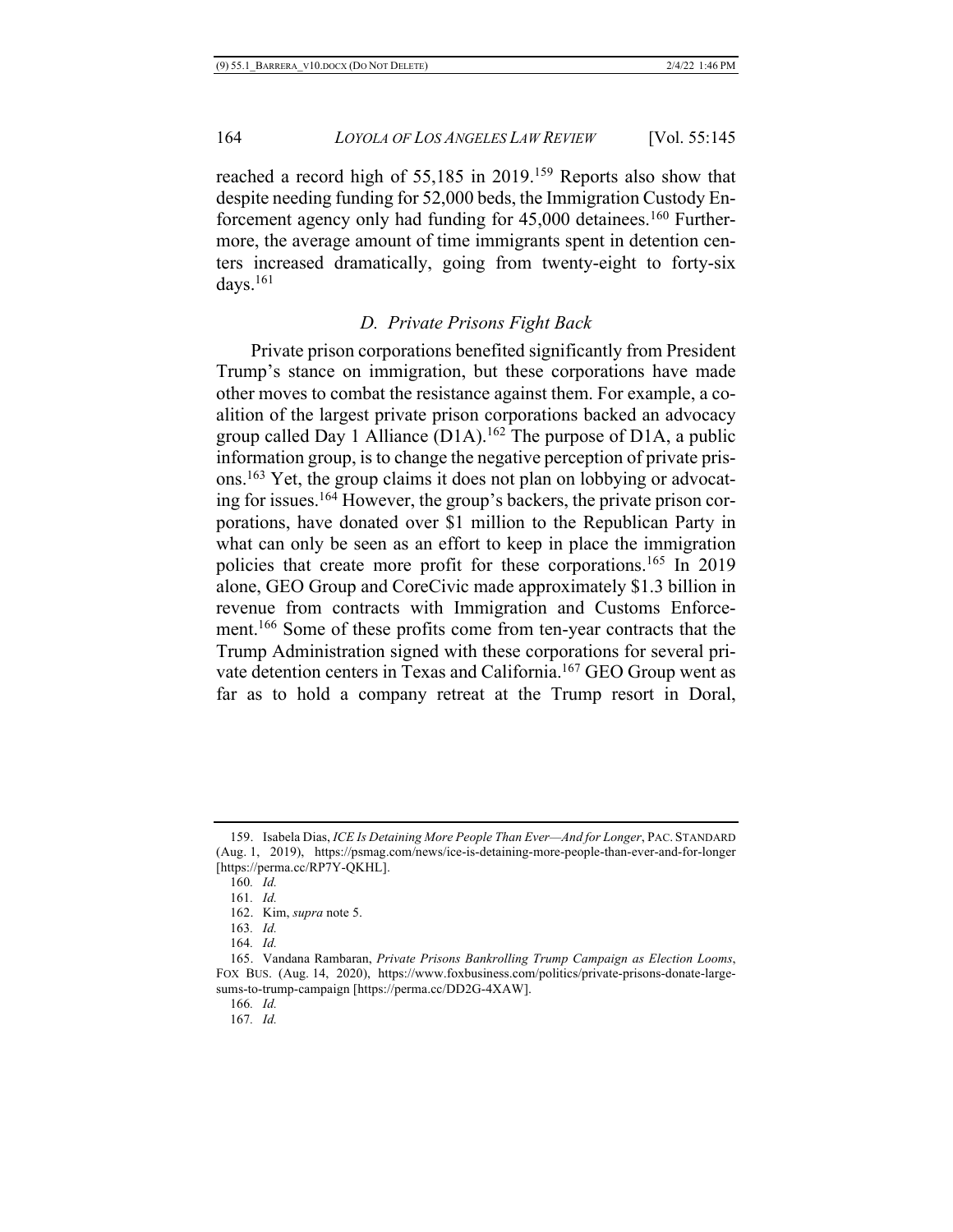Florida.168 Thus, it should not be surprising that private prison corporations posted record earnings under the Trump Administration.<sup>169</sup>

With regard to funding, private prisons have mitigated the issue of U.S. banks cutting ties with them by turning to overseas funding.170 For example, CoreCivic has turned to foreign institutions to help raise money for the operation of its private prisons.<sup>171</sup> An example of foreign aid reliance comes from a report that the Japanese investment bank, Nomura, began reaching out to investors regarding a term loan for CoreCivic. <sup>172</sup> Thus, despite strong opposition from states and private companies in the United States, private prison corporations were able to thrive under the Trump Administration due to the Administration's immigration policies and decision to overlook all the negative findings in the DOJ's 2016 report.<sup>173</sup> Other actions private prison corporations took to continue their growth include contracts that they signed with the federal government to open four new private immigration detention centers, which took effect right before AB 32 took effect in California.174

GEO Group and CoreCivic shares dropped in 2016 when Hillary Clinton vowed to end government contracts with private prisons.<sup>175</sup> This drop came at a time when the Obama Administration had already ordered a substantial reduction on the federal government's reliance on private prisons.176 It seemed as if private prisons were nearing the end of their run. Instead, private prison corporations have made over

<sup>168.</sup> Nomaan Merchant, *Private Prison Industry Backs Trump, Prepares If Biden Wins*, AP NEWS (Aug. 13, 2020), https://apnews.com/article/houston-ap-top-news-prisons-immigration-joebiden-ca7f6e9fac1f287bb79ae55410112c46 [https://perma.cc/S57V-UYX9].

<sup>169.</sup> Sebastian Pellejero & Will Caiger-Smith, *Private Prison Operator CoreCivic Finds New Bankers as U.S. Lenders Pull Back*, FORBES (Dec. 12, 2019, 10:00 AM), https://www.forbes.com/ sites/debtwire/2019/12/12/private-prison-operator-corecivic-finds-new-bankers-as-us-lenderspull-back/ [https://perma.cc/QHX6-82AW].

<sup>170</sup>*. Id.*

<sup>171</sup>*. Id.*

<sup>172</sup>*. Id.*

<sup>173</sup>*. See* Ahmed, *supra* note 153.

<sup>174.</sup> Rebecca Plevin, *ICE Signs Long-Term Contracts Worth Billions for Private Detention Centers, Dodging New State Law*, DESERT SUN (Dec. 22, 2019, 9:01 AM), https://www.desertsun.com/story/news/2019/12/20/ice-signs-long-term-contracts-private-detention-centers-twoweeks-ahead-state-law/2713910001/ [https://perma.cc/M69S-2SKX].

<sup>175.</sup> Robert Ferris, *Prison Stocks Are Flying on Trump Victory*, CNBC (Nov. 11, 2016, 1:56 PM), https://www.cnbc.com/2016/11/09/prison-stocks-are-flying-on-trump-victory.html [https:// perma.cc/39LQ-DTUH].

<sup>176.</sup> Zapotosky & Harlan, *supra* note 138.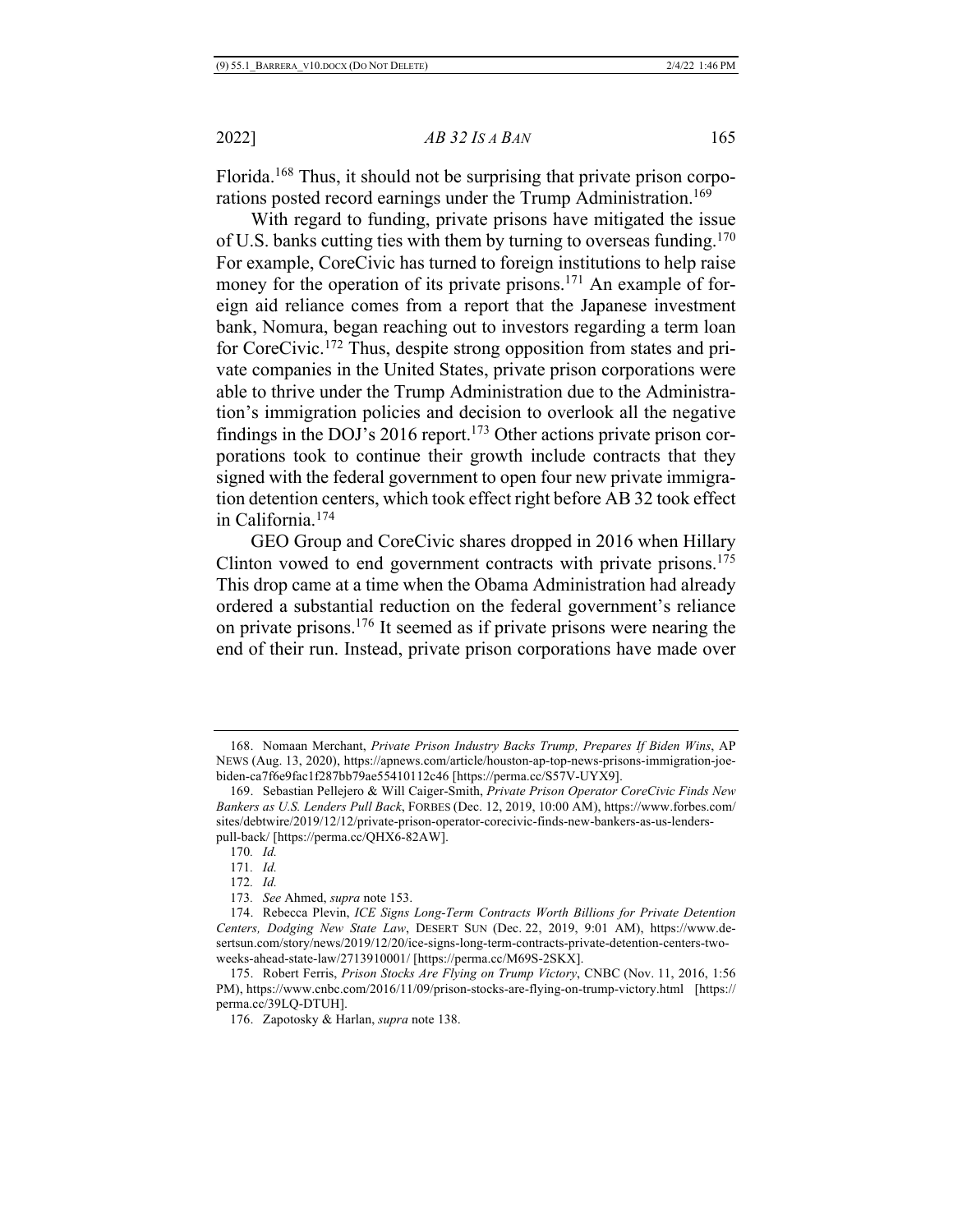a billion dollars in 2019 alone through the housing of immigrants in private immigration detention centers.<sup>177</sup>

The aggressive tactics taken by the private prison corporations are the exact reason why California needs to cut all ties with these corporations. With so many exceptions available to California's prison ban, these corporations will surely try to find loopholes to continue making profit in California. Furthermore, even though California seems firm in its opposition to private prisons today, the sudden shift in the federal government's stance on private prisons when President Trump was elected and California's history with harsh sentencing and prison overcrowding show that there is always a potential for resurgence. Therefore, it is critical to determine the scope of the exceptions listed in AB 32.

#### IV. INTERPRETING AB 32

AB 32 was passed with the intent of completely "abolishing" the use of all private prisons in California.<sup>178</sup> Assemblymember Bonta stated that AB 32 "end[s] the use of for-profit, private prisons and detention facilities" in California.179 The Office of Governor Gavin Newsom website stated that the purpose of AB 32 was to "eliminate [private prisons] in California."180 Moreover, both the legislature and the governor claim that AB 32 "will phase out the use of all private, for-profit prisons . . . in California."181 Thus, it must be determined whether these claims by Governor Newsom and the California Legislature are true.

## *A. What AB 32 Actually Says*

1. Penal Code Sections 9501 & 9502

Section 9501 of the California Penal Code states the following: "Except as otherwise provided in this title, a person shall not operate

<sup>177</sup>*. See* Rambaran, *supra* note 165.

<sup>178.</sup> S. RULES COMM., SENATE FLOOR ANALYSIS OF ASSEMBLY BILL NO. 32, 2019–2020 Reg. Sess. (Cal. 2019).

<sup>179</sup>*. Governor Newsom Signs AB 32*, *supra* note 14.

<sup>180</sup>*. Governor Newsom Takes Action on Legislation to Support California's Immigrant and Refugee Communities*, OFF. OF GOVERNOR GAVIN NEWSOM (Sept. 27, 2020), https://www.gov.ca .gov/2020/09/27/governor-newsom-takes-action-on-legislation-to-support-californias-immigrantand-refugee-communities/ [https://perma.cc/SA9H-7HDU].

<sup>181</sup>*. Governor Newsom Signs AB 32*, *supra* note 14.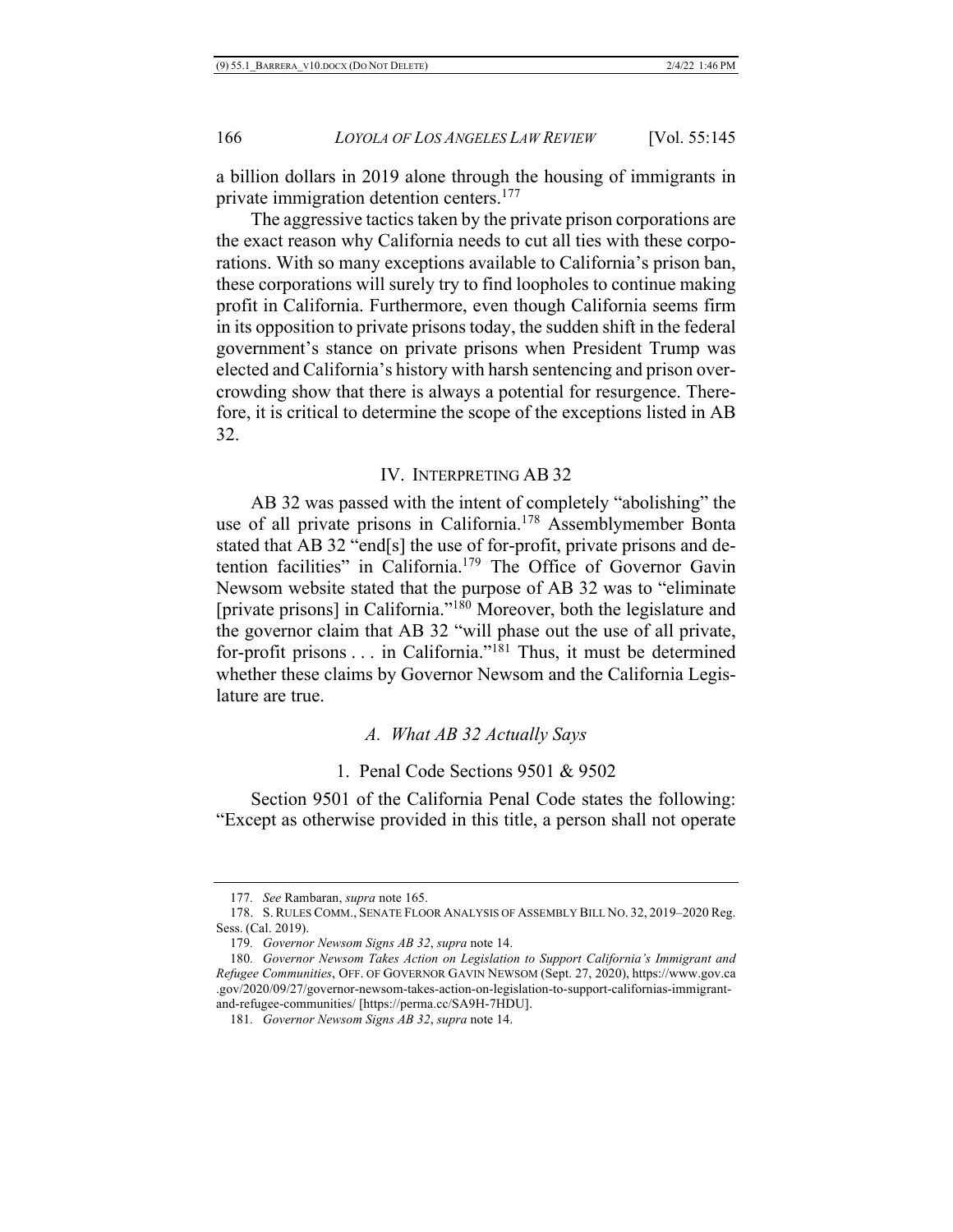a private detention facility within the state."182 The significant part of section 9501 is the first half of the law. If California claims to be done with private prisons, why are there exceptions? The exceptions are listed under section 9502 of the Penal Code. Here is a list of all the exceptions to California's ban:

Section 9501 shall not apply to any of the following:

(a) Any facility providing rehabilitative, counseling, treatment, mental health, educational, or medical services to a juvenile that is under the jurisdiction of the juvenile court pursuant to Part 1 (commencing with Section 100) of Division 2 of the Welfare and Institutions Code.

(b) Any facility providing evaluation or treatment services to a person who has been detained, or is subject to an order of commitment by a court, pursuant to Section 1026, or pursuant to Division 5 (commencing with Section 5000) or Division 6 (commencing with Section 6000) of the Welfare and Institutions Code.

(c) Any facility providing educational, vocational, medical, or other ancillary services to an inmate in the custody of, and under the direct supervision of, the Department of Corrections and Rehabilitation or a county sheriff or other law enforcement agency.

(d) A residential care facility licensed pursuant to Division 2 (commencing with Section 1200) of the Health and Safety Code.

(e) Any school facility used for the disciplinary detention of a pupil.

(f) Any facility used for the quarantine or isolation of persons for public health reasons pursuant to Division 105 (commencing with Section 120100) of the Health and Safety Code.

(g) Any facility used for the temporary detention of a person detained or arrested by a merchant, private security guard, or other private person pursuant to Section 490.5 or 837.183

At first glance, this list appears to be alarming given how many exceptions are listed towards AB 32. However, if the list is read

<sup>182.</sup> CAL. PENAL CODE § 9501 (West Supp. 2021).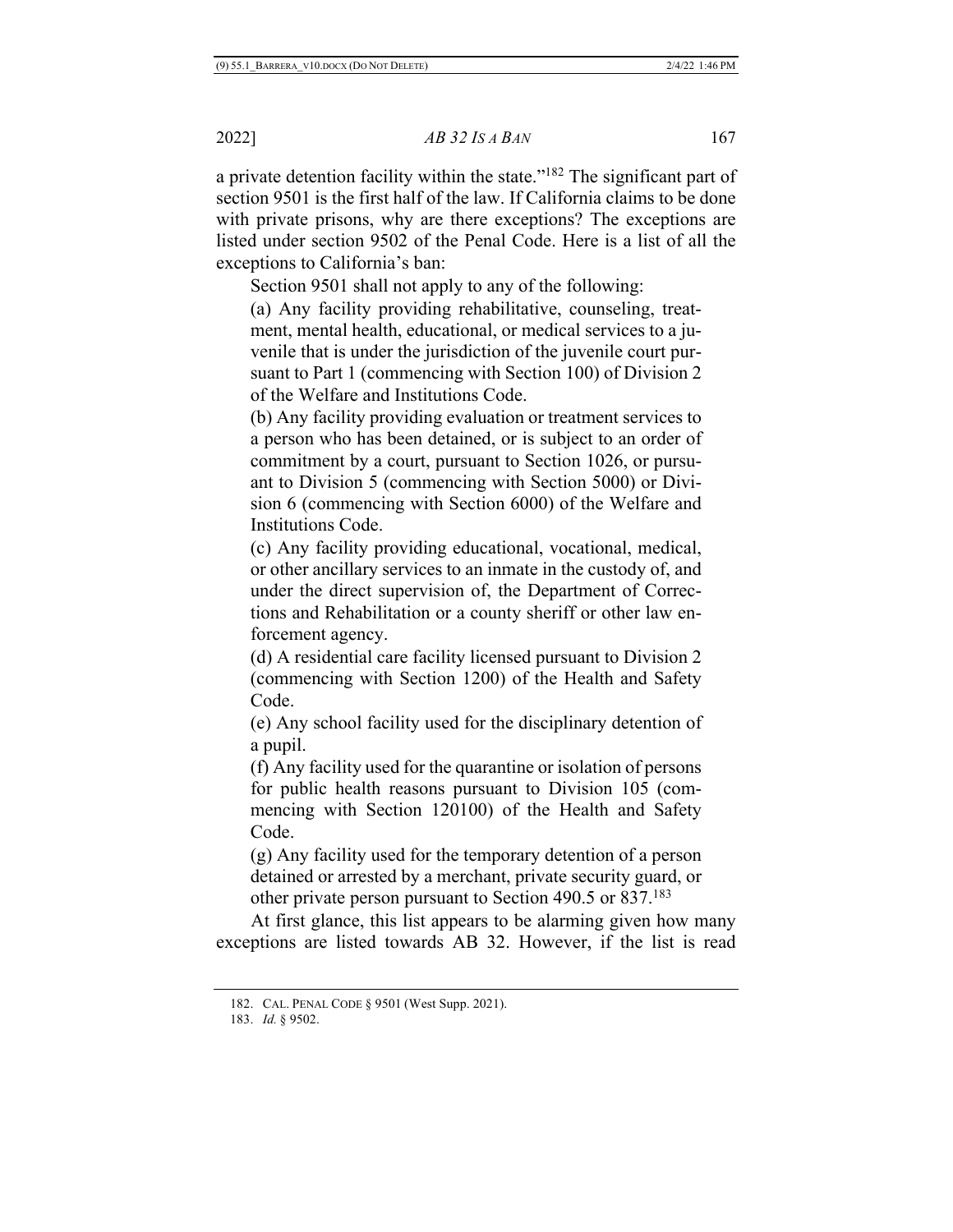carefully, most of these exceptions are actually covering situations in which detainment by private non-prison companies could accidently be interpreted as a violation of section 9501. Section 9502(g) illustrates this point well. This exception ensures that merchants who detain shoplifters in a facility in their stores are not deemed as acting in violation of section 9501.184 Similarly, section 9502(e) applies to private schools that detain children for disciplinary purposes.185 Section 9502(f) covers health-related detainments of people in private facilities.186 Moreover, it is important to note that section 9501 says it applies towards private detention facilities, and while private prisons are considered private detention facilities, not all private detention facilities are private prisons.<sup>187</sup>

# 2. Penal Code Section 9502(c) Exception

However, section 9502(c) appears to be much broader than the other listed exceptions. This exception applies to "[a]ny facility" that provides any one of a wide range of ancillary services to inmates that are "in the custody of, and under the direct supervision of" the CDCR.188 Section 9502(c) has raised concerns from advocates and commentators as they believe it provides "glaring" "loopholes" that allow private prisons to continue operating in California.189 This claim is not necessarily meritless. After all, to be considered under the custody of the CDCR, it is not a requirement that you be housed at a state public prison.190 All inmates of the state, even the ones detained in private prisons, are under the custody of the CDCR.191

Furthermore, the language requiring prisoners to be under "the direct supervision of" the CDCR is not dispositive either. After all, there are many ways to achieve direct supervision of inmates without housing them in public prisons. For example, couldn't the CDCR simply staff one or even a few employees at a private prison to serve in a supervisory role over the housing of inmates in the private prison?

<sup>184</sup>*. Id.* § 9502(g).

<sup>185</sup>*. Id.* § 9502(e).

<sup>186</sup>*. Id.* § 9502(f).

<sup>187</sup>*. Id.* § 9501.

<sup>188</sup>*. Id.* § 9502(c).

<sup>189.</sup> Lyon, *supra* note 15.

<sup>190</sup>*.* CAL. DEP'T OF CORR. & REHAB. ADULT INSTITUTIONS, PROGRAMS, & PAROLE, OPERATIONS MANUAL 11 (Jan. 1, 2020), https://www.cdcr.ca.gov/regulations/wp-content/uploads /sites/171/2020/03/2020-DOM-02.27.20.pdf [https://perma.cc/7NEE-3DQH].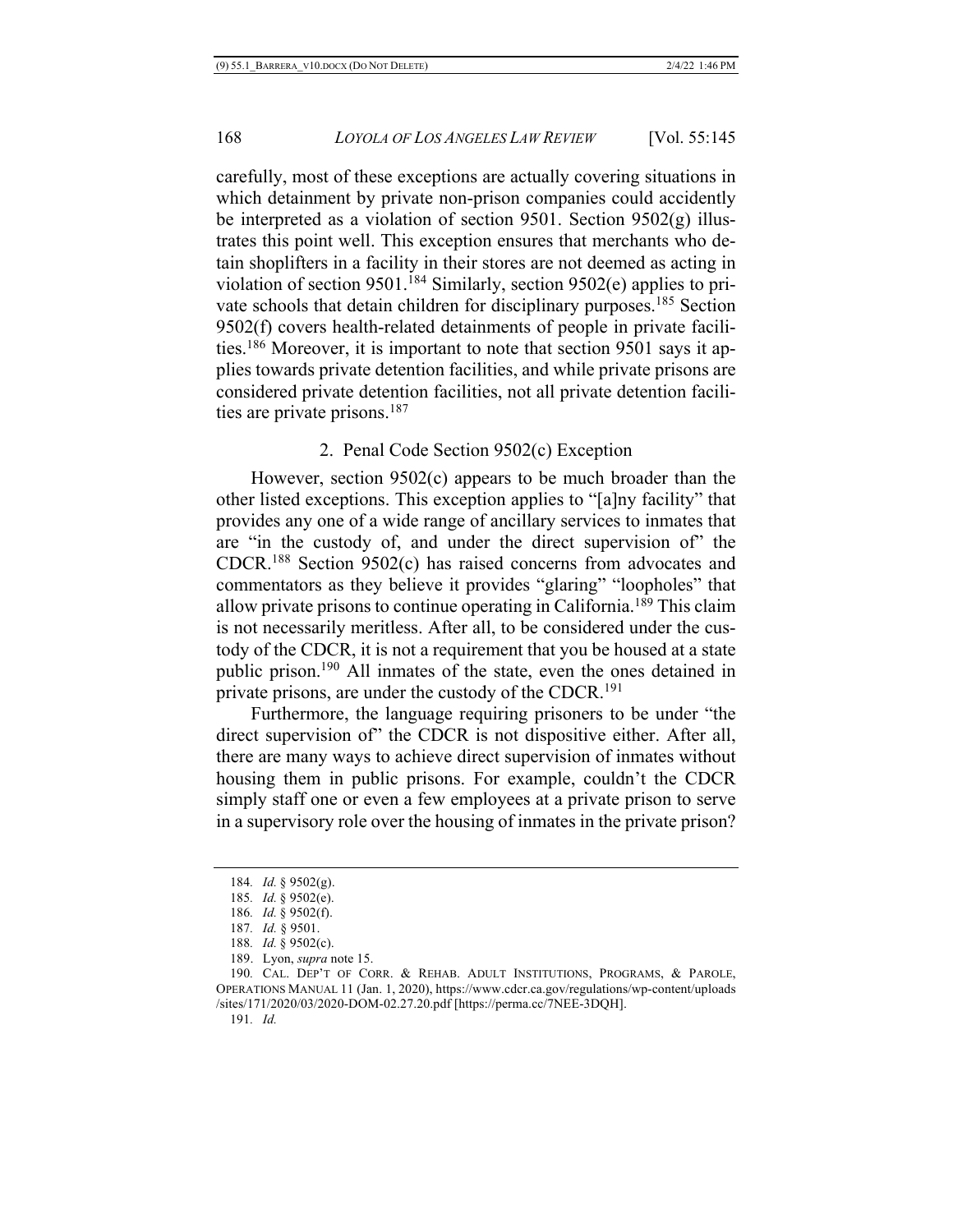This action appears to satisfy the requirement of having direct supervision over inmates. It is difficult to say for sure how this exception would be interpreted given that there are no guidelines or comments as to how these exceptions work or what private detention facilities they apply to. As noted above, section 9502(c) does appear in a list full of exceptions that address the issue of mislabeling other forms of detainment as a violation of section 9501, but the legislature did not say that this was the sole purpose of section 9502. Therefore, when you combine the lack of explicit legislative intent in enacting section 9502 with the fact that section  $9502(c)$ 's language is so broad, it could be argued that section  $9502(c)$  is an exception to the ban of private prisons in California.

# 3. Penal Code Section 5003.1(e) Exception

Although the focus of this Note will be on section 9502(c), it should also be noted that there is another exception to AB 32's claimed private prison ban. This exception is in section 5003.1(e) of the California Penal Code, which states that the CDCR "may renew or extend a contract with a private, for-profit prison facility to provide housing for state prison inmates in order to comply with the requirements of any court-ordered population cap."192 This is a live exception to the private prison ban because, since 2017, California has been just below the federal mandate of operating at  $137.5$  percent capacity.<sup>193</sup> Thus, any spikes in crime, like the one Los Angeles County is currently experiencing,194 could cause future reliance on private prisons. Even though Los Angeles County is seeing progressive reforms in prosecution,195 there is still strong resistance to the criminal justice reform, which could lead to rises in incarceration rates due to the higher crime rates.

Therefore, section 5003.1(e) could also serve as a way to argue that section 9502(c) applies to private prisons. The argument would be

<sup>192.</sup> CAL. PENAL CODE § 5003.1(e).

<sup>193.</sup> Heather Harris et al., *California's Prison Population*, PUB. POL'Y INST. OF CAL. (July 2019), https://www.ppic.org/publication/californias-prison-population [https://perma.cc/W6 MX-RSWD].

<sup>194.</sup> Jon Regardie, *With 48 Murders, Los Angeles Sees Deadliest Month in More Than a Decade*, CROSSTOWN (Aug. 11, 2021), https://xtown.la/2021/08/11/high-murders-los-angeles/ [https://perma.cc/8ENG-FUZL].

<sup>195.</sup> Jaclyn Diaz, *Judge Blocks LA District Attorney's Reforms*, NPR (Feb. 9, 2021, 4:17 AM), https://www.npr.org/2021/02/09/965673109/judge-blocks-l-a-district-attorneys-reforms [https://perma.cc/WDJ8-ZJMM].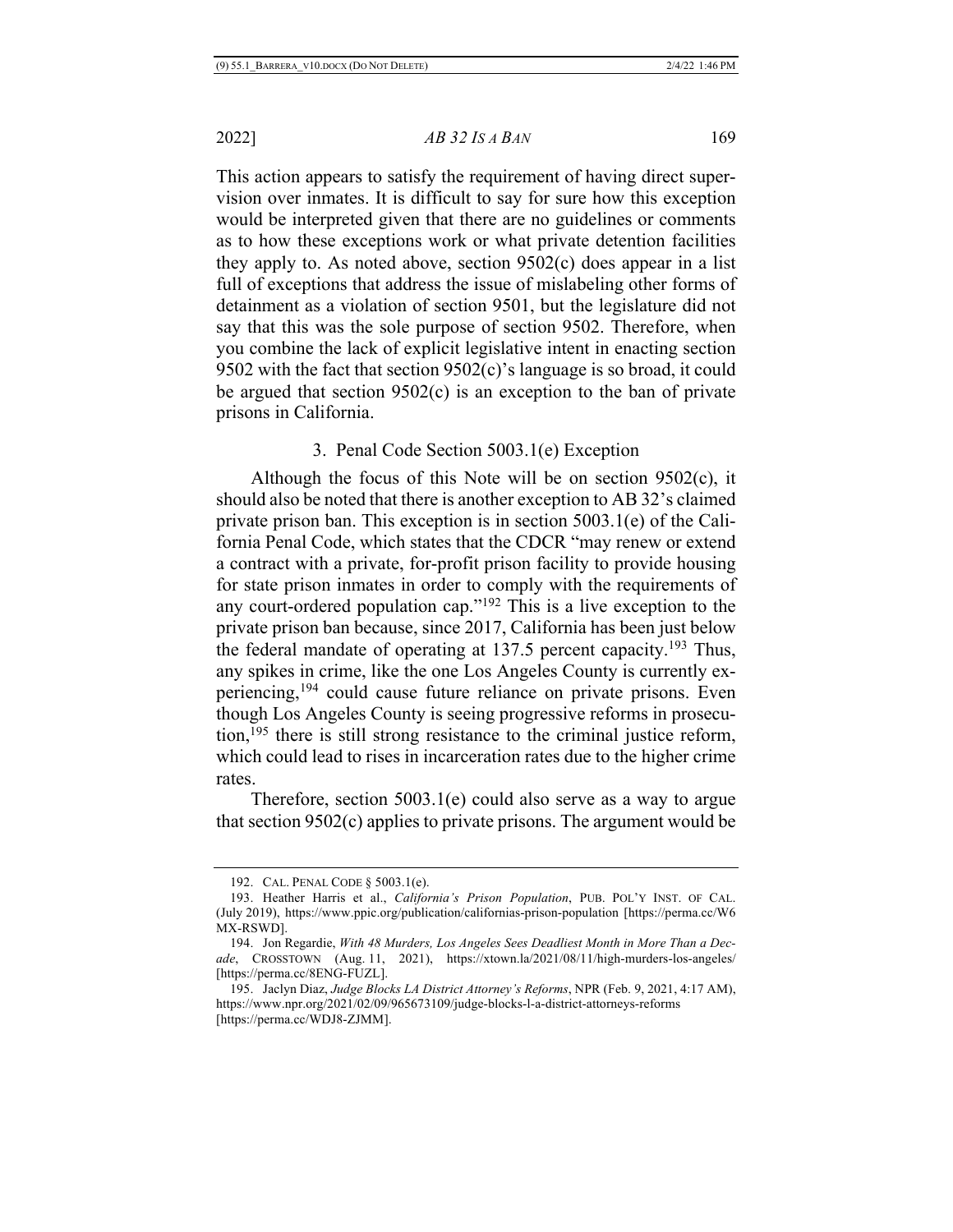that section 5003.1(e) is direct proof that AB 32 is not a complete private prison ban, which means that private prisons should be encompassed in section 9502(c) since there is no language to even suggest that this exception was not intended to apply to private prisons.

#### 4. Penal Code Section 5003.1(c)

It is important to note that section 5003.1 also contains a provision that states that "[a]fter January 1, 2028, a state prison inmate or other person under the jurisdiction of the [CDCR] shall not be incarcerated in a private, for-profit prison facility."196 On its own, this provision seems to put an end to this discussion all together. After all, the language is straightforward in its application. However, how does section 9502 interact with section 5003.1? Section 9502(c) says that "[a]ny facility" can operate for purposes of providing a wide range of services to inmates in the care of the CDCR.<sup>197</sup> Private prisons clearly fall under the umbrella of any facility. If this is how the legislature chose to define what facilities are exempt from section 9501, then "any facility" could include for-profit private prisons. Section 5003.1 appears to be setting a deadline for when all prisoners currently in private prisons must be transferred to public prisons. However, it doesn't appear to override the continued use of the exceptions in section 9502.

This assertion is confirmed in the Senate Rules Committee report on AB 32. That committee's report says that it "[p]rovides that the prohibition of the operation of a for-profit detention facility within the state does not apply to facilities that are primarily engaged in specified services such as" all the exceptions in section 9502.<sup>198</sup> The choice of the words "operation of a for-profit detention facility" in its plain meaning encompasses for-profit prisons. However, as discussed above, most of these exceptions appear to apply to private companies that are not private prisons, but that could accidentally be held as violating section 9501 because they are private companies that happen to detain certain individuals under certain circumstances. Furthermore, the digest in the Senate Rules Committee report states the following: "[t]his bill abolishes, in line with California's interest in ensuring the safety and welfare of its residents, the private for-profit prison industry

<sup>196.</sup> CAL. PENAL CODE § 5003.1(c).

<sup>197</sup>*. Id.* § 9502(c).

<sup>198.</sup> S. RULES COMM., *supra* note 178.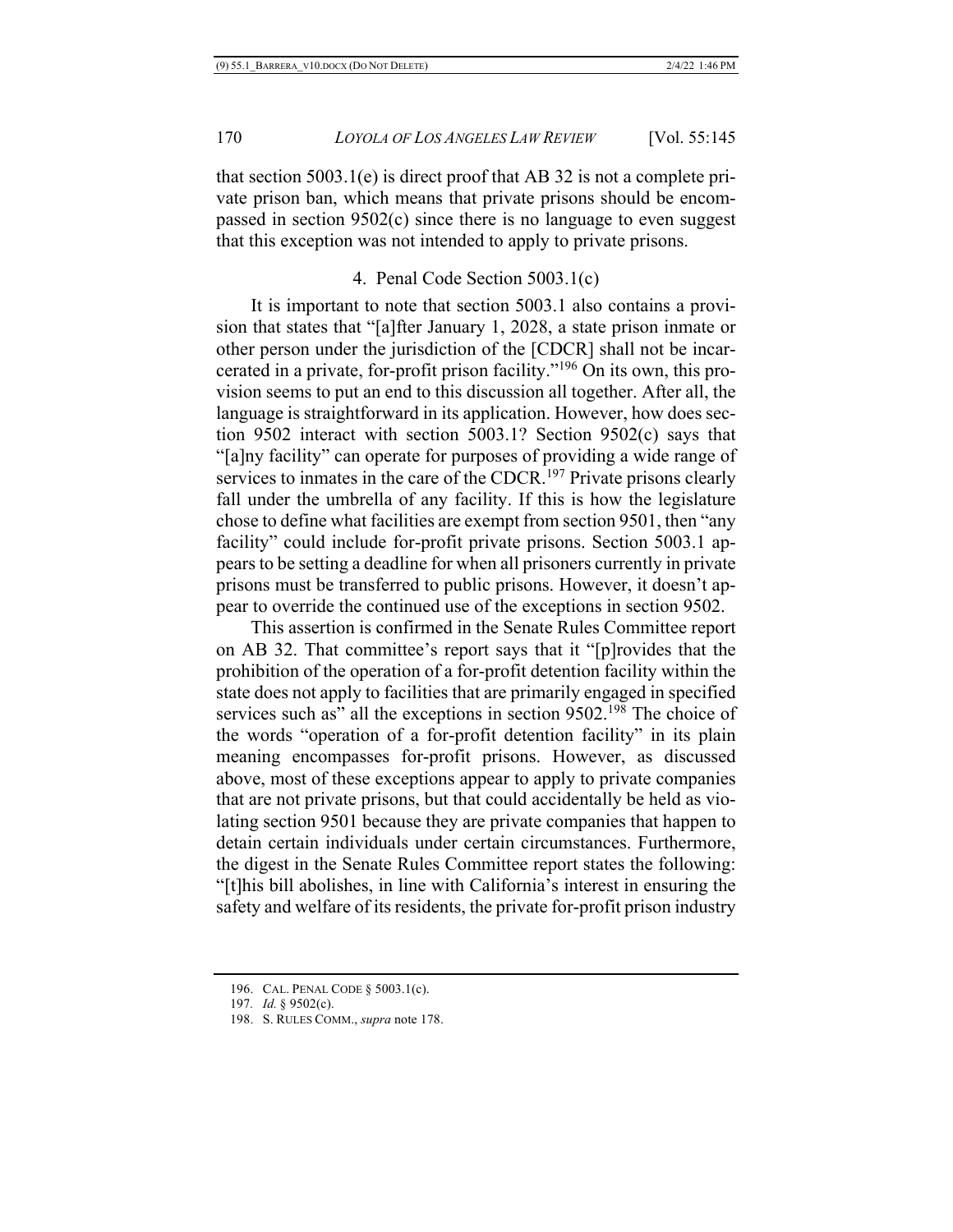from our state in order to protect incarcerated individuals from serious harm within our state border."<sup>199</sup>

Thus, the only remaining critical question to ask is whether section 9502(c) can be read broadly enough to encompass private prisons in the exception of private detention facilities offering ancillary services to inmates. This will be critical in assessing the effectiveness of a law that the legislature claims to be a ban and for the assessment of the response by a legislature that has declared the following:

These for-profit run private prison companies benefit from incarcerating Californians and have no incentive to invest in their rehabilitation or mental and physical health. For-profit prison companies owe a fiduciary duty to their shareholders. Their mission is to maximize profits for their investors. They are able to accomplish this by increasing their inmate population and cutting operational costs, which is dangerous and detrimental to the Californians who are held against their will. Every dollar spent in treating their prisoners and detainees in a way that promotes the health and welfare of the prisoners and detainees is a dollar less in profit for shareholders.200

With all of this in mind, the next step is to figure out how courts will grapple with the issue of interpreting AB 32 should the issue arise.

# *B. Methods of Interpretation*

Interpreting section 9502(c) turns on the answer to the following question: how broadly will courts interpret the language that the legislature chose to use in section 9502(c)? Answering this question will involve some discussion of statutory interpretation techniques. Realistically, there are many statutory techniques that could apply, and depending on the ones used, different results would be obtained on how broadly these exceptions would apply. However, practically speaking, there are only two results that are important from a judicial interpretation of AB 32, given the fact that it is supposed to be a ban on the use of private prisons. Either the exceptions will be read broadly, and AB 32 will not accomplish the goal of the governor and legislature, or the exceptions, in line with the legislative intent, will be interpreted as exceptions applying to private companies that are not private prisons.

<sup>199</sup>*. Id.* 200*. Id.*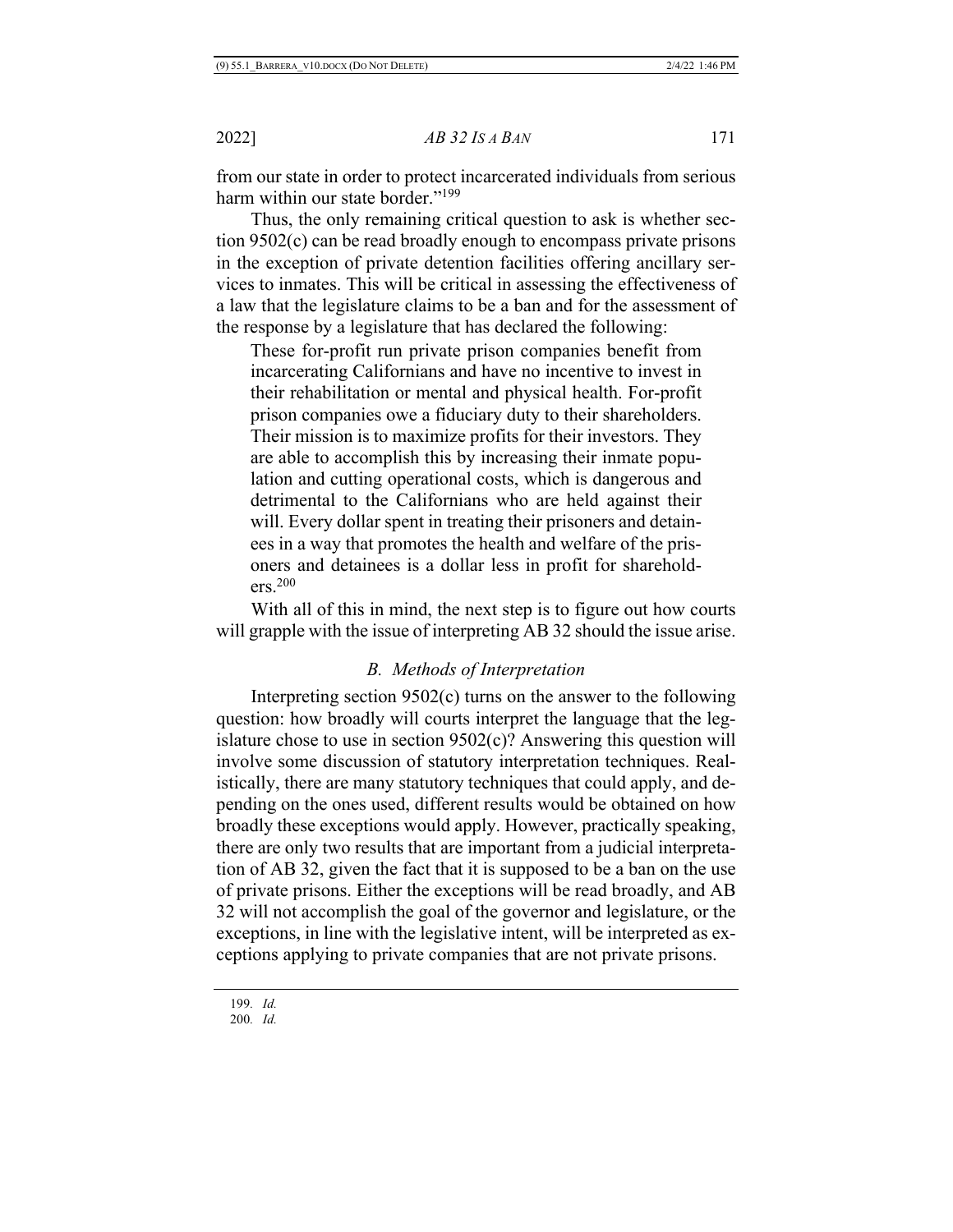Although there definitely are middle-ground approaches to how broadly the exceptions are interpreted, anything but the strictest interpretation of AB 32's exceptions will necessarily defeat the purported claim that AB 32 is an actual private prison ban. Thus, this Note need only discuss two statutory interpretation techniques; one that leads to a broad judicial interpretation of the exceptions and one that leads to a strict interpretation of AB 32's exceptions. A statutory interpretation technique that would likely lead to a broad reading of section 9502(c) is the Plain Meaning Rule. Another technique for statutory interpretation is legislative history, which would likely lead to a narrow reading of section 9502(c).

## 1. The Plain Meaning Rule

The Plain Meaning Rule of statutory interpretation is simply the idea that statutory language on its own dictates the meaning of a law enacted by the legislature.<sup>201</sup> Under this approach, external evidence such as statutory purpose or legislative intent and history is not ordinarily considered.<sup>202</sup> The only exception for considering extrinsic evidence is when the statute's text is unclear or ambiguous.<sup>203</sup> Thus, if the text of a statute is unambiguous in its meaning, the meaning that the text conveys will be enforced even if the result goes against the legislative intent of the legislature.<sup>204</sup>

# 2. Broad Interpretation of Section 9502(c)

Under the Plain Meaning Rule, the result from litigation over the reach of section 9502(c) would be that the section 9502(c) exception applies to private prisons. This would be the case because the legislature chose the words "[a]ny facility" to describe which kind of facilities are exempt from the section 9501 ban.<sup>205</sup> Therefore, it must necessarily be true that private prisons are included in the exemption. This is because private prisons clearly fall under the category of "any facility." If section 9502(c) was truly meant to exempt any private detention facility except private prisons, it would have explicitly stated so.

<sup>201</sup>*. The Supreme Court, 1991 Term—Leading Cases*, 106 HARV. L. REV. 163, 374 n.54 (1992).

<sup>202</sup>*. Id.*

<sup>203.</sup> William Baude & Ryan D. Doerfler, *The (Not So) Plain Meaning Rule*, 84 U. CHI. L. REV. 539, 540 (2017).

<sup>204</sup>*. See id.* at 543.

<sup>205.</sup> CAL. PENAL CODE § 9502(c) (West Supp. 2021).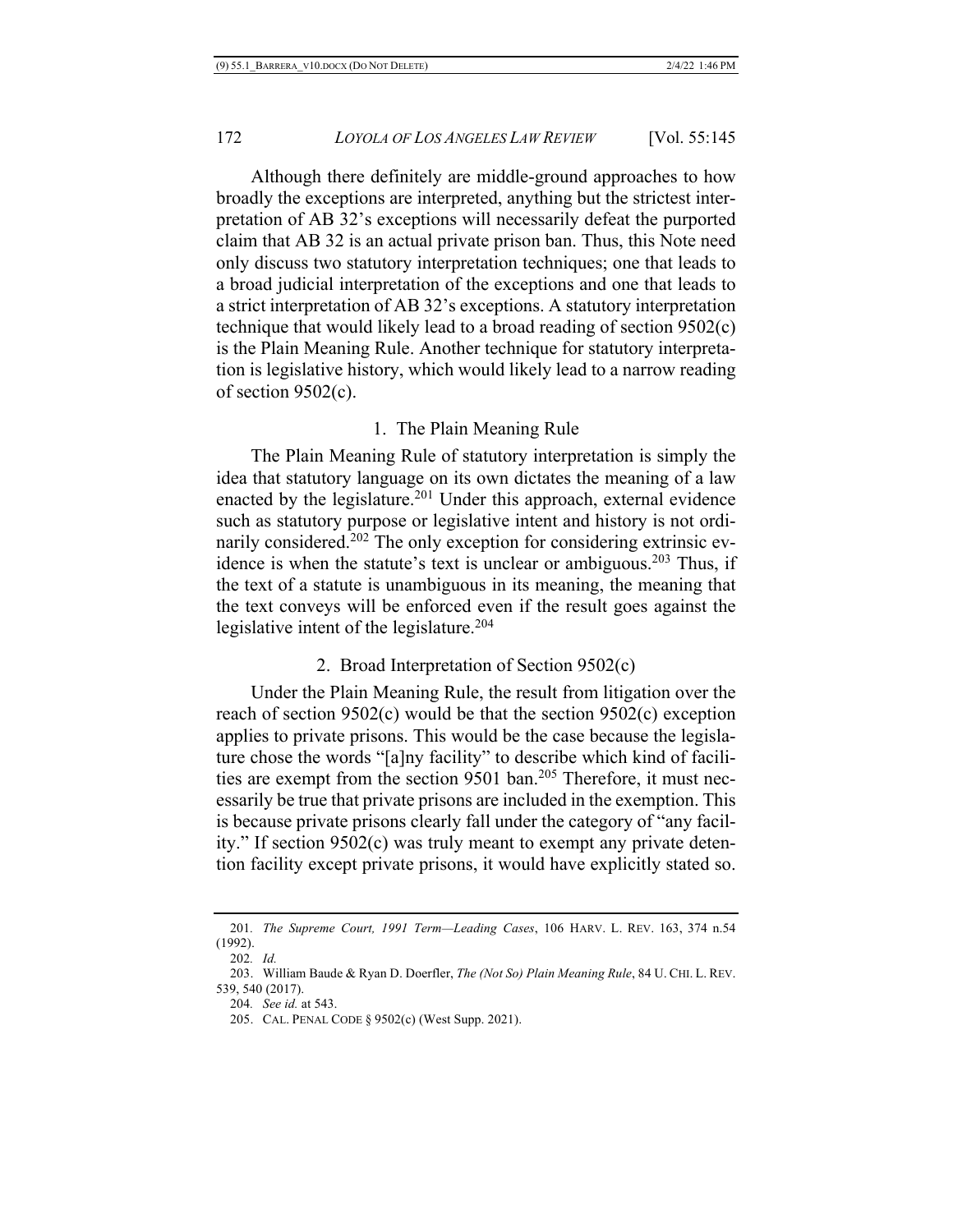Moreover, if section 9502 was only intended to ensure that other private facilities were not accidentally under the purview of section 9501, then the legislature would have had to state that this was the purpose of section 9502(c).

As for the "inmate in the custody of, and under the direct supervision of, the  $[CDCR]$ " language,  $206$  the ordinary use of the words are applied in the interpretation. Thus, it must be determined what it means to be "under the direct supervision of." This portion of the statute could cause judges to turn to the legislative history, as it is not clear what it means to be "under the direct supervision" of someone. However, looking into how the words "direct supervision" are used in other settings could clear up any ambiguities without having to dive into the legislative history. For example, employees typically have supervisors who ensure they are doing their work properly, which is a form of direct supervision. At school, students typically have supervisors who are directly supervising over the safety of the students. Thus, when considering how direct supervision is used in these other settings, it appears that private prisons could be allowed to operate under section 9502(c) if CDCR staff members serve in a supervisory capacity in private prisons to ensure that the private prison staff are doing their jobs adequately, similar to a supervisor in a job or school setting.

Although, even if interpreted under this rule, there is still room to argue for the limited use of AB 32's exceptions. Under section 9502(c), it could be argued that the facilities exempt from the ban must be offering services to all the inmates in its care. The argument would be that including the language that inmates in these detention centers must be receiving some kind of service means that if the inmates are not receiving such services, those in the latter group could not be housed in private detention centers. This would mean that private prisons could not simply offer services that are only available to a fraction of its inmate population as a method to house many more who do not have access to such services. However, even this limitation in the interpretation of section 9502(c) can be wide-reaching. The statute does not define what "other ancillary services" means. Furthermore, it does not seem outside the realm of possibility for private prisons to set up a system in which all their inmates receive the bare minimum of the listed services, say for example, all inmates receive educational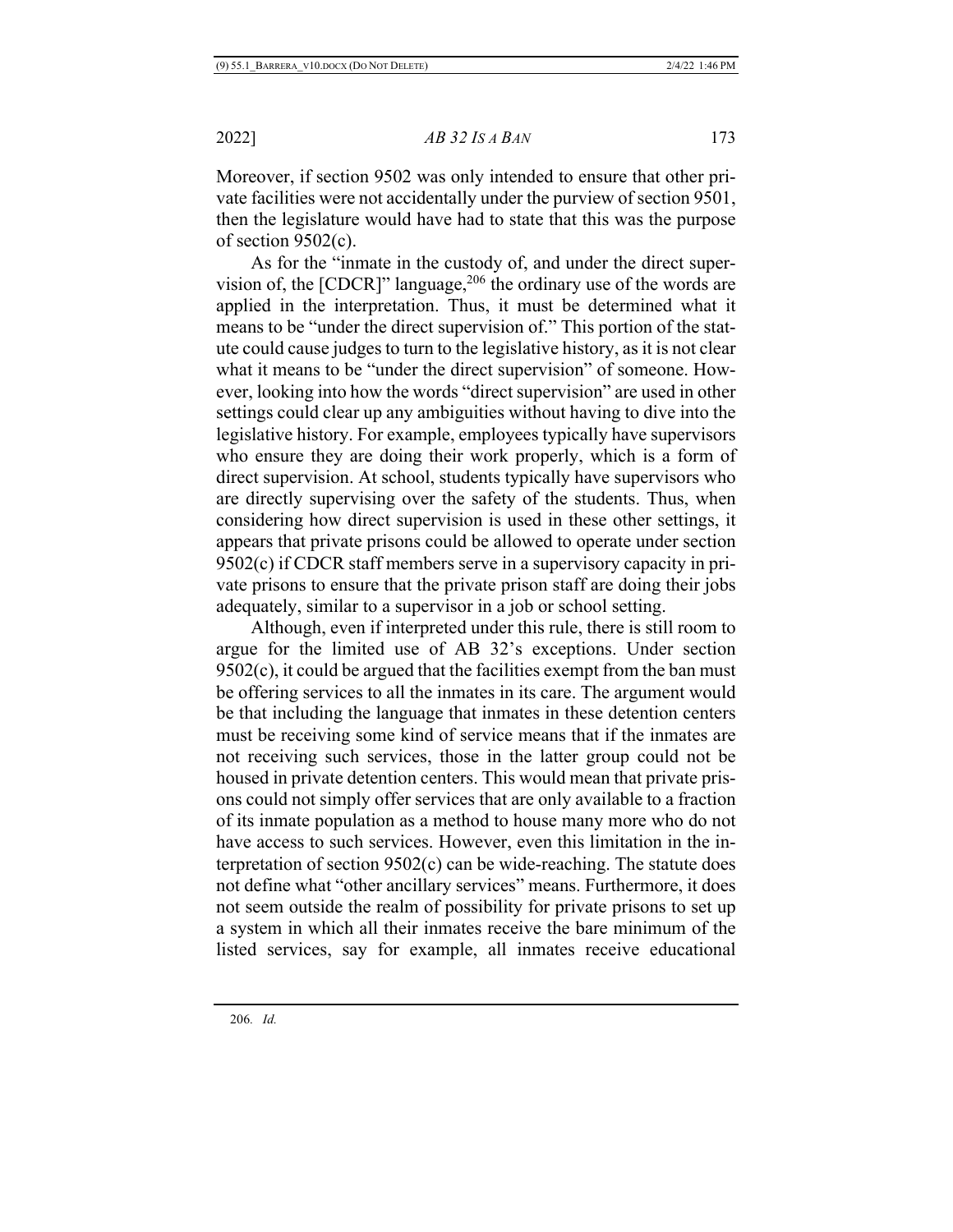services in the form of a thirty-minute class, to qualify many individuals under this exception.

The issue is that these services that exempt private prisons under section 9502(c) are not well defined. Section 9502(c) does not have guidelines or requirements for what quality of services would qualify a private prison for an exemption. For example, does offering the previously mentioned half-hour classes to all inmates exempt private prisons from section 9501 under section 9502(c)? A reading of the plain language used in section 9502(c) would seem to suggest the answer is yes. What about the "other ancillary services" portion of the exemption? Does offering anger management or rehabilitation programs once a month for thirty minutes to each inmate count as a service under section 9502(c)? Again, without any guidance, the literal answer when reading the language in 9502(c) would be yes, since under the Plain Meaning Rule, the private prison is offering one of the services listed under it, and because the law does not set out requirements for the quality or length of time that the services need to last.

Overall, at best, AB 32 is conflicting because it is held out as a rebuke against private prisons, yet the language used, if read under the Plain Meaning Rule, creates such broad exceptions. Under the Plain Meaning Rule, situations like this are decided in favor of what the text says because the text is clear as to who is exempt, which is any facility. Furthermore, it is clear what the facilities have to do to be exempt– offer ancillary services to inmates.207 Finally, direct supervision by the CDCR can be interpreted as non-ambiguous. Overall, a plain reading of section 9502(c) would lead to the result that so long as a private prison offers any level of services to an inmate, which includes the bare minimum since the statute does not define the level of services it requires, then that private prison will be exempt under section 9502(c). Interpretations such as these are not only possible, but they are also probable.

The California Supreme Court has emphasized the use of the Plain Meaning Rule in landmark cases. In *Doe v. City of Los Angeles*, <sup>208</sup> the court stated that it would "follow the Legislature's intent, as exhibited by the plain meaning of the actual words of the law."<sup>209</sup> Thus, even if one wanted to argue that the legislature intended to ban

<sup>207</sup>*. Id.*

<sup>208.</sup> 169 P.3d 559 (Cal. 2007).

<sup>209</sup>*. Id.* at 566 (quoting Cal. Tchrs. Ass'n v. Governing Bd. of Rialto Unified Sch. Dist*.*, 927 P.2d 1175, 1177 (Cal. 1997)).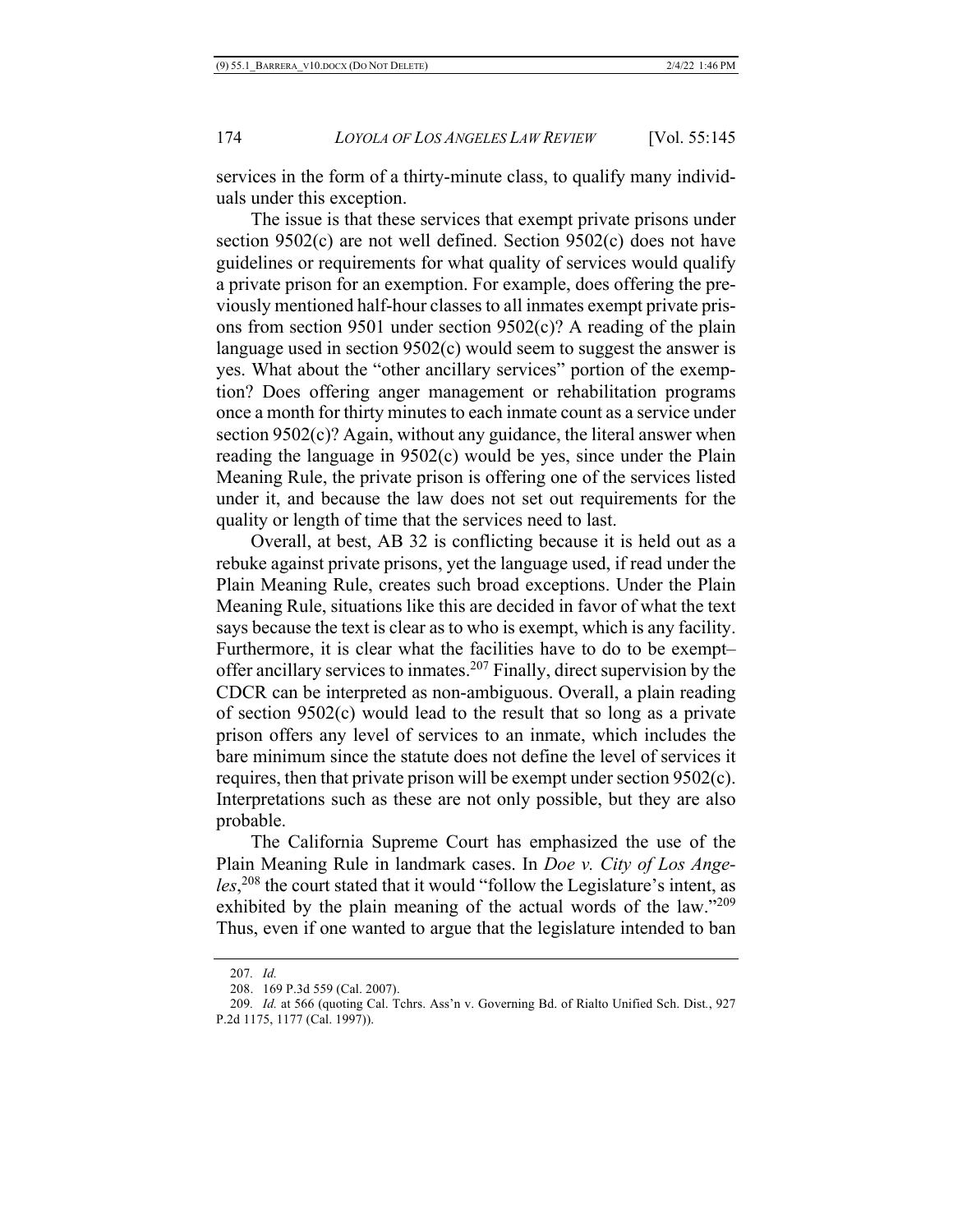private prisons and that the use of the exceptions should not apply to private prisons, the language in section 9502, particularly section 9502(c), can easily be construed to show why such a narrow interpretation of the exceptions was not intended, regardless of what any legislators said in a different setting. It will not matter what individual legislators or the governor claim their intent is; what will matter is the language they actually chose to use. Although, it should be noted that *Doe* does discuss legislative history being used to confirm the meaning of the statute.210 However, the issue here is that an examination of the legislative history reveals absolutely nothing about what facilities the legislature was trying to exempt with any of the exceptions under section 9502.211

This exact principle has already been used by other courts in California as well. For example, in *People v. Goodliffe*<sup>212</sup> the prosecutor attempted to argue that despite the language used in a sex offense statute that prevented the defendant from receiving consecutive terms for each of his offenses, the defendant should nonetheless be sentenced with consecutive terms because it was the intent of the voters to increase the punishment of sex offenders.213 However, the court disagreed with this notion and applied the Plain Meaning Rule, holding that general statements of voter intent cannot trump the plain meaning of the statute as defined by the words the statute actually uses.214 The court only identified two exceptions: (1) words in a statute will not be followed when it appears clear that it has been erroneously used; and (2) words or meaning of a statute will not be followed where a literal reading would achieve absurd consequences.<sup>215</sup>

Applying this reasoning to section 9502, even though the legislature stated that its intent was to ban private prisons, that general statement will not trump the language in section 9502. Instead, it will be argued that the inclusion of exceptions in AB 32 shows that the legislature intended to have avenues for the continued use of private prisons. Furthermore, reading the exceptions broadly, which section 9502(c)'s language supports, would not lead to any absurd results since section 9502 was intended to be a list of exceptions to section

<sup>210</sup>*. Id.* at 566–67.

<sup>211.</sup> *See* S. RULES COMM., *supra* note 178.

<sup>212.</sup> 99 Cal. Rptr. 3d 385 (Ct. App. 2009).

<sup>213</sup>*. Id.* at 388–89.

<sup>214</sup>*. Id.* at 389–90.

<sup>215</sup>*. Id.* at 388.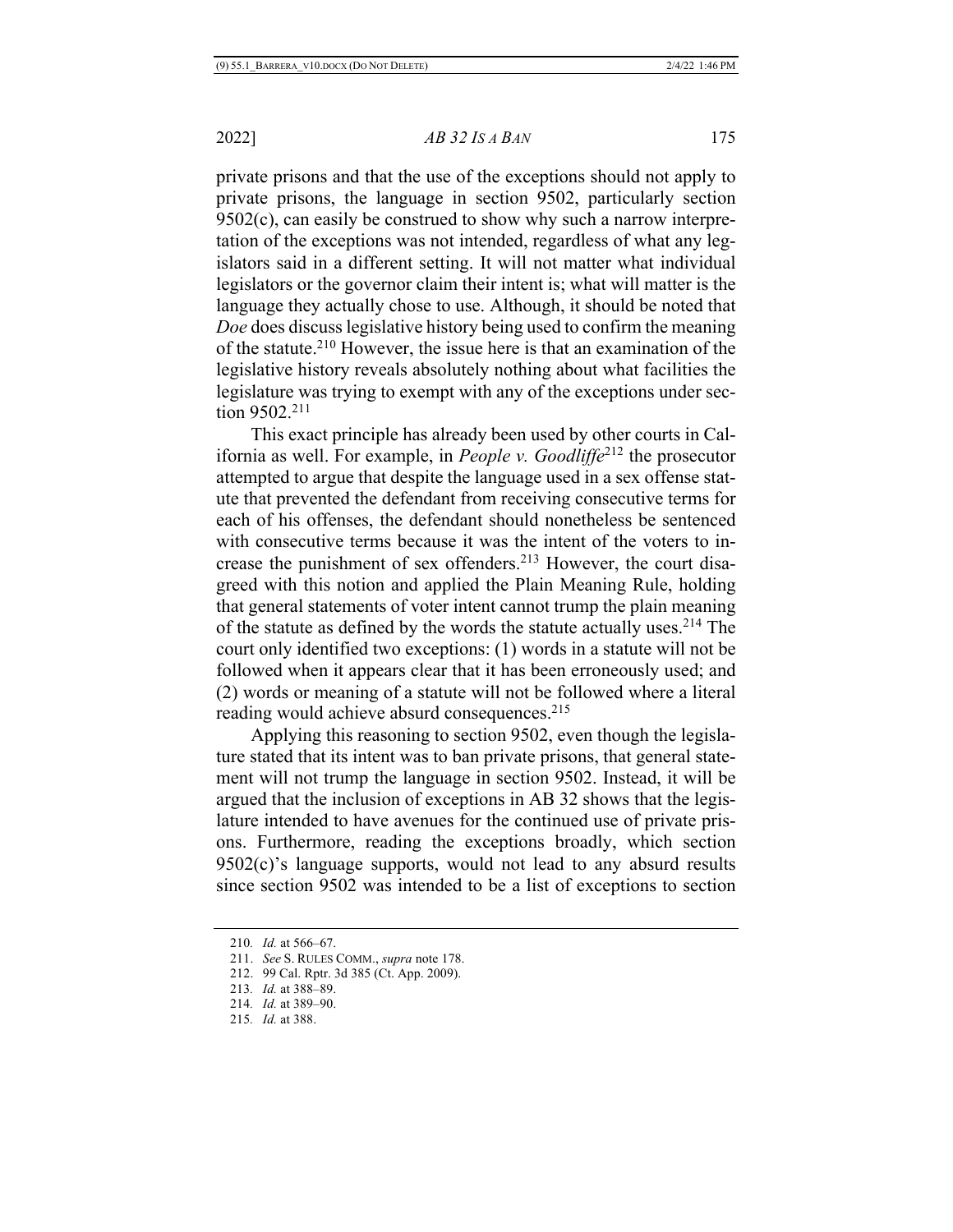9501. In addition, there is no evidence that any of the words used in section 9502 are erroneous.

Thus, there are statutory interpretation techniques that courts could potentially use to make exceptions like section 9502(c) live. Given how private prison companies have been quick to exploit other opportunities to remain active, such as increasing their involvement in the detainment of people in ICE's custody, it is not difficult to imagine private prisons exploiting section 9502(c) by arguing for this broad interpretation.

## 3. Legislative History

However, judges have many statutory techniques at their disposal, and they have full discretion to choose which techniques they do and do not apply in a particular case. Thus, a court interpreting section 9502(c) could choose to use the statutory technique of legislative history. Legislative history is a term that refers to the documents that are produced as a legislative body introduced, studied, and debated.216 One of the most important sets of documents in the legislative history of a bill are the committee reports.<sup>217</sup> This is because these documents tend to have the most analysis regarding the bill that is set to be passed.218 Committee reports typically include the purpose of a bill, its history, and the reasoning for why certain language is chosen.<sup>219</sup> Thus, mining the legislative history can provide a great deal of information and insight as to how a legislature would expect or intend for a statute to be interpreted.220

# 4. Narrow Interpretation of Section 9502(c)

Under the legislative history approach, courts interpreting AB 32's exception will likely hold that section 9502(c) does not apply to private prisons. The argument would be that section  $9502(c)$ 's language in the exception applying to inmates "under the direct supervision of" the CDCR means that the inmates receiving the ancillary services must be housed in public prisons. Thus, private prisons are

<sup>216</sup>*. Legislative History Research Guide*: *Overview*, GEO. L. LIBR., https://guides.ll.george town.edu/legislative\_history [https://perma.cc/8D65-9F7A] (last updated June 24, 2021, 1:31 PM).

<sup>217</sup>*. Id.* 218*. Id.*

<sup>219</sup>*. Legislative History Research Guide*: *Reports*, GEO. L. LIBR., https://guides.ll.georgetown .edu/c.php?g=278869&p=1862825 [https://perma.cc/3MPW-3PFE] (last updated Dec. 8, 2021, 11:21 AM).

<sup>220</sup>*. Id.*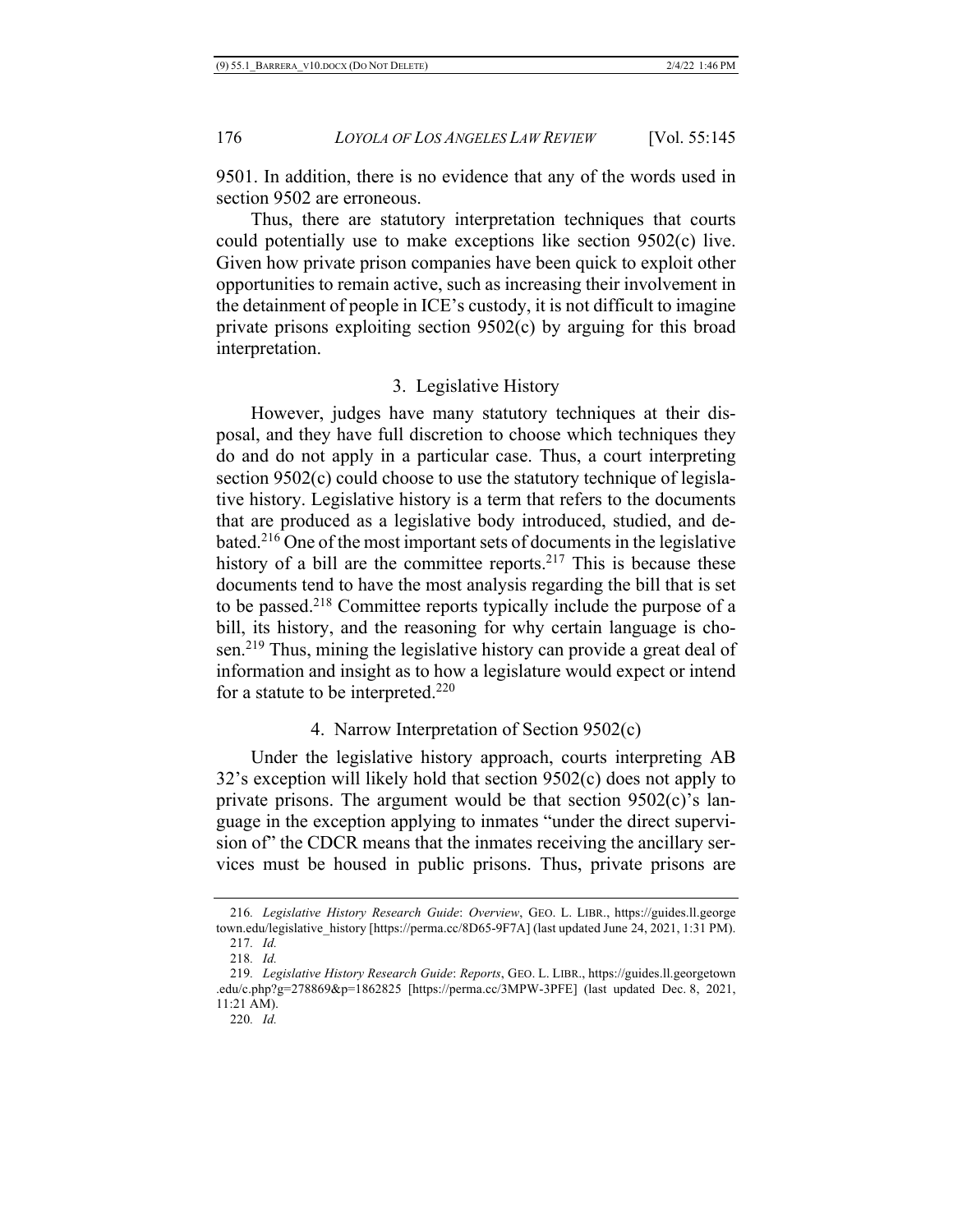inherently disqualified from falling under the purview of section 9502(c). Such a ruling would be backed by the legislative history on AB 32, such as the findings made on private prisons by the Senate Judiciary Committee, which includes the following:

Their fiduciary duty, as a for-profit corporation, and mission is to maximize profits for their investors. They are able to accomplish this by increasing their inmate population and cutting operational costs, which is dangerous and detrimental to the prisoners and staff. Private prison corporations have incentives to drive up reliance on incarceration, often lobbying to drive up policies which increase incarceration in order to drive up demand for their business. This presents a concerning conflict of interest with the state's goals to invest in the rehabilitation and reintegration of people.<sup>221</sup>

This language is powerful in that it serves as a strong showing to the court for why section 9502(c) was not intended by the legislature to apply to private prisons, which is why the language "under the direct supervision, of the CDCR" was selected.

There is precedent for this technique in California. The California Supreme Court has stated that California courts rely on legislative history in "determining whether the literal meaning of a statute comports with its purpose."<sup>222</sup> In fact, this reasoning was used as justification to use legislative history despite an argument that the Plain Meaning Rule applied to the statute in dispute.223 The court further stated that "[l]iteral construction should not prevail if it is contrary to the legislative intent apparent in the statute. The intent prevails over the letter, and the letter will, if possible, be so read as to conform to the spirit of the act."224 Additionally, at least one California court has used legislative intent to counter other statutory interpretation rules that would normally apply in a given situation.<sup>225</sup>

Applying this case law precedent here, the argument would be that interpreting section 9502(c) to include private prisons would run completely contrary to the explicit intent stated by both the legislature and the governor. Therefore, because AB 32 was passed with the intent

<sup>221.</sup> S. JUDICIARY COMM., ANALYSIS OF ASSEMBLY BILL NO. 32, 2019–2020 Reg. Sess. 6 (Cal. 2019) (hearing July 2, 2019).

<sup>222.</sup> Lungren v. Deukmejian, 755 P.2d 299, 304 (Cal. 1988).

<sup>223</sup>*. Id.* at 303–04.

<sup>224</sup>*. Id.* at 304.

<sup>225.</sup> Peoples v. San Diego Unified Sch. Dist*.*, 41 Cal. Rptr. 3d 383, 388–89 (Ct. App. 2006).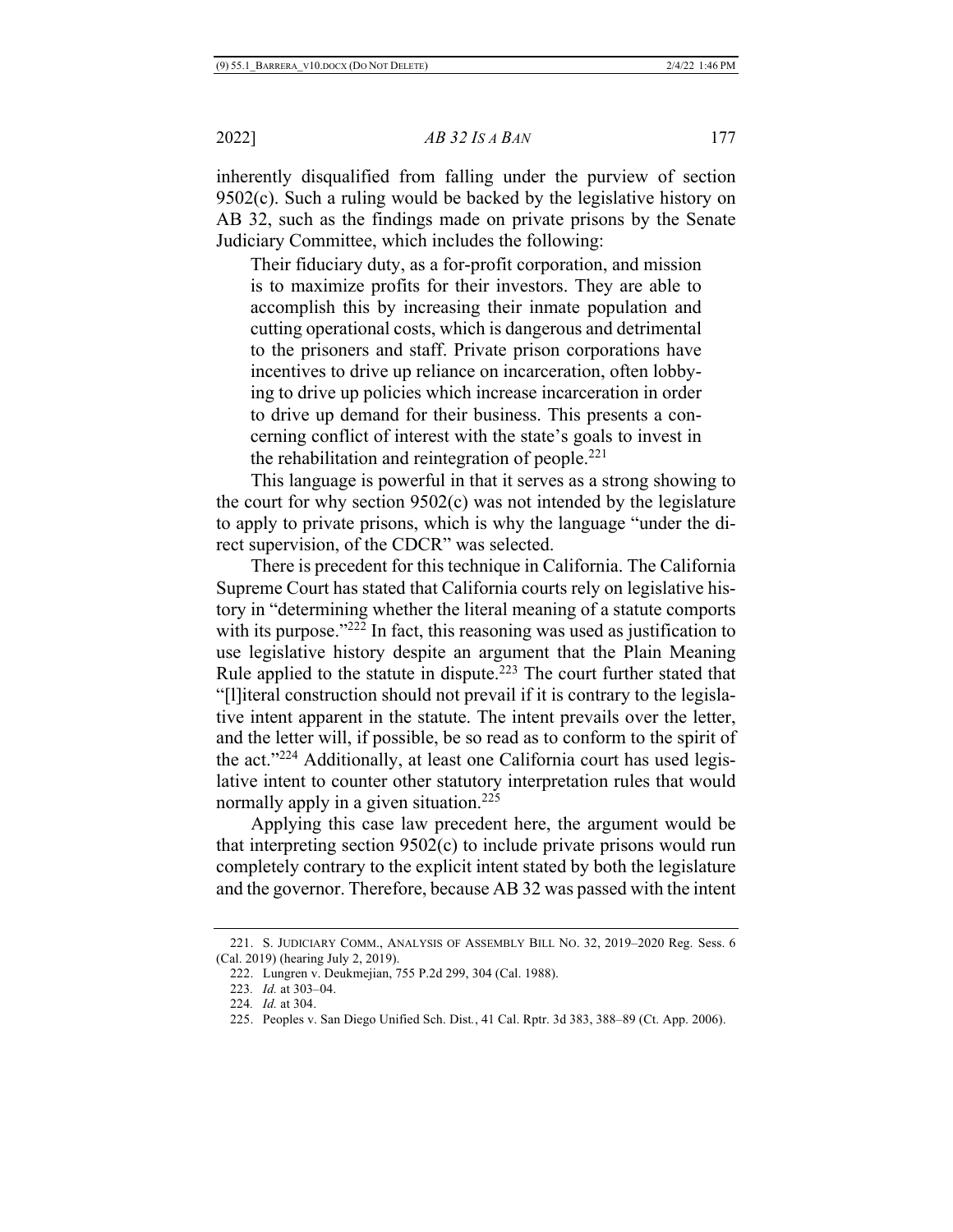of banning private prisons because the legislature believes that private prisons cannot be trusted to provide the very services section 9502(c) exempts, it can be persuasively argued that private prisons are not a part of section 9502(c). This argument would not be difficult to make given the language that the Senate Judiciary Committee used to describe private prisons and the statements made that the intent of AB 32 is to completely ban the use of private prisons.

# 5. What Will the Courts Actually Hold?

While the language of section 9502(c) is not written as clearly as it could be, the legislative history is a very compelling reason to conclude that the exception would not be interpreted broadly enough to encompass private prisons. Aside from the live exception in section 5003.1(e), California's politicians have sent a strong message through legislative action. It is likely that the concerns by commentators as to the "loopholes" in section 9502(c) will not be an issue. Section  $9502(c)$  is the only exception that is broad enough to potentially allow for the use of private prisons. Yet, despite it not directly stating that private prisons are not part of this exception, it is likely that the language "under the direct supervision of[] the [CDCR]" will be interpreted to mean that these inmates must be housed in public prisons.<sup>226</sup> It cannot be denied that there is a bit of ambiguity in section 9502(c). However, the intent behind the passing of AB 32 is very clear and any courts interpreting section 9502 will likely take note of this.

The California Supreme Court has used the Plain Meaning Rule. However, the court has also made it clear that in the court's view, the Plain Meaning Rule cannot be used as justification for reaching a holding that runs contrary to the purpose of the legislation.<sup>227</sup> Here, it is clear that the legislature's purpose is to ban private prisons from operating in California.

#### V. DISCUSSING THE PRIVATE PRISON BAN

# *A. A Complete Ban Is Necessary*

California politicians have advertised to be done with the forprofit prison industry with the passing of AB 32.228 More generally,

<sup>226.</sup> CAL. PENAL CODE § 9502(c) (West Supp. 2021).

<sup>227</sup>*. Lungren*, 755 P.2d at 304.

<sup>228</sup>*. Governor Newsom Signs AB 32*, *supra* note 14.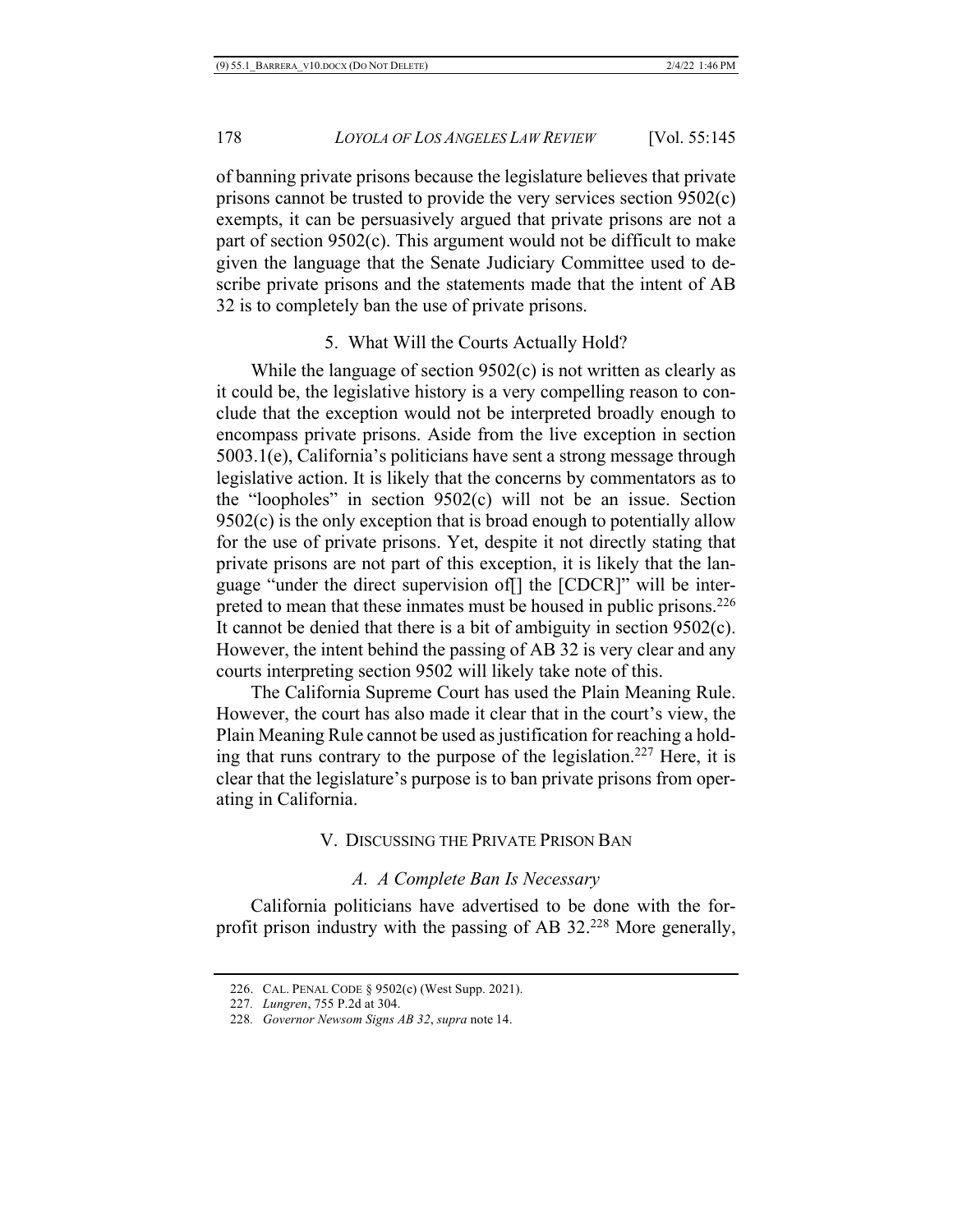the state seems to be done with prison profiteers due to the incentives these companies have to promote policies that keep individuals incarcerated.229 These tactics, of course, disproportionately affect minorities who are the majority of inmates.230 The executive summary in the Senate Judiciary Committee report states that AB 32 was passed with the intent to "protect vulnerable individuals" from exploitation from private prisons.231 That summary also states that "[t]hese for-profit run private prison companies benefit from incarcerating Californians and have no incentive to invest in their rehabilitation or mental and physical health."232 The summary further states that "[t]here are numerous documented abuses of people held in for-profit run prison facilities in California."233 Comments made in the Senate Judiciary Committee Report by advocates of AB 32 state that private prisons lobby "to drive up policies which increase incarceration in order to drive up demand for their business."234

For some reason, many politicians claim to be thoroughly against private prisons but only take minor stances against them. Take, for example, the executive order that President Biden signed directing the DOJ to cease reliance on private prisons for people in federal custody.235 Notably, despite claiming to end private prison use, this executive order does not cease the detainment of individuals in private prisons if they are under the custody of ICE.<sup>236</sup> This is a glaring omission given the fact that only approximately 27,400, or 16 percent, of inmates under the custody of the DOJ are in private prisons when compared to the 75 percent of individuals being held in privately-run immigrant prisons.237 In 2019, ICE had approximately 50,000 people in detention centers each day.238 This means approximately 35,000 or more of these inmates were in privately-run immigrant prisons, which also suffer from poor conditions and inadequate staffing.<sup>239</sup>

234*. Id.* at 6.

<sup>229.</sup> S. JUDICIARY COMM., *supra* note 221, at 1.

<sup>230</sup>*. See* Madeleine Severin, Note, *Is There a Winning Argument Against Excessive Rates for Collect Calls from Prisoners?*, 25 CARDOZO L. REV. 1469, 1522 (2004).

<sup>231.</sup> S. JUDICIARY COMM., *supra* note 221, at 1.

<sup>232</sup>*. Id.*

<sup>233</sup>*. Id.*

<sup>235.</sup> Madeline Carlisle, *'Much More Work to be Done.' Advocates Call for More Action Against Private Prisons After Biden's 'First Step' Executive Order*, TIME (Jan. 29, 2021, 3:32 PM), https://time.com/5934213/private-prisons-ban-joe-biden/.

<sup>236</sup>*. Id.*

<sup>237</sup>*. Id.*

<sup>238</sup>*. Id.*

<sup>239</sup>*. Id.*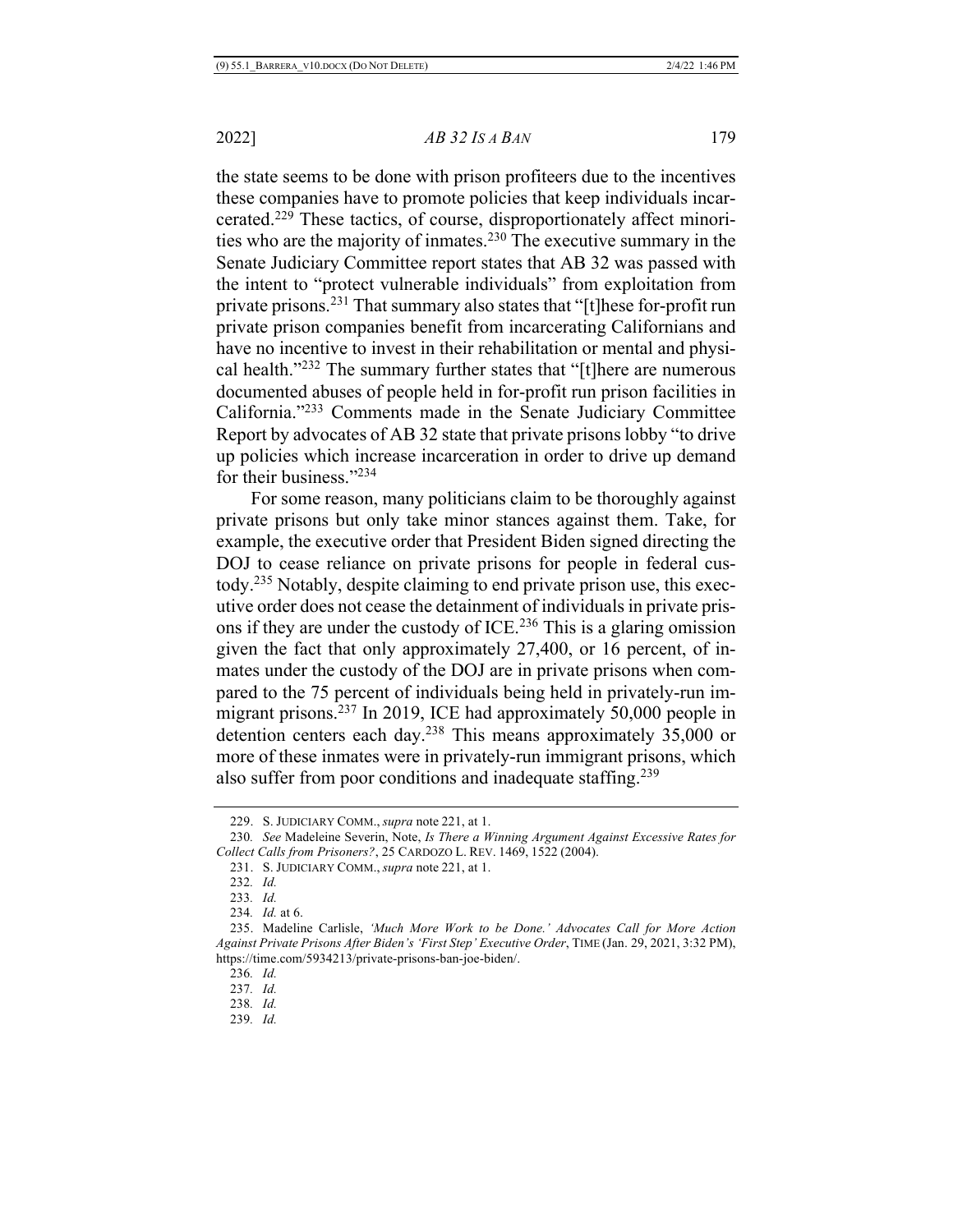This is why California did well in taking a hard stance against private prisons in AB 32. Admittedly, the exceptions in AB 32 are difficult to define in scope and potentially leave room for private prisons to continue to operate. Therefore, courts interpreting this statute must do so with legislative intent in mind. The legislature was accurate in noting that these for-profit private prisons have a duty to maximize shareholder profits; many commentators have provided sufficient evidence to show this is true.<sup>240</sup> They do not have a duty to provide proper housing or health and recidivism services to the inmates they care for.<sup>241</sup> Thus, section 9502(c), an exception regarding these exact services, should not be read to allow for private prisons that offer these services to continue operating.

While this issue is not likely to arise anytime soon, no one can know how California will think of these issues five, ten, or even twenty years from now. Thus, the state's current commitment to banning the use of private prisons must be read as such to ensure that down the line, should the state's mindset change, there is no room for exploitation through the exceptions in section 9502. While some people may think that California could never turn back, California's previous history of defining prison sentences as solely about punishment is a glaring reminder that if the state has gone down this path once, there is no way to know for sure that at some point many years from now the state will not revert to this mindset.

# *B. Financial Savings Is Not Justification to Keep Private Prisons*

Private prisons serve the exact same function as public prisons. The only beneficial reasons to give this duty to private companies would be for better results or for financial savings. Thus, some people may argue that private prison use should continue in California due to the costs-saving benefits associated with them, particularly during a fractured economy caused by the Covid-19 pandemic. This assertion can be backed by the legislative history, which shows that the costs for a complete ban on private prisons is unknown but could be as high as \$133.9 million.<sup>242</sup> However, the Senate Judiciary Committee report does contain counterclaims offered by advocacy groups, which state that: "AB 32 will also save taxpayers tens, if not hundreds of millions

<sup>240.</sup> S. RULES COMM., *supra* note 178, at 4, 11.

<sup>241</sup>*. Id.*

<sup>242</sup>*. Id.* at 6.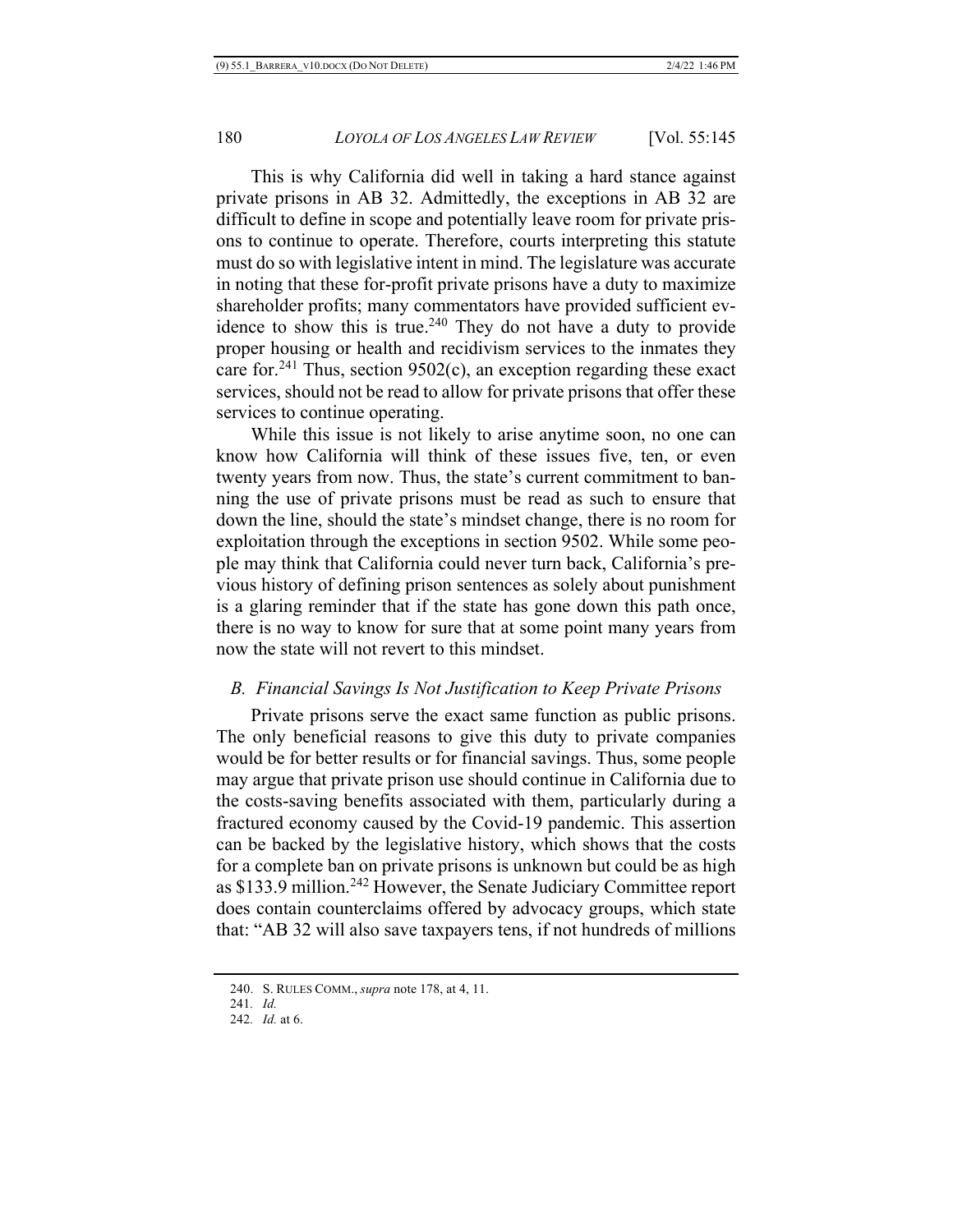by concluding these contracts. For-profit prisons have been paid billions over the last decade, but have failed to result in the expected costsavings for California taxpayers when government services are 'contracted-out.'"243 These savings are likely to be materialized through lower recidivism rates because state prisons will be incentivized to offer the most effective rehabilitative and educational programs since they do not have to balance this interest against the shareholders' profits. The effect of this should be effective programming for inmates. The more significant effect of lower recidivism rates is that less people in our society will become victims of crime, which itself can have high costs to society attached to the victimization.

Furthermore, at best, the evidence on whether private prisons are truly more cost-efficient than public prisons is conflicting.244 Moreover, the majority of expenses associated with AB 32 are likely linked to one-time expenses regarding the transfer of inmates and setting up state-run facilities to house the inmates. It is unclear how much of the expected expenses, if any, are linked to higher costs in publicly run state prisons. However, any savings, if they exist, are not worth the tradeoff of having inmates in facilities where their health, rehabilitation, and safety are second to profits. Overall, regardless of any financial motivations, this cannot serve as a reason to tolerate the significant hardships and subpar living standards inmates face in private prisons.

# *C. Keeping AB 32 in Perspective*

It is also important to put this reform into perspective. While California has done well in banning private prison use, this is simply not enough to end the exploitation of our state's inmates. Private prisons are not the only way private for-profit companies profit from the incarceration of inmates. Take, for example, the phone service providers in public prisons, which are for-profit private companies that take in \$1.2 billion annually in revenue.<sup>245</sup> For-profit private commissaries take in \$1.6 billion annually for their services.<sup>246</sup> Notably, California collects a commission from these sales.<sup>247</sup> This means that California itself is directly profiting from the incarceration of its inmates in public

<sup>243.</sup> S. JUDICIARY COMM., *supra* note 221, at 6.

<sup>244.</sup> Friedmann, *supra* note 114, at 505.

<sup>245.</sup> Bozelko & Lo, *supra* note 15.

<sup>246</sup>*. Id.*

<sup>247</sup>*. Id.*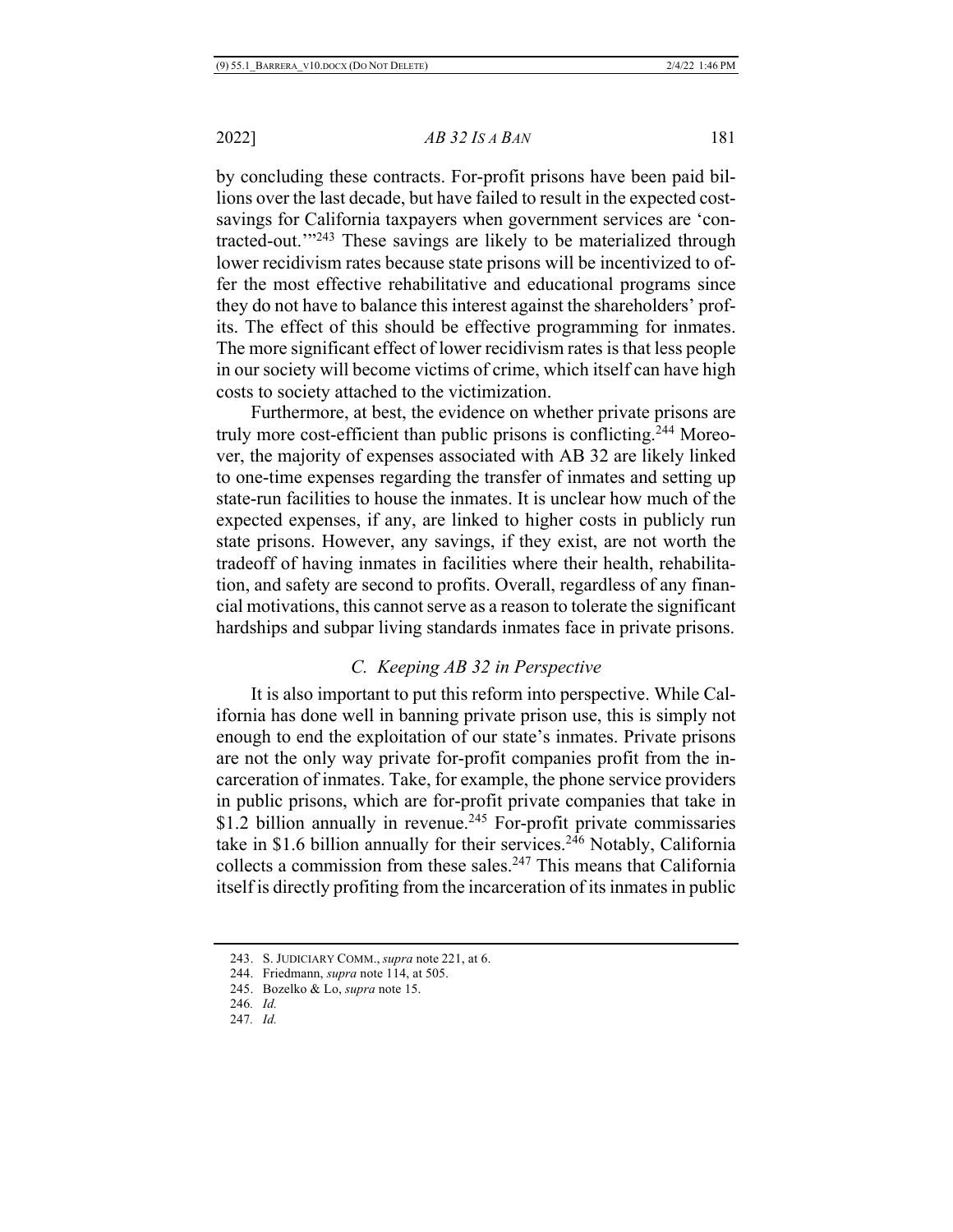prisons, which is the very act that they condemned private prisons for committing.248

In at least one jail in California, inmates must pay twelve dollars just to speak to their loved ones for fifteen minutes.<sup>249</sup> This is alarming because, for many families, this only adds to the burdens associated with having a family member incarcerated. For many families, phone services are the only way to communicate with family members because prisons are often located in remote towns that are too far for families to travel to.250 In addition, letters are not a good substitute for many families due to issues regarding literacy.<sup>251</sup> Another issue with letters is that they are not a feasible way to develop or maintain relationships with young children in their family.252 Thus, private forprofit companies are profiteering at the expense of the burden families go through to pay for the fees to call their loved ones. Furthermore, this system sets up barriers for family members who are unable to speak to their imprisoned loved ones due to their inability to pay the high phone rates that these for-profit companies charge.

To make matters even worse, there are no persuasive justifications that private for-profit companies can provide in defense of this system.253 Thus, California looks even worse because it is taking commission from a system that places a burden on low-income families and blocks access to communication for many of these families, all in the name of profit for private companies. Defenses raised for continuing the current phone service system revolve around the "great expenses associated with prisons."254 However, this justification is unpersuasive because it is other aspects of running prisons that are costly when compared to phone services.<sup>255</sup> Moreover, if this was an issue, then the profit made from these services should be going towards the operation of the prisons, and not in the hands of the shareholders.

California should not be participating in systems that allow private vendors to make profit from inmates in public prisons. Such exploitation of inmates places an additional burden on the inmate's

<sup>248.</sup> S. RULES COMM., *supra* note 178, at 4.

<sup>249</sup>*. Regulating the Prison Phone Industry*, PRISON POL'Y INITIATIVE, https://www.prisonpol icy.org/phones/ [https://perma.cc/9DRD-QPZX].

<sup>250.</sup> Severin, *supra* note 230, at 1474.

<sup>251</sup>*. Id.* at 1474–75.

<sup>252</sup>*. Id.*

<sup>253</sup>*. Id.* at 1475.

<sup>254</sup>*. Id.* at 1475–76.

<sup>255</sup>*. Id.* at 1476–77.